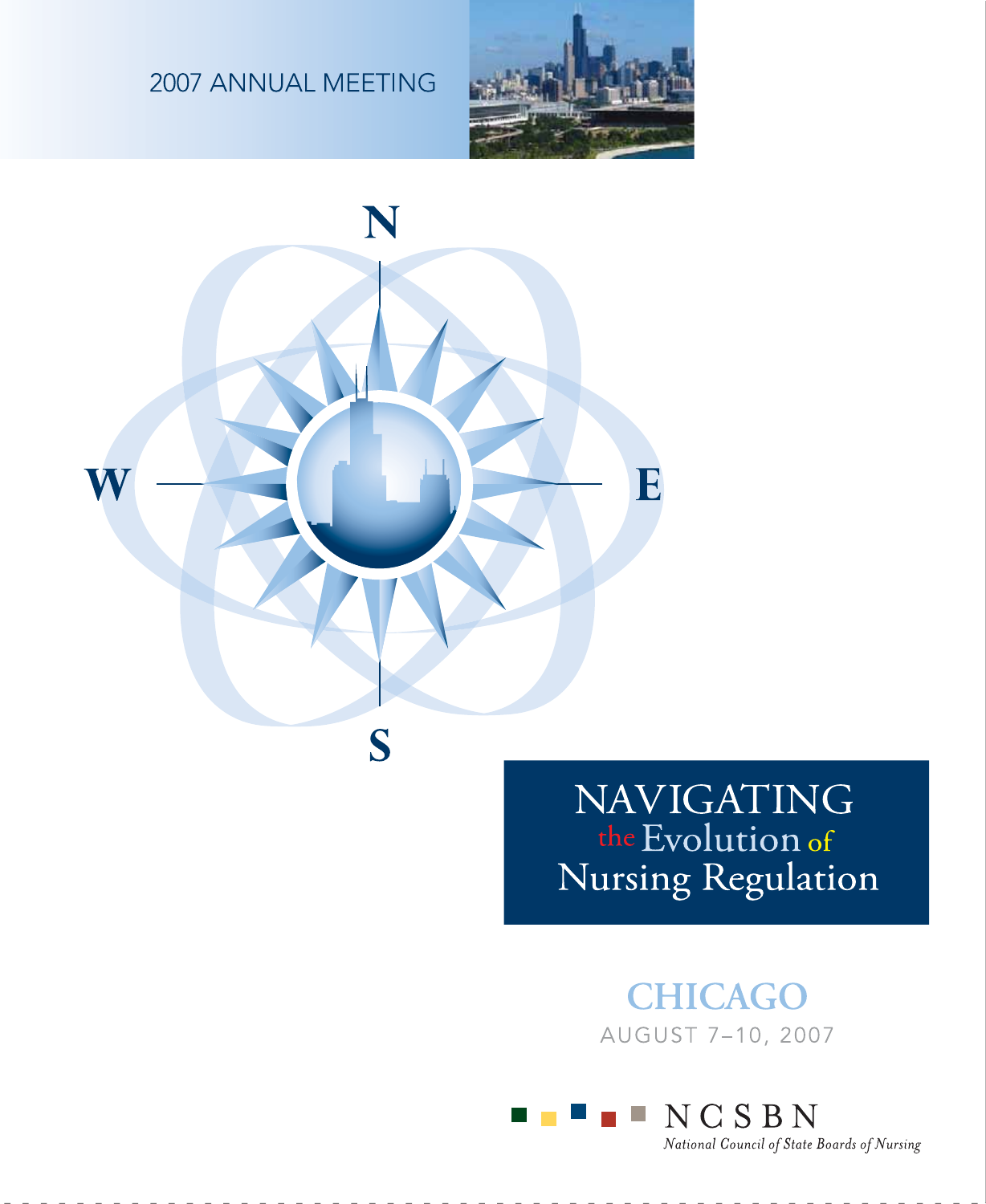

# **Table of Contents**

# **SECTION I: 2007 NCSBN ANNUAL MEETING**

### **SECTION II: COMMITTEE REPORTS**

# **Committees with Recommendations**

| Attachment B: Proposed Bylaw Revisions with Comparison to Current Bylaws Including Rationale55 |  |
|------------------------------------------------------------------------------------------------|--|
|                                                                                                |  |
|                                                                                                |  |
|                                                                                                |  |
|                                                                                                |  |
|                                                                                                |  |
|                                                                                                |  |
|                                                                                                |  |
|                                                                                                |  |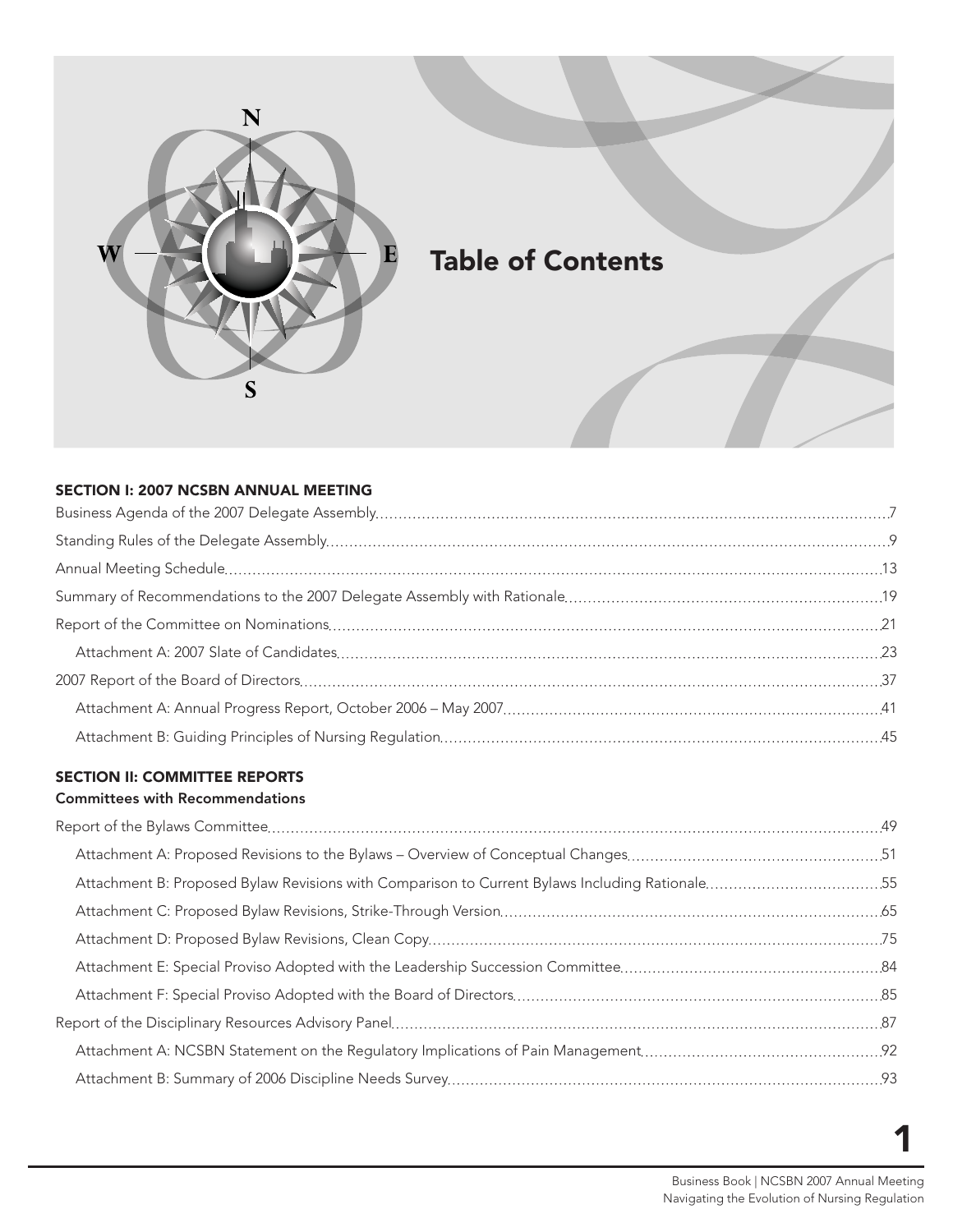| Attachment C: Annual Report of Pearson VUE for the National Council Licensure Examinations (NCLEX®) 114 |  |
|---------------------------------------------------------------------------------------------------------|--|
|                                                                                                         |  |
|                                                                                                         |  |
|                                                                                                         |  |
|                                                                                                         |  |
|                                                                                                         |  |
| Attachment C1: The Impact of Transition Experience on Practice of Newly Licensed Registered Nurses165   |  |
|                                                                                                         |  |
| Attachment D1: PR&E Committee Comparison of Faculty Qualifications in National Documents189             |  |
| <b>Informational Reports</b>                                                                            |  |
|                                                                                                         |  |
|                                                                                                         |  |
|                                                                                                         |  |
|                                                                                                         |  |
|                                                                                                         |  |
|                                                                                                         |  |
|                                                                                                         |  |
|                                                                                                         |  |
|                                                                                                         |  |
|                                                                                                         |  |
|                                                                                                         |  |
|                                                                                                         |  |
|                                                                                                         |  |
|                                                                                                         |  |
|                                                                                                         |  |
|                                                                                                         |  |
|                                                                                                         |  |
|                                                                                                         |  |
|                                                                                                         |  |
|                                                                                                         |  |
|                                                                                                         |  |
|                                                                                                         |  |
|                                                                                                         |  |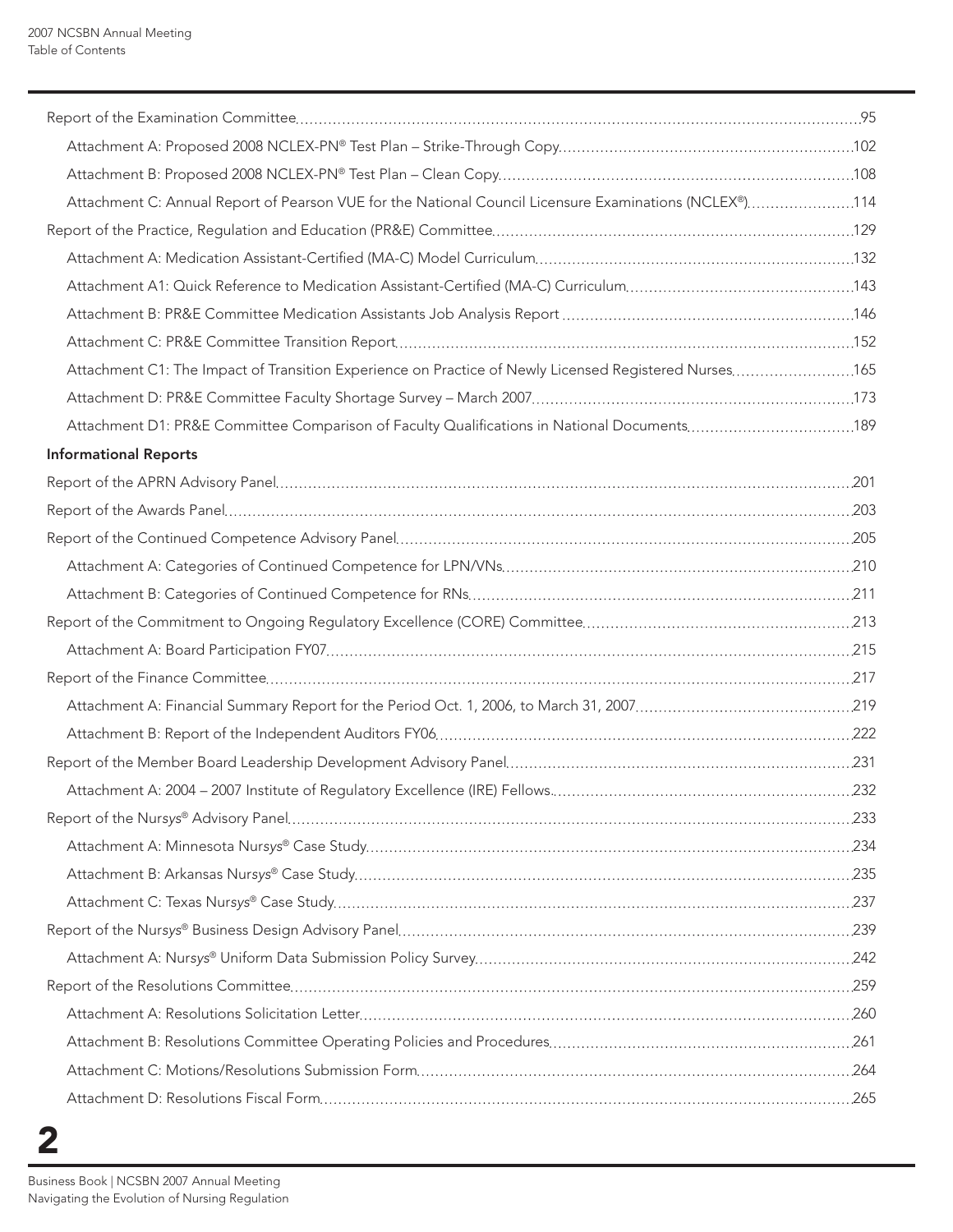# **SECTION III: RESOURCES AND GENERAL INFORMATION**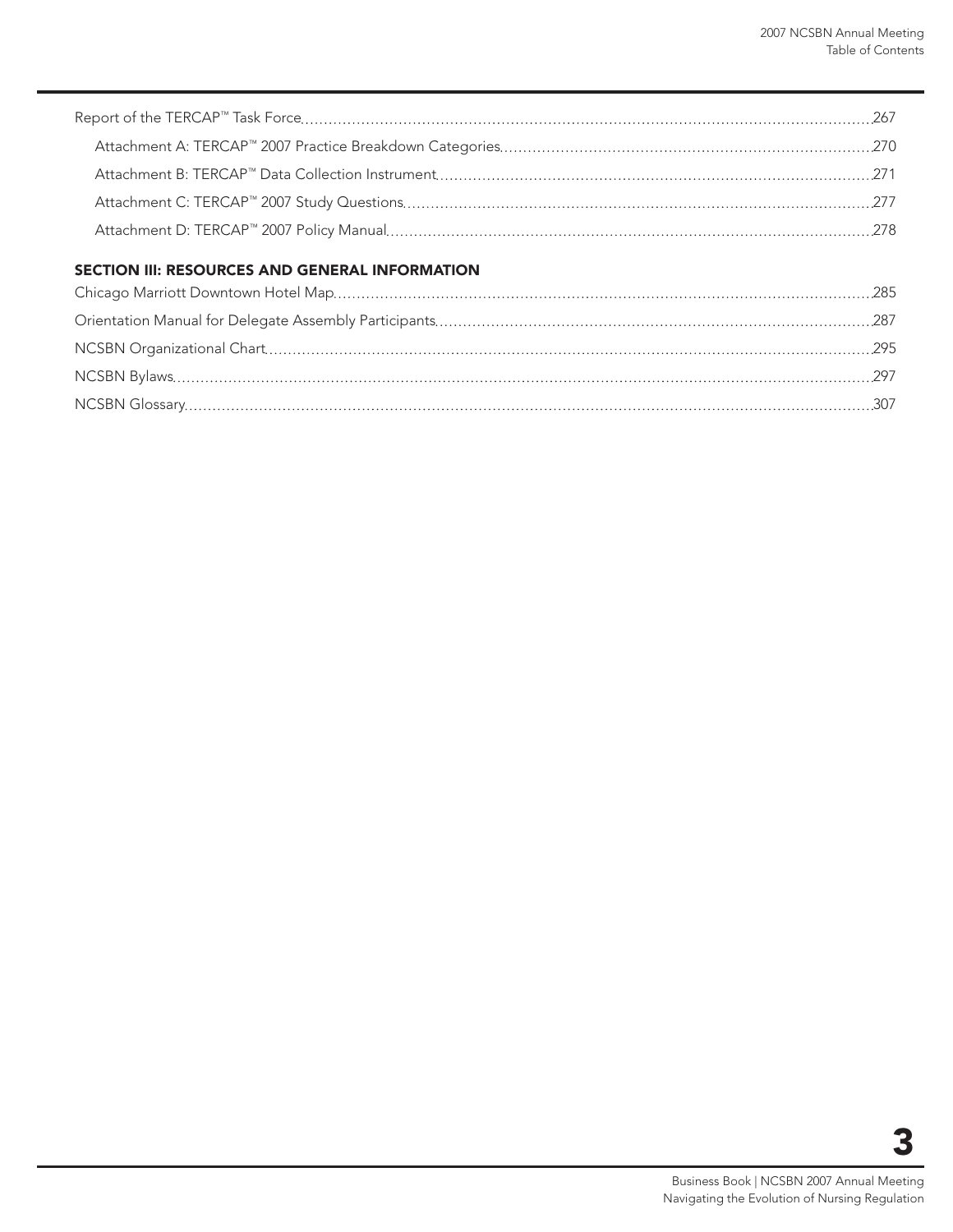# **Membership**

The National Council of State Boards of Nursing, Inc. (NCSBN) is a not-for-profit organization whose membership comprises the boards of nursing in the 50 states, the District of Columbia, and four United States territories — American Samoa, Guam, Northern Mariana Islands and the Virgin Islands.

# **Mission**

The National Council of State Boards of Nursing (NCSBN), composed of Member Boards, provides leadership to advance regulatory excellence for public protection.

# **Vision**

Building regulatory expertise worldwide.

# **Values**

*Integrity:* Doing the right thing for the right reason through informed, open and ethical debate.

*Accountability:* Taking ownership and responsibility for organizational processes and outcomes.

**Quality:** Pursuing excellence in all endeavors.

*Vision:* Using the power of imagination and creative thought to foresee the potential and create the future.

*Collaboration:* Forging solutions through the collective strength of internal and external stakeholders.

# **Purpose**

The purpose of NCSBN is to provide an organization through which boards of nursing act and counsel together on matters of common interest and concern affecting the public health, safety and welfare, including the development of licensing examinations in nursing.

NCSBN's programs and services include developing the NCLEX-RN® and NCLEX-PN® examinations, performing policy analysis and promoting uniformity in relationship to the regulation of nursing practice, disseminating data related to the licensure of nurses, conducting research pertinent to NCSBN's purpose, and serving as a forum for information exchange for members.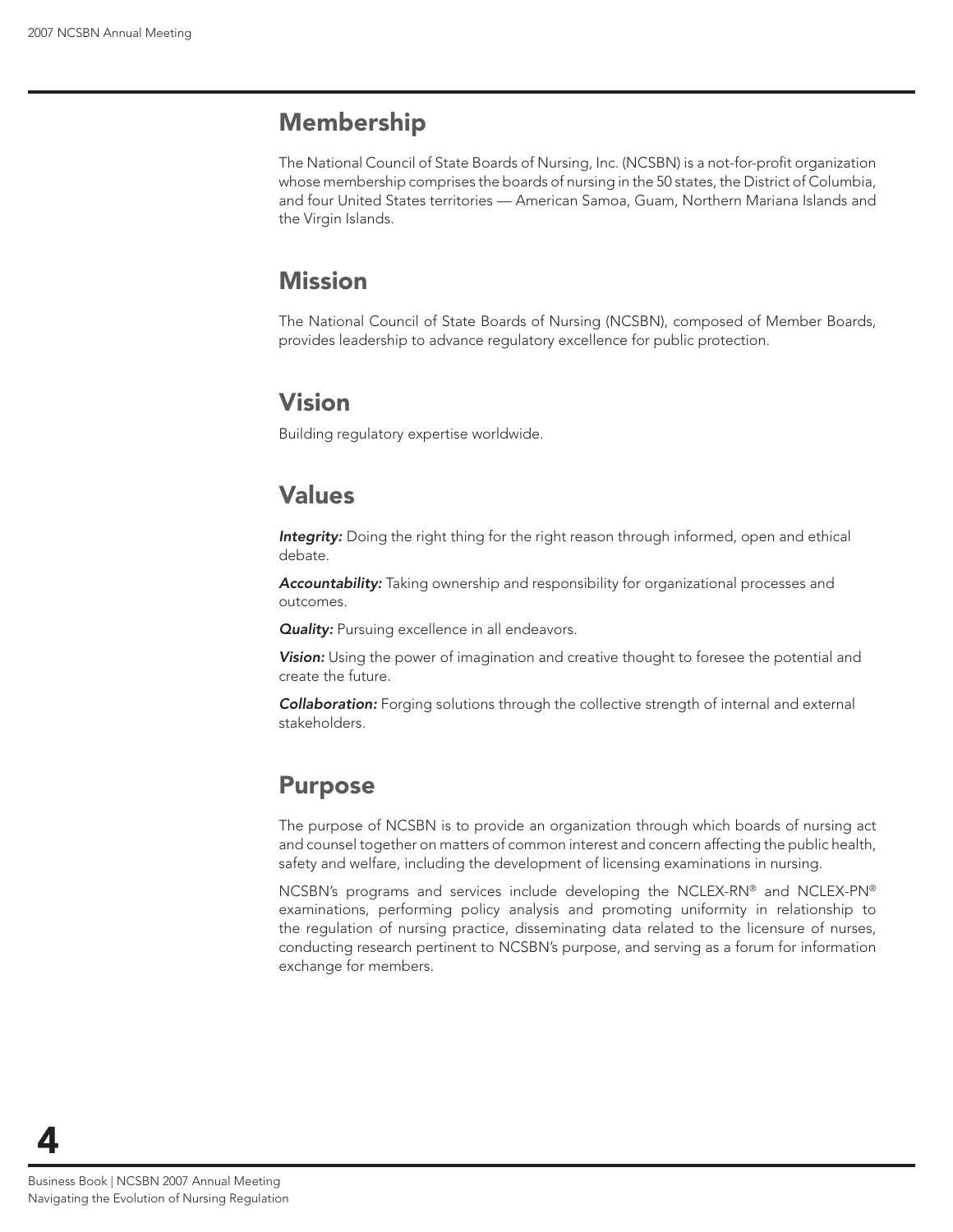![](_page_5_Picture_0.jpeg)

# Section I **2007 NCSBN Annual Meeting**

# **SECTION I: 2007 NCSBN ANNUAL MEETING**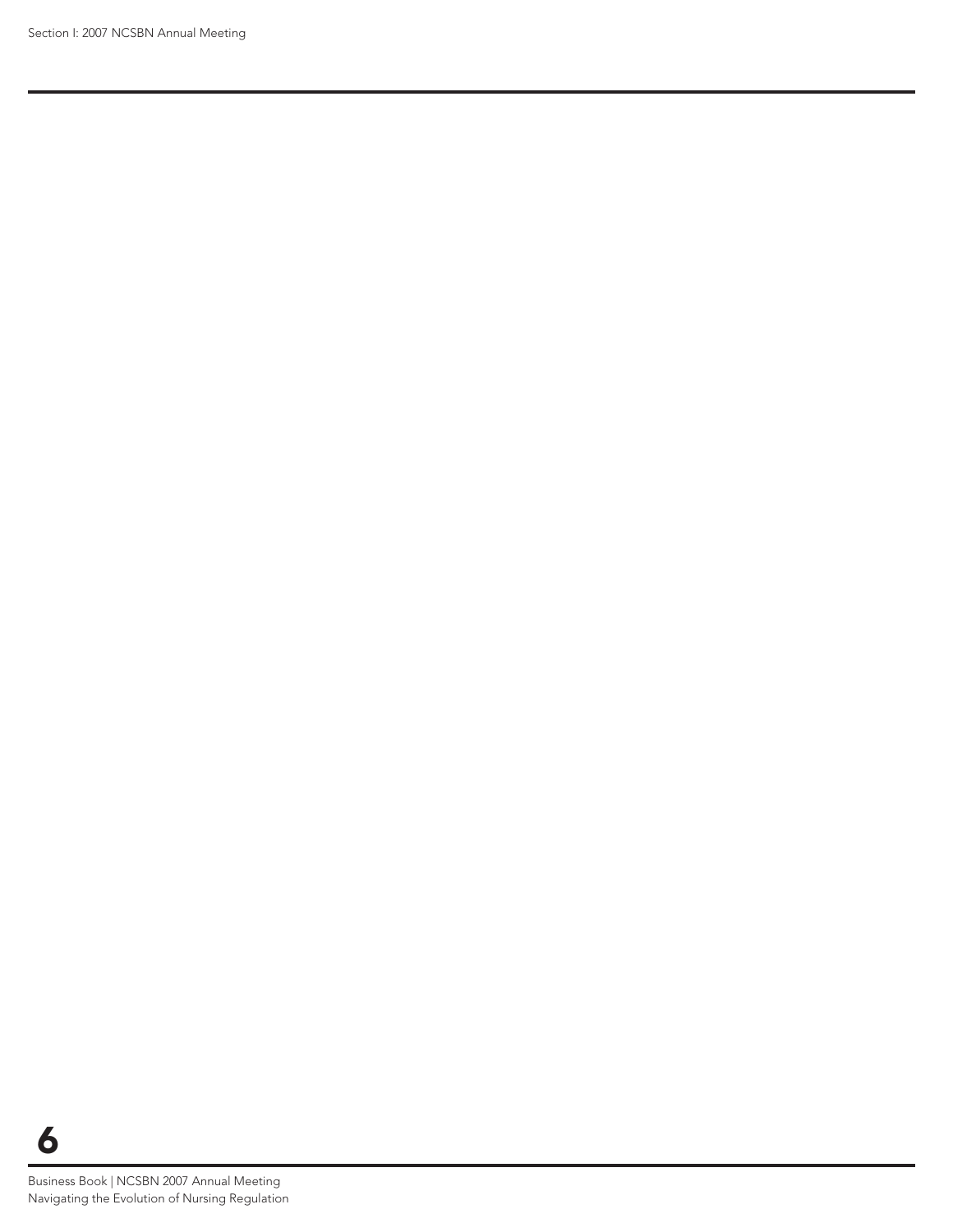# <span id="page-7-0"></span>**Business Agenda of the 2007 Delegate Assembly**

# **Tuesday, Aug. 7, 2007**

**8:30 – 9:45 am**

# **OPENING CEREMONIES**

- Introductions
- Announcements

### **OPENING REPORTS**

- Credentials Committee
- Rules Committee

# **ADOPTION OF AGENDA**

### **REPORT OF THE COMMITTEE ON NOMINATIONS**

- Presentation of the 2007 Slate of Candidates
- Nominations from Floor
- Approval of the 2007 Slate of Candidates

# **PRESIDENT'S ADDRESS**

**EXECUTIVE DIRECTOR'S ADDRESS**

# **Thursday, Aug. 9, 2007**

**2:45 – 3:30 pm**

# **BOARD OF DIRECTORS' RECOMMENDATIONS**

- Adopt the proposed revisions to the Bylaws of NCSBN.
- Adopt the 2008 2010 Strategic Initiatives.
- Adopt the model medication aide curriculum and proceed with the development of a national medication aide competence assessment.
- Adopt the Statement on the Regulatory Implications of Pain Management.
- Adopt the Guiding Principles of Nursing Regulation.
- Renew the NCLEX® Examination contract with Pearson VUE.

# **EXAMINATION COMMITTEE RECOMMENDATIONS**

Adopt the 2008 NCLEX-PN® Test Plan.

# **RESULTS OF ELECTION OF OFFICERS, DIRECTORS AND COMMITTEE ON NOMINATIONS**

# **Special Note**

Business conducted during the Delegate Assembly will be continuous, advancing through the agenda as time and discussion permit.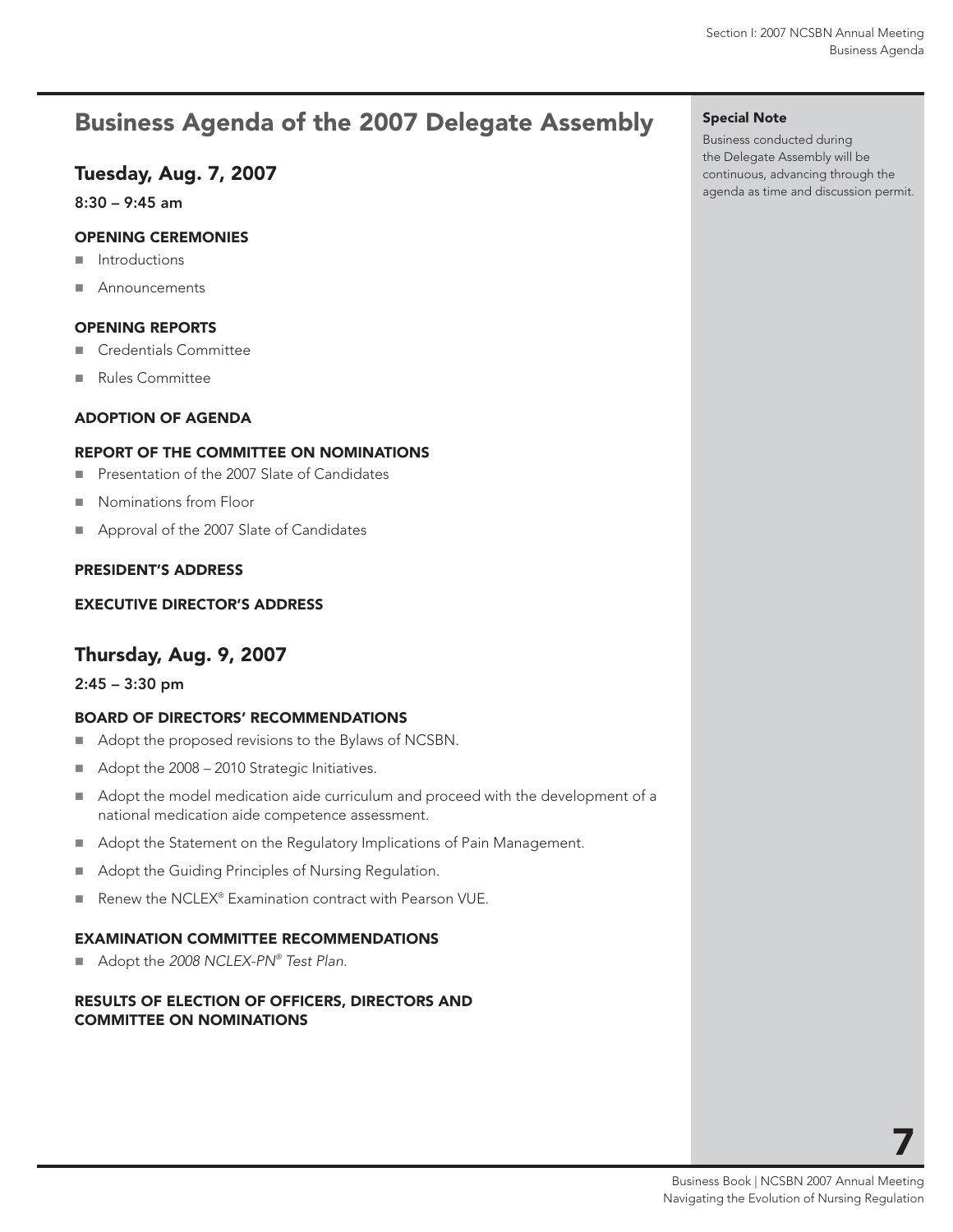# **Friday, Aug. 10, 2007**

**9:00 am – 12:00 pm**

# **BOARD OF DIRECTORS' RECOMMENDATIONS (CONTINUED)**

# **NEW BUSINESS**

Resolutions Committee

### **CLOSING CEREMONY**

**ADJOURNMENT**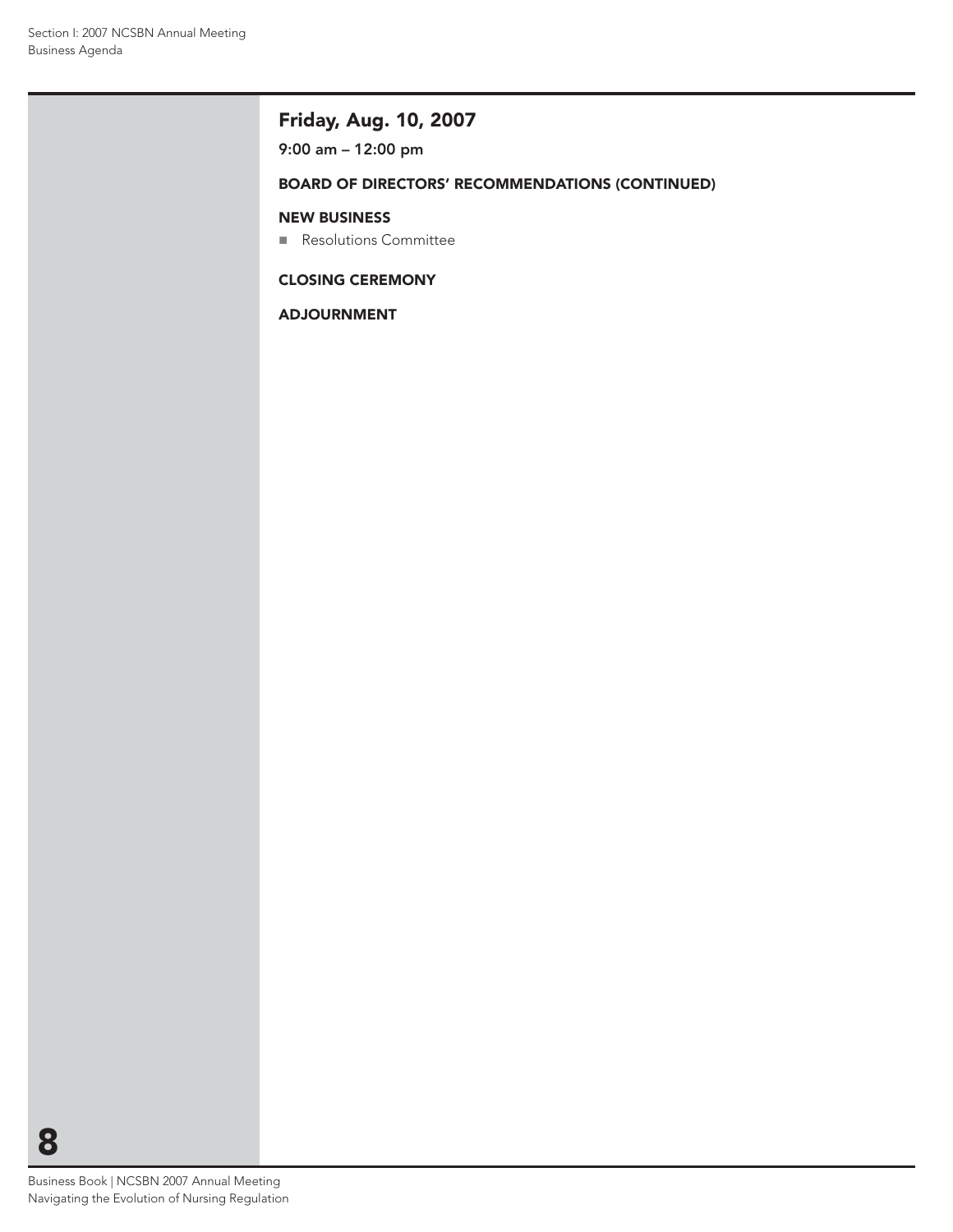# <span id="page-9-0"></span>**Standing Rules of the Delegate Assembly**

# 1. Credentialing Procedures and Reports

- A. The president shall appoint the Credentials Committee, which is responsible for registering and accrediting delegates and alternate delegates.
- B. Upon registration, each delegate and alternate shall receive a badge and the appropriate number of voting cards authorized for that delegate. Delegates authorized to cast one vote shall receive one voting card. Delegates authorized to cast two votes shall receive two voting cards. Any transfer of voting cards must be made through the Credentials Committee.
- C. A registered alternate may substitute for a delegate provided the delegate turns in the delegate badge and voting card(s) to the Credentials Committee at which time the alternate is issued a delegate badge. The initial delegate may resume delegate status by the same process.
- D. The Credentials Committee shall give a report at the first business meeting. The report will contain the number of delegates and alternates registered as present with proper credentials, and the number of delegate votes present. At the beginning of each subsequent business meeting, the committee shall present an updated report listing all properly credentialed delegates and alternate delegates present, and the number of delegate votes present.

### 2. Meeting Conduct

- A. Meeting Conduct
	- 1. Delegates must wear badges and sit in the section reserved for them.
	- 2. All attendees shall be in their seats at least five minutes before the scheduled meeting time.
	- 3. There shall be no smoking in the meeting room.
	- 4. All cellular telephones and pagers shall be turned off or turned to silent vibrating mode. An attendee must leave the meeting room to answer a telephone.
	- 5. A delegate's conversations with nondelegates during a business meeting must take place outside the designated delegate area.
	- 6. All attendees have a right to be treated respectfully.

# 3. Agenda

- A. Business Agenda
	- 1. The Business Agenda is prepared by the president in consultation with the executive director and approved by the Board of Directors.
- B. Consent Agenda
	- 1. The Consent Agenda contains agenda items that do not recommend actions.
	- 2. The Board of Directors may place items on the Consent Agenda that may be considered received without discussion or vote.
	- 3. An item will be removed from the Consent Agenda for discussion or vote at the request of any delegate.
	- 4. All items remaining on the Consent Agenda will be considered received without discussion or vote.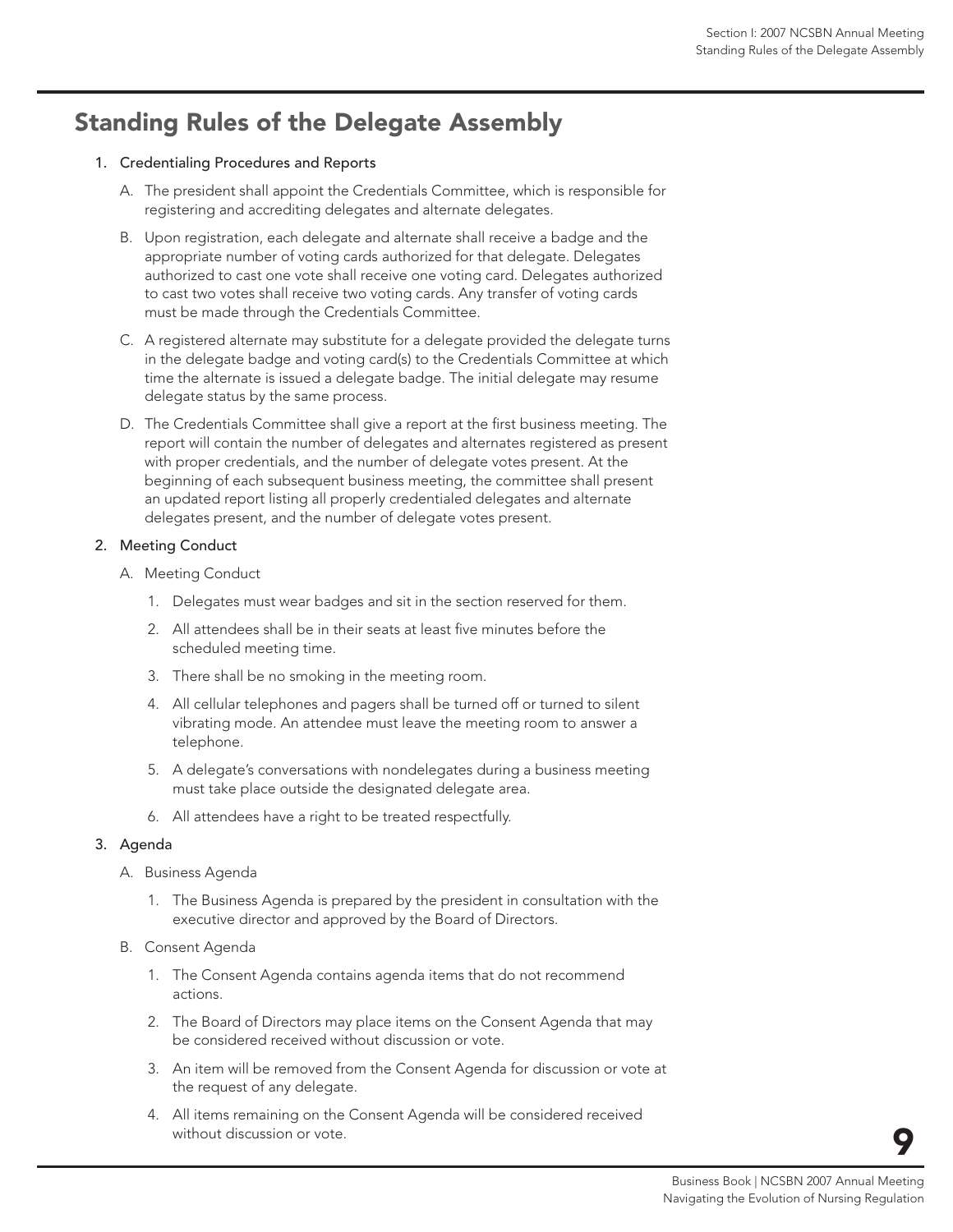#### 4. Motions or Resolutions

- A. Only delegates, members of the Board of Directors, and the Examination Committee may present motions or resolutions to the Delegate Assembly. Resolutions or motions made by the Examination Committee are limited to those to approve test plans pursuant to Article X, Section 1(a) of the Bylaws of NCSBN.
- B. All motions, resolutions and amendments shall be in writing and on triplicate motion paper signed by the maker and a second. All motions, resolutions and amendments must be submitted to the Delegate Assembly chair and the parliamentarian. All resolutions and nonprocedural main motions must also be submitted to the chair of the Resolutions Committee before being presented to the Delegate Assembly.
- C. The Resolutions Committee, according to its Operating Policies and Procedures, shall review motions and resolutions submitted before Wednesday, Aug. 8, 2007, at 4 pm. Resolution or motion makers are encouraged to submit motions and resolutions to the Resolutions Committee for review before this deadline.
- D. The Resolutions Committee will convene its meeting on Wednesday, Aug. 8, 2007, at 4 pm and schedule a mutually agreeable time during the meeting to meet with each resolution or motion maker. The Resolutions Committee shall meet with the resolution or motion maker to prepare resolutions or motions for presentation to the Delegate Assembly and to evaluate the resolution or motion in accordance with the criteria in its operating policies and procedures. The Committee shall submit a summary report to the Delegate Assembly of the Committee's review, analysis, and evaluation of each resolution and motion referred to the Committee. The Committee report shall precede the resolution or motion by the maker to the Delegate Assembly.
- E. If a member of the Delegate Assembly wishes to introduce a nonprocedural main motion or resolution after the deadline of 4 pm on Wednesday, Aug. 8, 2007, the request shall be submitted under New Business; provided that the maker first submits the resolution or motion to the chair of the Resolutions Committee. All motions or resolutions submitted after the deadline must be presented with a written analysis that addresses the motion or resolution's consistency with established review criteria, including, but not limited to, the NCSBN mission, purpose and/or functions, strategic initiatives and outcomes; preliminary assessment of fiscal impact; and potential legal implications. The member submitting such a motion or resolution shall provide written copies of the motion or resolution to all delegates. A majority vote of the delegates shall be required to grant the request to introduce this item of business. [The Resolutions Committee shall advise the Delegate Assembly where the required analyses have not been performed and/or recommend deferral of a vote on the motion pending further analysis.]

### 5. Debate at Business Meetings

- A. Order of Debate: Delegates shall have the first right to speak. Nondelegate members and employees of Member Boards including members of the Board of Directors may speak only after all delegates have spoken.
- B. Any person who wishes to speak shall go to a microphone. When recognized by the chair, the speaker shall state his or her name and Member Board or organization.
- C. No person may speak in debate more than twice on the same question on the same day, or longer than four minutes per speech, without permission of the Delegate Assembly, granted by a majority vote without debate.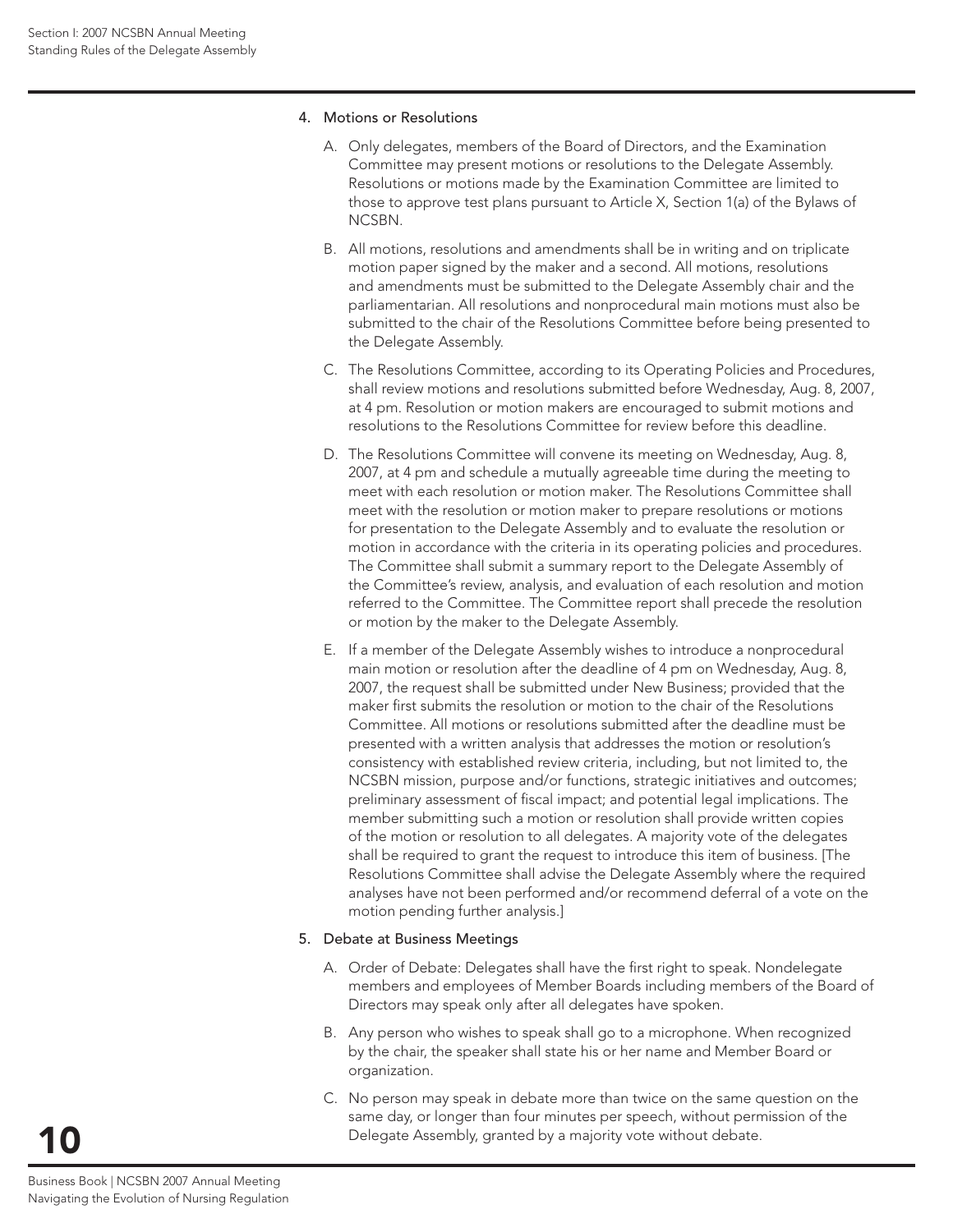- D. A red card raised at a microphone interrupts business for the purpose of a point of order, a question of privilege, orders of the day, a parliamentary inquiry or an appeal. Any of these motions takes priority over regular debate.
- E. A timekeeper will signal when the speaker has one minute remaining, and when the allotted time has expired.
- F. The Delegate Assembly may by a majority vote go into executive session. The enacting motion shall specify those permitted to attend.

### 6. Nominations and Elections

- A. A delegate making a nomination from the floor shall have two minutes to list the qualifications of the nominee. Written consent of the nominee and a written statement of qualifications must be submitted to the Committee on Nominations at the time of the nomination from the floor.
- B. Electioneering for candidates is prohibited except during the candidate forum.
- C. The voting strength for the election shall be determined by those registered by 5 pm on Wednesday, Aug. 8, 2007.
- D. Election for officers, directors and members of the Committee on Nominations shall be held Thursday, Aug. 9, 2007, from 7:45 to 8:45 am.
- E. If no candidate receives the required vote for an office and repeated balloting is required, the president shall immediately announce run-off candidates and the time for the run-off balloting.
	- If no candidate for officer or area director receives a majority on the first ballot, the run-off shall be limited to the two candidates receiving the highest number of votes.
	- If no candidate for director-at-large receives a majority on the first ballot, the run-off shall be limited to the four candidates receiving the highest number of votes. If no candidate receives a majority on the second ballot, another run-off shall be limited to the three candidates receiving the highest number of votes.
	- If, on the initial ballot, one candidate for director-at-large receives a majority, a run-off shall be limited to the two candidates receiving the next highest number of votes.

# 7. Forums

- A. Scheduled Forums: The purpose of scheduled forums is to provide information helpful for decisions and to encourage dialogue among all delegates on the issues presented at the forum. All delegates are encouraged to attend forums to prepare for voting during the Delegate Assembly. Forum facilitators will give preference to voting delegates who wish to raise questions and/or discuss an issue. Guests may be recognized by the chair to speak after all delegates, nondelegate members and employees of Member Boards have spoken.
- B. Open Forum: Open forum time will be scheduled to promote dialogue and discussion on issues by all attendees. Attendee participation determines the topics discussed during an Open Forum. The president will facilitate the Open Forum.
- C. To ensure fair participation in forums, the forum facilitators may, at their discretion, impose rules of debate.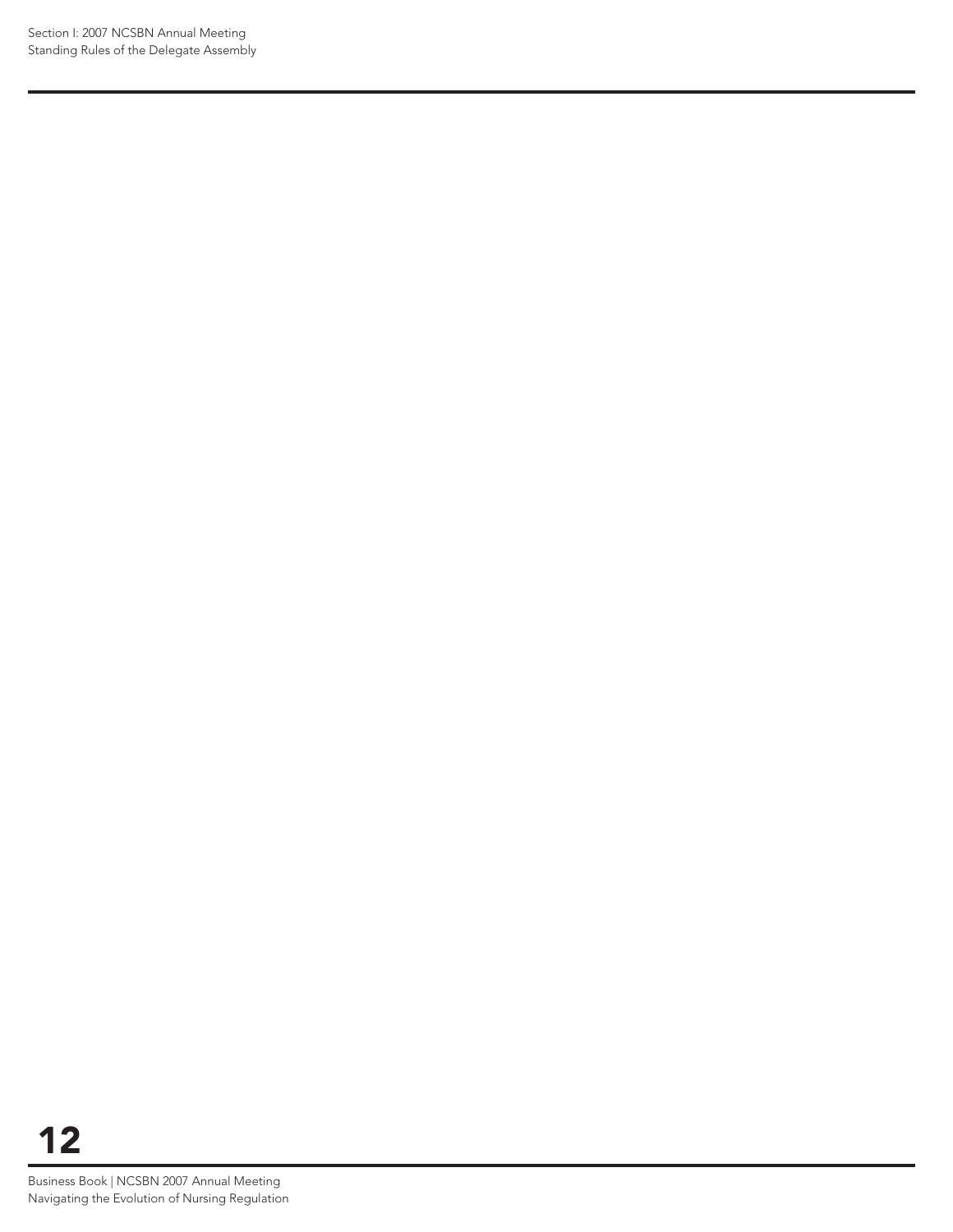# <span id="page-13-0"></span>**Annual Meeting Schedule**

# **Monday, Aug. 6, 2007**

| $6:00 - 7:30$ pm             | <b>Orientation for Delegates</b>                                                                                                                                               |
|------------------------------|--------------------------------------------------------------------------------------------------------------------------------------------------------------------------------|
|                              | Mary Blubaugh, MSN, RN, NCSBN Area II Director                                                                                                                                 |
|                              | Jay Douglas, MSM, RN, CSAC, Executive Director, Virginia State Board of Nursing                                                                                                |
|                              | Faith Fields, MSN, RN, NCSBN Board President                                                                                                                                   |
|                              | Julia vonHaam, PRP, Parliamentarian                                                                                                                                            |
|                              | Are you representing your state as a delegate? Please join us for a review of the parliamentary<br>procedures followed when debating and voting on Delegate Assembly business. |
| <b>Tuesday, Aug. 7, 2007</b> |                                                                                                                                                                                |
| $7:30$ am $-4:30$ pm         | NCSBN Product Showcase - Nursys® 2.0 (for NCSBN Members Only)                                                                                                                  |
| $7:30$ am $-4:30$ pm         | <b>NCSBN Presentation Showcase - ICN Posters</b>                                                                                                                               |
| $7:30 - 8:30$ am             | <b>Registration/Continental Breakfast</b>                                                                                                                                      |
| $8:30 - 9:45$ am             | <b>Delegate Assembly: Opening Ceremony</b>                                                                                                                                     |
|                              | Welcome from the Illinois Department of Professional Regulation                                                                                                                |
|                              | <b>Opening Ceremonies</b><br>$\mathcal{L}_{\mathcal{A}}$                                                                                                                       |
|                              | Introductions                                                                                                                                                                  |
|                              | Announcements                                                                                                                                                                  |
|                              | <b>Opening Reports</b><br>u,                                                                                                                                                   |
|                              | <b>Credentials Committee</b>                                                                                                                                                   |
|                              | <b>Rules Committee</b>                                                                                                                                                         |
|                              | Adoption of Agenda<br>u,                                                                                                                                                       |
|                              | Report of the Committee on Nominations<br>×.                                                                                                                                   |
|                              | Presentation of the 2007 Slate of Candidates<br>ш                                                                                                                              |
|                              | Nominations from Floor<br>ш                                                                                                                                                    |
|                              | Approval of the 2007 Slate of Candidates<br><b>COL</b>                                                                                                                         |
| $9:15 - 9:30$ am             | <b>President's Address</b>                                                                                                                                                     |
|                              | Faith Fields, MSN, RN, NCSBN Board President                                                                                                                                   |
| $9:30 - 9:45$ am             | <b>Executive Director's Address</b>                                                                                                                                            |
|                              | Kathy Apple, MS, RN, CAE, NCSBN Executive Director                                                                                                                             |
| $9:45 - 10:00$ am            | <b>Finance Committee Forum</b>                                                                                                                                                 |
|                              | Ruth Ann Terry, MPH, RN, NCSBN Treasurer<br>Robert Clayborne, MBA, CPA, NCSBN Director, Finance                                                                                |
| $10:00 - 10:30$ am           | <b>Break</b>                                                                                                                                                                   |
| $10:30 - 11:00$ am           | <b>Examination Committee Forum</b>                                                                                                                                             |
|                              | Sheila Exstrom, PhD, RN, Nebraska, Area II, Chair                                                                                                                              |
|                              | Anne Wendt, PhD, MSN, RN, CAE, NCSBN Director, NCLEX® Examinations                                                                                                             |
|                              | Discussion of the proposed 2008 NCLEX-PN® Test Plan and the implementation timeline.                                                                                           |
|                              | SCHEDULE SUBJECT TO CHANGE.                                                                                                                                                    |
|                              |                                                                                                                                                                                |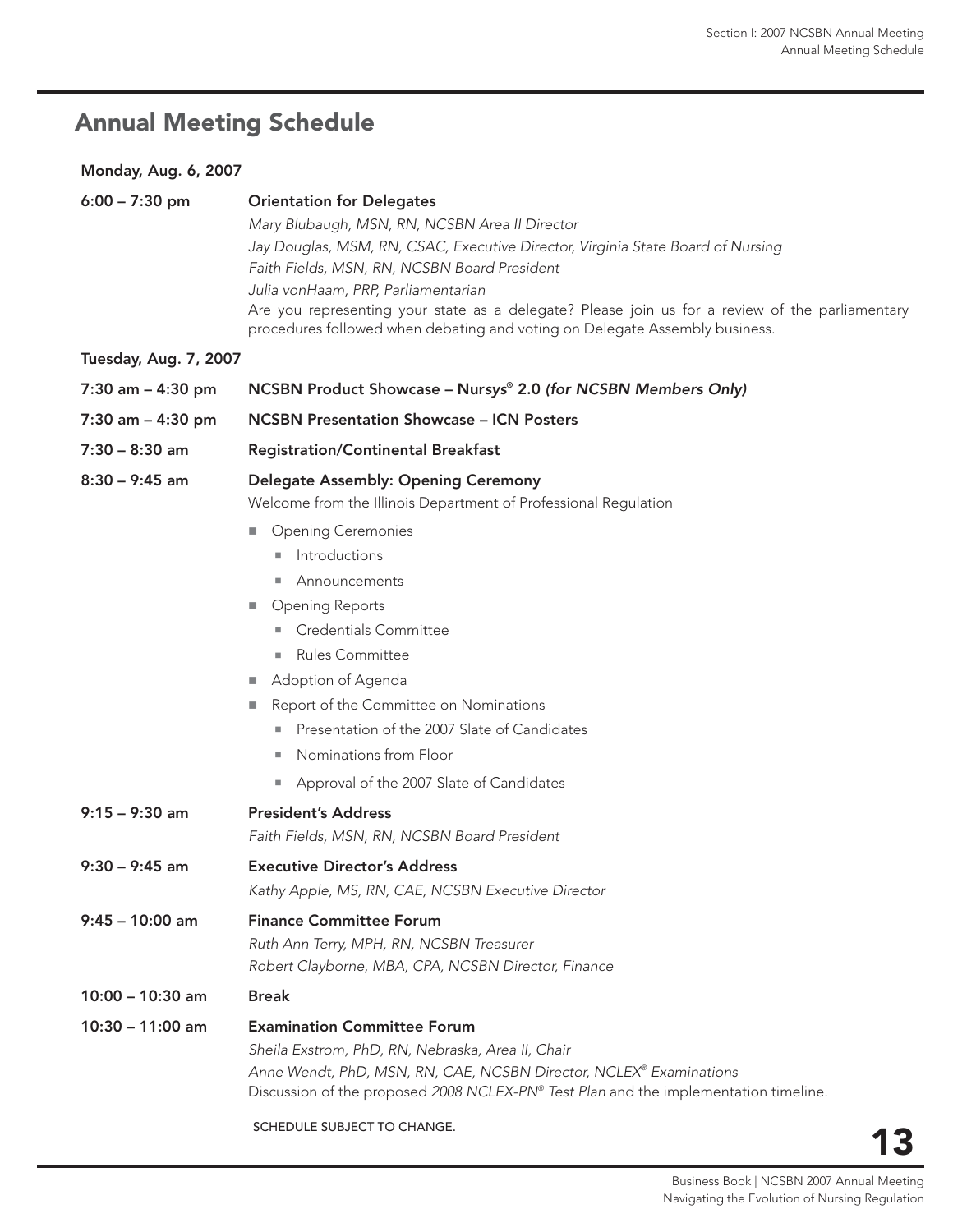| 11:00 am - 12:00 pm Candidate Forum |                                                                                                                                                                                                                                                                                                                                                                                                                                                                                                                                                                                                                                              |
|-------------------------------------|----------------------------------------------------------------------------------------------------------------------------------------------------------------------------------------------------------------------------------------------------------------------------------------------------------------------------------------------------------------------------------------------------------------------------------------------------------------------------------------------------------------------------------------------------------------------------------------------------------------------------------------------|
|                                     | Lorinda Inman, MSN, RN, Iowa, Area II, Chair, NCSBN Committee on Nominations<br>Support NCSBN and your fellow NCSBN members: Come to the Candidate Forum to hear from the<br>nominees for NCSBN elected office.                                                                                                                                                                                                                                                                                                                                                                                                                              |
| $12:00 - 1:15$ pm                   | Lunch                                                                                                                                                                                                                                                                                                                                                                                                                                                                                                                                                                                                                                        |
| $1:15 - 2:15$ pm                    | Keynote - Transforming Nursing Practice Through Integrated Information Technology<br>Bill Felkey, MS, Professor, Auburn University<br>Experts feel that the complexity of nursing practice has exceeded the limits of the unaided human<br>mind. All information has the purpose of reducing uncertainty in decision makers. In health care, we<br>need high-quality, evidence-based information on which to base our decisions.                                                                                                                                                                                                             |
|                                     | Moreover, we need enterprise-wide connectivity and a single electronic medical record for both<br>inpatient and ambulatory care. Technology is used in two ways in all health care applications. It can<br>completely replace the work of nurses in those tasks that are repetitive and tedious. Technology can<br>also enhance a nurse's ability to perform work. It is imperative that all facets of health care become<br>truly digital. Integration in health care has been identified as the highest priority we face. The extent to<br>which we become paperless will be a key predictor for the long-range success of any practice.   |
|                                     | All practice settings are being pressured by HIPAA regulation, medication error publicity, telenursing<br>across state and national borders, the need to assure patient safety through systems such as CPOE and<br>the need to become more efficient and effective to cope with financial exigencies. The good news is<br>that all of the pieces of the technology puzzle currently exist but they are not completely integrated in<br>any setting. This general session will overwhelm you with the possibilities that are ready for immediate<br>adoption. You will be exposed to many practical technologies about which you are unaware. |
| $2:15 - 3:15$ pm                    | <b>Board of Directors Forum</b><br>Faith Fields, MSN, RN, NCSBN Board President<br>Presentation and discussion related to the proposed 2008 - 2010 NCSBN Strategic Initiatives and the<br>draft of the proposed Guiding Principles for the Future of Regulation.                                                                                                                                                                                                                                                                                                                                                                             |
| $3:15 - 4:15$ pm                    | <b>Bylaws Committee Forum</b><br>Charlene Kelly, PhD, RN, Nebraska, Area II, Chair, Bylaws Committee<br>Presentation of the proposed NCSBN Bylaws revisions.                                                                                                                                                                                                                                                                                                                                                                                                                                                                                 |
| $4:15 - 4:30$ pm                    | <b>Break</b>                                                                                                                                                                                                                                                                                                                                                                                                                                                                                                                                                                                                                                 |
| $4:30 - 5:30$ pm                    | <b>NCSBN/NCLEX<sup>®</sup> - Pearson VUE Contract Forum</b><br><b>Executive Session NCSBN Delegates Only</b><br>Faith Fields, MSN, RN, NCSBN Board President                                                                                                                                                                                                                                                                                                                                                                                                                                                                                 |
| $6:00 - 7:30$ pm                    | Illinois Board of Nursing Reception - Navy Pier<br>On Tuesday, Aug. 7, the Illinois Department of Professional Regulation is hosting a "Welcome to<br>Chicago" reception for the attendees to the Annual Meeting and Delegate Assembly of NCSBN. The<br>reception will be held at the Crystal Garden at Chicago's Navy Pier.                                                                                                                                                                                                                                                                                                                 |

**14**

SCHEDULE SUBJECT TO CHANGE.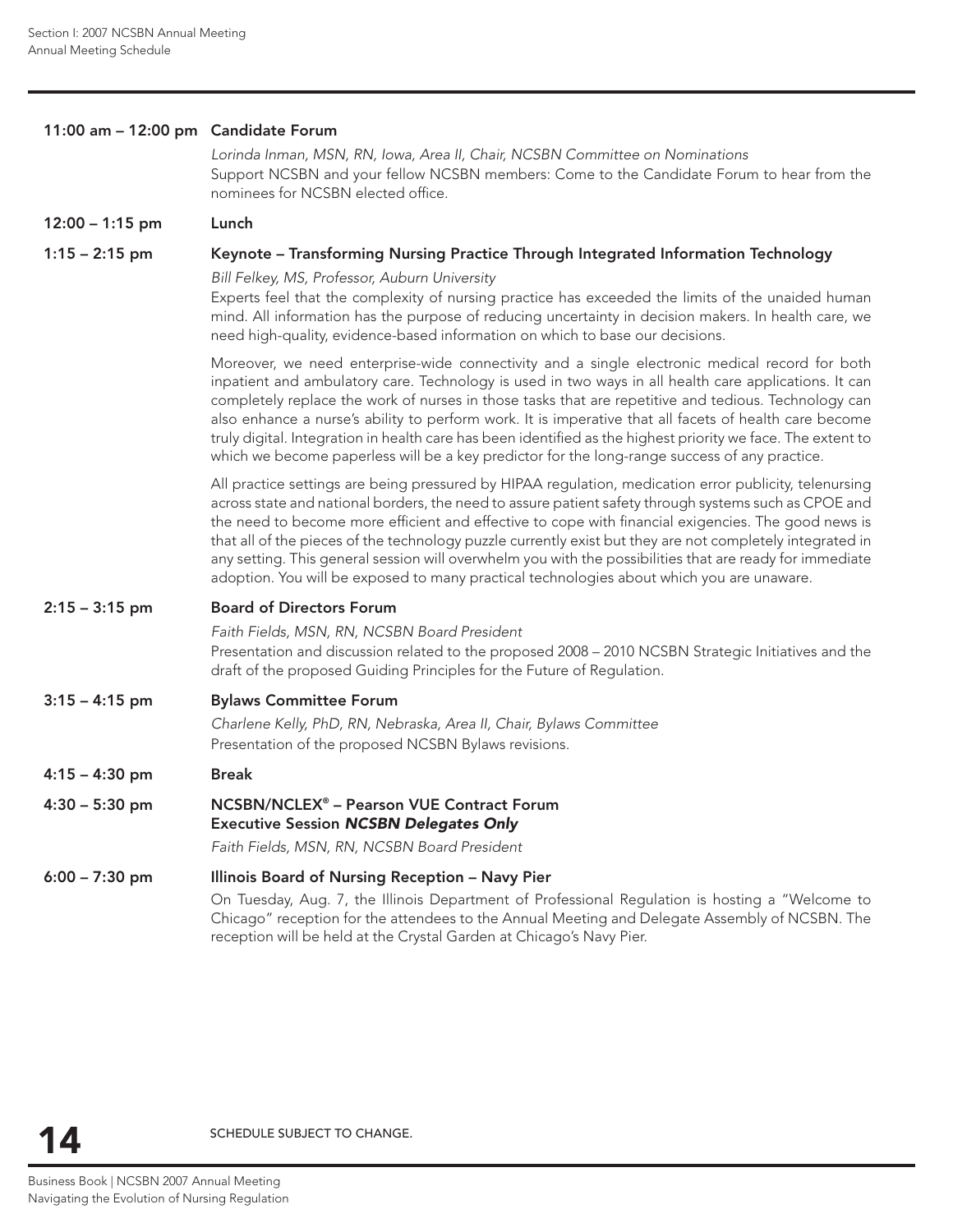| Wednesday, Aug. 8, 2007 |                                                                                                                                                                                                                                                                                                                                                                                                                                                                                                                                                                                                                                                                                                                                                                           |  |  |
|-------------------------|---------------------------------------------------------------------------------------------------------------------------------------------------------------------------------------------------------------------------------------------------------------------------------------------------------------------------------------------------------------------------------------------------------------------------------------------------------------------------------------------------------------------------------------------------------------------------------------------------------------------------------------------------------------------------------------------------------------------------------------------------------------------------|--|--|
| $7:30 - 8:30$ am        | Registration                                                                                                                                                                                                                                                                                                                                                                                                                                                                                                                                                                                                                                                                                                                                                              |  |  |
| $8:30 - 10:30$ am       | <b>Area Breakfast Meeting</b><br>NCSBN Area breakfasts are open to NCSBN members and staff only.<br>The purpose of NCSBN Area Meetings is to facilitate communication and encourage regional dialogue<br>on issues important to NCSBN and its members.                                                                                                                                                                                                                                                                                                                                                                                                                                                                                                                    |  |  |
|                         | Area I Breakfast Meeting: NCSBN Members Only                                                                                                                                                                                                                                                                                                                                                                                                                                                                                                                                                                                                                                                                                                                              |  |  |
|                         | Area II Breakfast Meeting: NCSBN Members Only<br>×.                                                                                                                                                                                                                                                                                                                                                                                                                                                                                                                                                                                                                                                                                                                       |  |  |
|                         | Area III Breakfast Meeting: NCSBN Members Only<br>×.                                                                                                                                                                                                                                                                                                                                                                                                                                                                                                                                                                                                                                                                                                                      |  |  |
|                         | Area IV Breakfast Meeting: NCSBN Members Only<br>u.                                                                                                                                                                                                                                                                                                                                                                                                                                                                                                                                                                                                                                                                                                                       |  |  |
|                         | <b>External Organizations Breakfast Meeting</b><br>Guests are invited to attend this breakfast meeting to discuss issues of mutual concern with NCSBN<br>staff.                                                                                                                                                                                                                                                                                                                                                                                                                                                                                                                                                                                                           |  |  |
| $10:30 - 10:45$ am      | <b>Break</b>                                                                                                                                                                                                                                                                                                                                                                                                                                                                                                                                                                                                                                                                                                                                                              |  |  |
| $10:45 - 11:15$ am      | Disciplinary Resources Advisory Panel Forum - Pain Management<br>Sandra Evans, MAEd, RN, Idaho, Area I, Chair<br>Vickie Sheets, JD, RN, CAE, NCSBN Director, Practice and Regulation<br>The Disciplinary Resources Advisory Panel Forum will provide an opportunity for discussion of the<br>Statement on the Regulatory Implications of Pain Management that the NCSBN Board of Directors<br>recommended to the 2007 Delegate Assembly for adoption. In addition, the advisory panel chair<br>will share plans for additional pain management resources and solicit ideas for future workshops,<br>disciplinary products and services.                                                                                                                                   |  |  |
|                         | 11:15 am - 12:00 pm Practice, Regulation & Education (PR&E) Committee Forum - Medication Assistants<br><b>Resolution</b><br>Brenda Jackson, PhD, MSN, RN, Texas, Area III, Chair<br>Nancy Spector, PhD, RN, NCSBN Director, Education<br>The PR&E Committee will present the results of the medication assistant job analysis, the feasibility<br>study for administering a competency examination for medication assistive personnel and the model<br>medication assistant curriculum. This is in response to the motion adopted by the 2005 Delegate<br>Assembly to "conduct a job analysis, develop a model medication administration curriculum and<br>conduct a feasibility study for administering a competency examination for medication assistive<br>personnel." |  |  |
| $12:00 - 1:15$ pm       | Lunch                                                                                                                                                                                                                                                                                                                                                                                                                                                                                                                                                                                                                                                                                                                                                                     |  |  |

SCHEDULE SUBJECT TO CHANGE.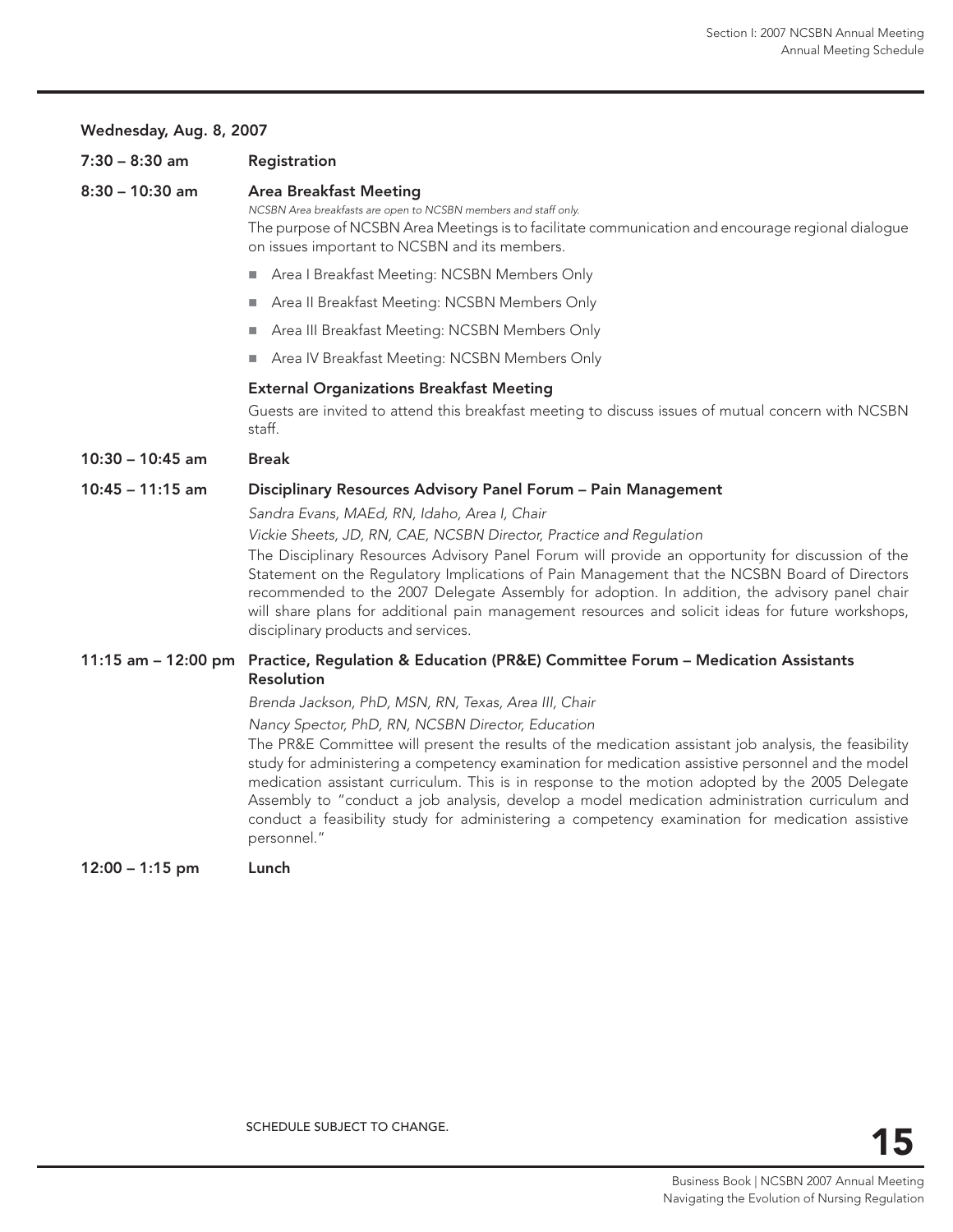### **1:15 – 2:15 pm Breakout Sessions**

This year NCSBN is providing attendees with two opportunities to attend the breakout sessions. They will repeat at 2:30 pm and attendees are welcome to attend two if they so choose.

### **Healthcare Integrity and Protection Data Bank (HIPDB)**

Shari Campbell, DPM, MSHS, LCDR, USPHS; Practitioner Data Banks Branch, Bureau of Health Professions, Health Resources and Services Administration Vickie Sheets, JD, RN, CAE, NCSBN Director, Practice and Regulation

This session will provide an update on HIPDB reporting, the new Proactive Disclosure Service (PDS) and the status of the proposed rules to implement §1921 (requiring additional reporting to the NPDB) that were published in March 2007. NCSBN staff will discuss the implications for boards of nursing as well as report on the series of HIPDB update Webinars that were held to support the transition to the use of HIPDB reporting codes (from previous use of Nursys® reporting codes).

#### **Research**

Kevin Kenward, PhD, NCSBN Director, Research Services An update on NCSBN research initiatives will be presented. Projects to be discussed include:

- CORE: A Regulatory Performance Measurement System
- Transition to Practice Studies
- Analysis of Disciplinary Data 1996 2005
- Nursing Workforce Supply Data
- Member Board Profiles
- Simulation Study

### **AACN – Doctorate of Nursing Practice (DNP) and Clinical Nurse Leader**

Geraldine Polly Bednash, PhD, RN, FAAN, Executive Director, American Association of Colleges of Nursing

Dr. Bednash will provide members with an update on the doctorate of nursing practice (DNP) and the clinical nurse leader (CNL). This is an opportunity for members to explore any regulatory implications regarding these two AACN initiatives.

This session will repeat at 2:30 pm.

### **NCLEX 101 – NCSBN Members Only**

Anne Wendt, PhD, MSN, RN, CAE, NCSBN Director, NCLEX® Examinations

**2:15 – 2:30 pm Break**

### **2:30 – 3:30 pm Breakout Sessions (Repeat of the above sessions)**

The NCSBN breakout sessions will repeat at 2:30 pm; attendees can attend two if they so choose.

### **4:00 – 5:00 pm Resolutions Committee Meeting**

Judith Personett, EdD, MA, BSN, RN, Washington, Area I, Chair, Resolutions Committee

**16**

SCHEDULE SUBJECT TO CHANGE.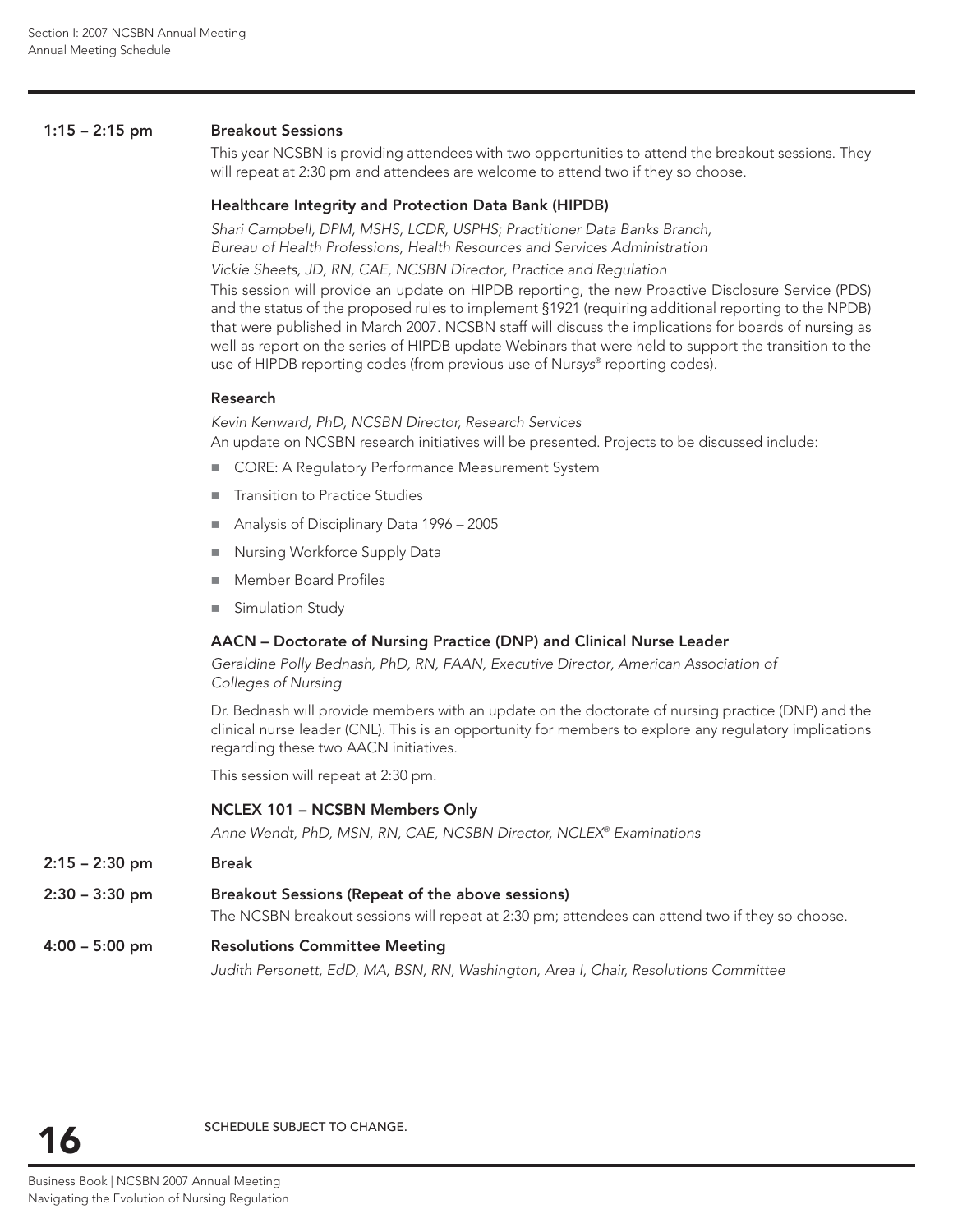| Thursday, Aug. 9, 2007    |                                                                                                                                                                                                                                                                                         |
|---------------------------|-----------------------------------------------------------------------------------------------------------------------------------------------------------------------------------------------------------------------------------------------------------------------------------------|
| $7:45 - 8:45$ am          | <b>Election of Candidates</b>                                                                                                                                                                                                                                                           |
| $8:00 - 9:00$ am          | <b>Pearson VUE Sponsored Breakfast &amp; Registration</b>                                                                                                                                                                                                                               |
| $9:00 - 10:00$ am         | <b>Open Forum</b><br>This is the opportunity for delegates and members to ask questions and discuss any items pertinent<br>to the business agenda.                                                                                                                                      |
| $10:00 - 10:15$ am        | <b>Break</b>                                                                                                                                                                                                                                                                            |
| $10:15 - 11:45$ am        | <b>Breakout Sessions: Knowledge Networks</b><br>NCSBN Knowledge Networks are brainstorming discussions regarding industry issues. Participants will<br>be asked to brainstorm a list of the top five industry topics with the top three selected for discussion/<br>exploration.        |
|                           | Choose from the following options:                                                                                                                                                                                                                                                      |
|                           | Executive Officers (NCSBN Members Only)                                                                                                                                                                                                                                                 |
|                           | Presidents (NCSBN Members Only)<br>u,                                                                                                                                                                                                                                                   |
|                           | <b>Board Members</b><br>u.                                                                                                                                                                                                                                                              |
|                           | Discipline/Practice<br>u,                                                                                                                                                                                                                                                               |
|                           | Education<br>$\blacksquare$                                                                                                                                                                                                                                                             |
|                           | Licensed Practical/Vocational Nurses (LPN/VNs)<br>$\blacksquare$                                                                                                                                                                                                                        |
| 11:45 am - 12:00 pm Break |                                                                                                                                                                                                                                                                                         |
| $12:00 - 2:30$ pm         | Awards Luncheon & Institute for Regulatory Excellence (IRE) Fellows Ceremony<br>Please join us to celebrate the individual and organizational achievements of the NCSBN membership.<br>This year's ceremony is also honoring the 2007 NCSBN Institute of Regulatory Excellence Fellows. |
| $2:30 - 2:45$ pm          | <b>Break</b>                                                                                                                                                                                                                                                                            |
| $2:45 - 3:30$ pm          | <b>Delegate Assembly Second Meeting</b><br>Continuation from the agenda from the first meeting.                                                                                                                                                                                         |
| Friday, Aug. 10, 2007     |                                                                                                                                                                                                                                                                                         |
| $8:00 - 9:00$ am          | <b>Registration/Continental Breakfast</b>                                                                                                                                                                                                                                               |
| $9:00 - 10:30$ am         | <b>Delegate Assembly Third Meeting</b><br>Continuation from the agenda from the second meeting.                                                                                                                                                                                         |
| $10:30 - 10:45$ am        | <b>Break</b>                                                                                                                                                                                                                                                                            |
|                           | 10:45 am - 12:00 pm Delegate Assembly Closing Ceremony                                                                                                                                                                                                                                  |

SCHEDULE SUBJECT TO CHANGE.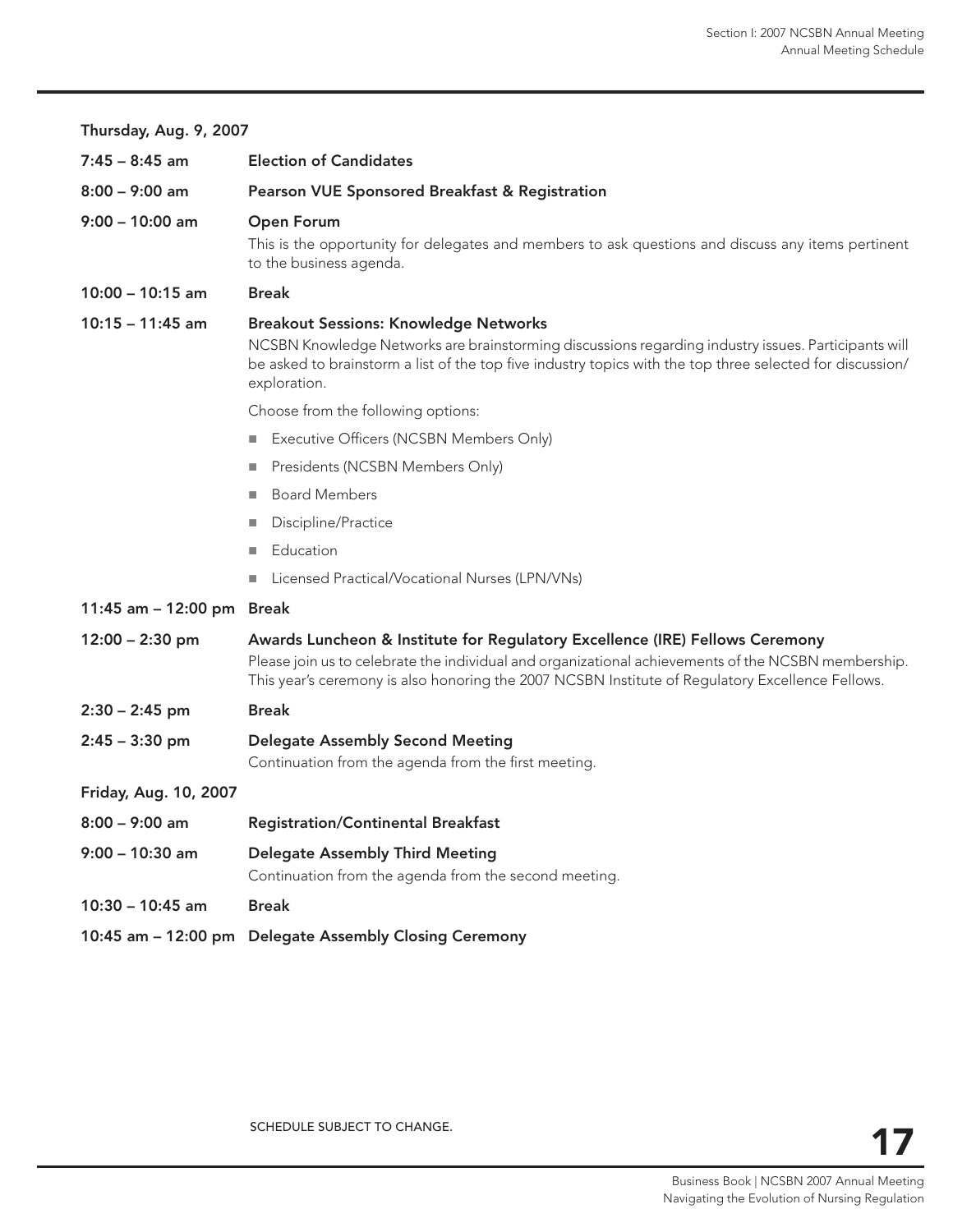# **18**

Business Book | NCSBN 2007 Annual Meeting Navigating the Evolution of Nursing Regulation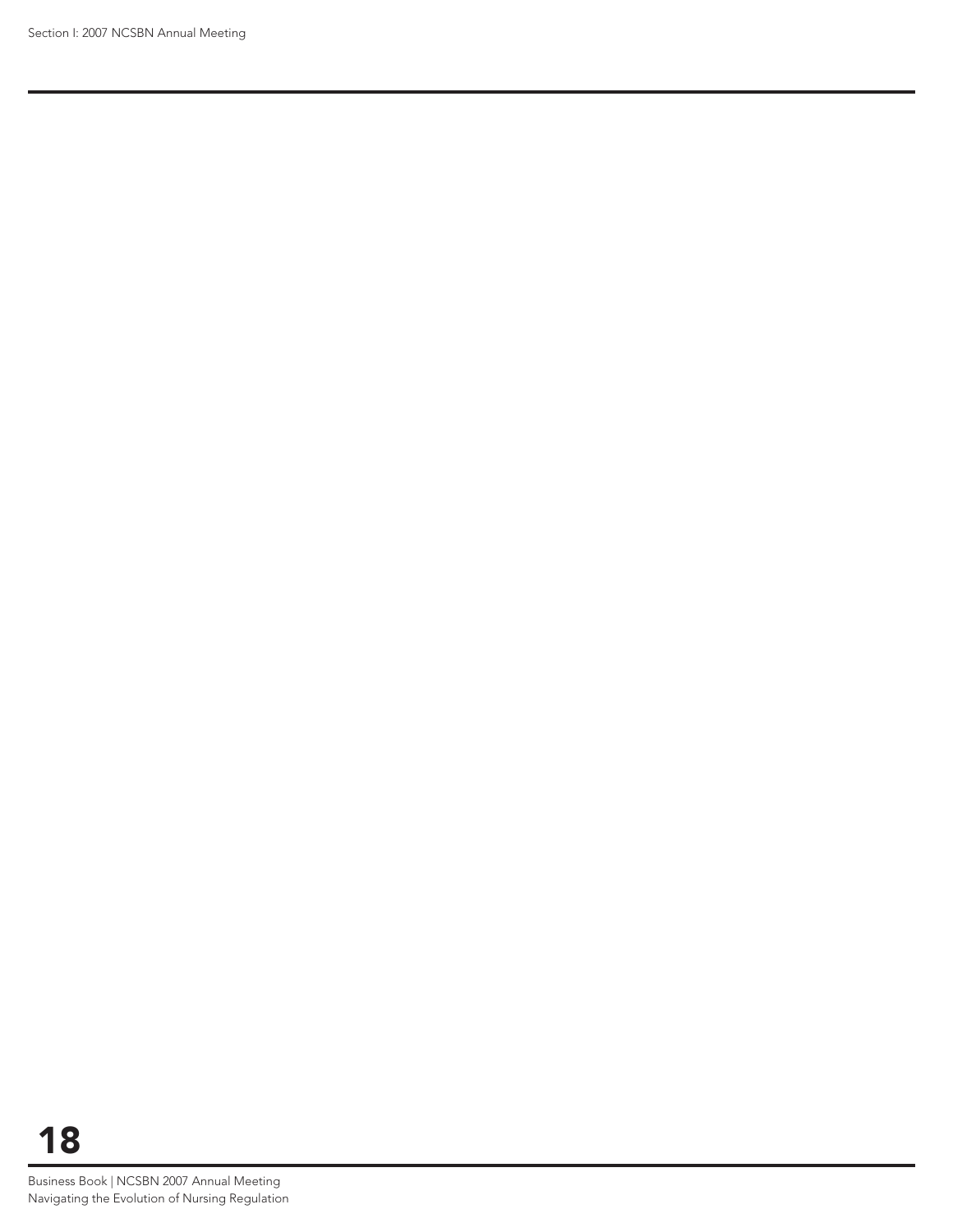# <span id="page-19-0"></span>**Summary of Recommendations to the 2007 Delegate Assembly with Rationale**

This document provides a summary of recommendations that the NCSBN Board of Directors, the Examination Committee and the Committee on Nominations propose to the 2007 Delegate Assembly. Additional recommendations may be brought forward during the 2007 Annual Meeting.

# **Board of Directors' Recommendations**

# *1. Adopt the proposed revisions to the Bylaws of NCSBN.*

### *Rationale:*

The proposed revisions to the Bylaws were redirected to the Bylaws Committee for further consideration by the 2006 Delegate Assembly. The purpose of the current proposed revisions is to enhance the organizational culture to support change and innovation; implement recommendations to enhance NCSBN's ability to be progressive, creative and responsive to change; provide for new memberships; increase participation on the Board of Directors; and implement structured leadership development.

# *Fiscal Impact:*

- 1. Two additional Board Members: \$10,000 per year.
- 2. Leadership Succession Committee: \$33,000 per year.
- 3. Associate Membership Dues: Unknown at this time.
- 4. Delegate Assembly sponsorship for two additional boards: \$4,200 per year.

### *2. Adopt the 2008* – *2010 Strategic Initiatives.*

### *Rationale:*

The Board of Directors developed the proposed 2008 – 2010 Strategic Initiatives through a facilitated strategic planning process and based the initiatives on the suggestions from Member Boards during the 2007 Midyear Meeting. The proposed plan identifies critical strategic initiatives for the next three years that are related to NCSBN's mission and vision.

### *Fiscal Impact:*

The strategic initiatives will serve as a basis for allocating financial resources for the next three years. Annual operating budgets will be developed to fund strategic objectives designed to carry out the strategic plan.

### *3. Adopt the model medication aide curriculum and proceed with the development of national medication aide competence assessment.*

# *Rationale:*

The 2005 Delegate Assembly passed the following resolution: "Resolved that NCSBN conduct a job analysis, develop a model medication administration curriculum and conduct a feasibility study for administering a competency examination for medication assistive personnel. The results of the job analysis, course and feasibility study will be reported at the 2006 Delegate Assembly." The Model Curriculum for medication assistants-certified (MA-C) as proposed is a document that is reflective of the current health care environment and will assist Member Boards that now regulate or that may in the future regulate MA-Cs in their mission of public protection. It will allow for uniformity in the education of MA-Cs across Member Boards, and other agencies, that regulate this role.

### *Fiscal Impact:*

None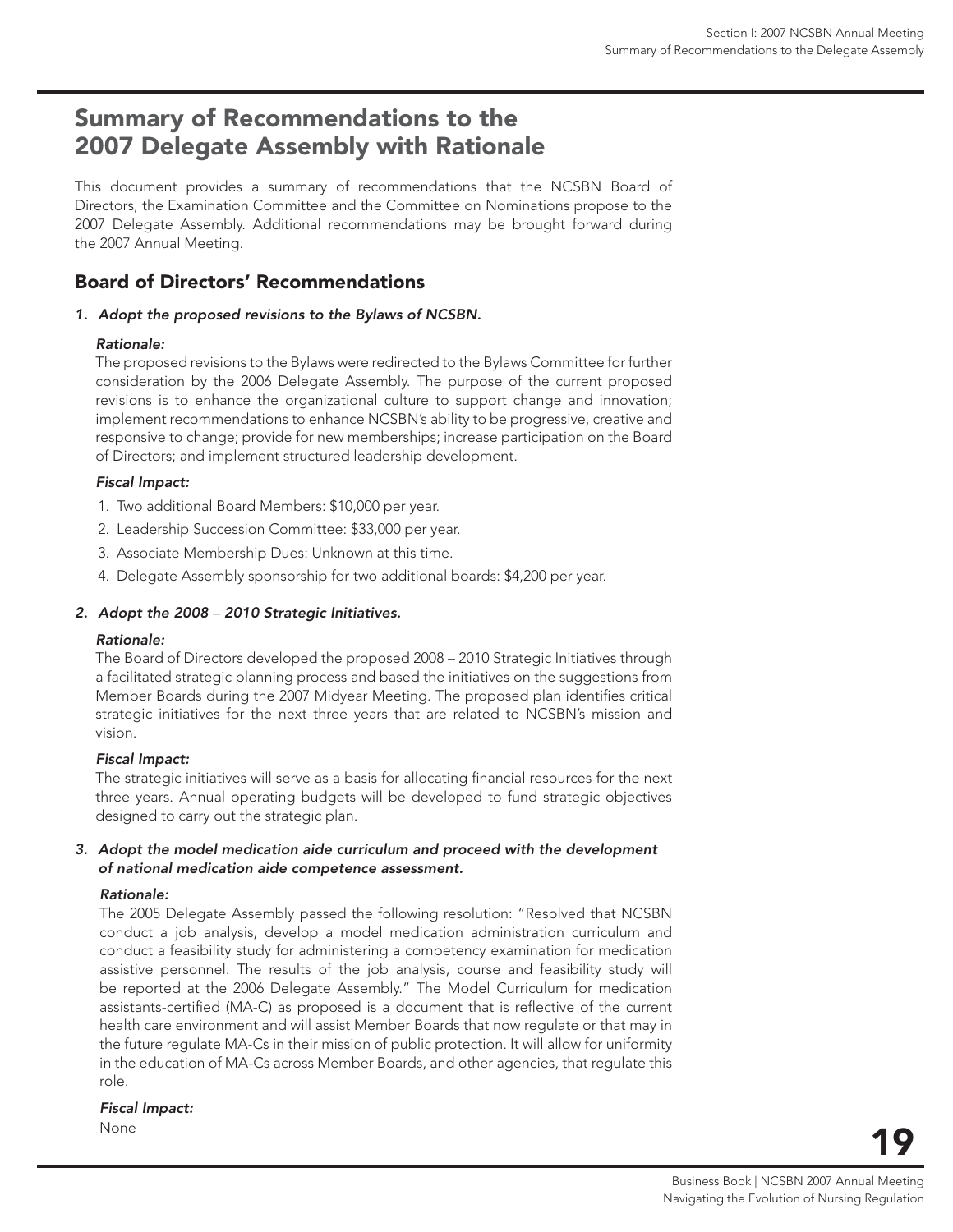### *4. Adopt the Statement on the Regulatory Implications of Pain Management.*

### *Rationale:*

Current standards for the management of pain describe the right of the patient to an appropriate assessment and treatment of pain. Still, pain is under treated and regulation is often seen as a barrier to adequate pain management because of the fear of regulatory scrutiny of prescriptions and administration of controlled substances. A few state boards of nursing have developed statements regarding pain management; however, there is not a national statement from nurse regulators. Adoption of this statement brings together the collective voice of state boards of nursing on this important issue.

### *Fiscal Impact:*

None

### *5. Adopt the Guiding Principles of Nursing Regulation.*

### *Rationale:*

Guiding principles will provide Member Boards with a framework on which to base policy decisions and actions. The principles will give Member Boards a common set of beliefs and provide direction for meeting the many regulatory challenges now and in the future.

### *Fiscal Impact:*

None

### *6. Renew the NCLEX***®**  *Examination contract with Pearson VUE.*

### *Rationale:*

The purpose is to renew the contract for the ongoing administration of NCLEX® Examinations with Pearson VUE.

### *Fiscal Impact:*

To be discussed in Executive Session with Delegates only.

# **Examination Committee Recommendation**

# *1. Adopt the 2008 NCLEX-PN***®**  *Test Plan.*

# *Rationale:*

The Examination Committee reviewed and accepted the Report of Findings from the 2006 LPN/VN Practice Analysis: Linking the NCLEX-PN® Examination to Practice (NCSBN, 2007) as the basis for recommending revisions to the 2005 NCLEX-PN® Test Plan to the Delegate Assembly. Empirical evidence from the practice analysis, feedback from the Member Boards and legal counsel, and the professional judgment of the Examination Committee provide support for the recommendation to the Delegate Assembly to adopt the 2008 NCLEX-PN® Test Plan.

### *Fiscal Impact:*

Costs incorporated into the FY08 budget.

# **Committee on Nominations Recommendation**

*1. Adopt the 2007 Slate of Candidates.*

# *Rationale:*

The Committee on Nominations has prepared the 2007 Slate of Candidates with due regard for the qualifications required by the positions open for election, fairness to all nominees and attention to the goals and purpose of NCSBN. Full biographical information and a personal statement for each candidate are posted in the Business Book under the Report of the Committee on Nominations. Each candidate will present himself/ herself at the Candidate's Forum on Tuesday, Aug. 7, 2007.

# *Fiscal Impact*

Costs incorporated into the FY08 budget.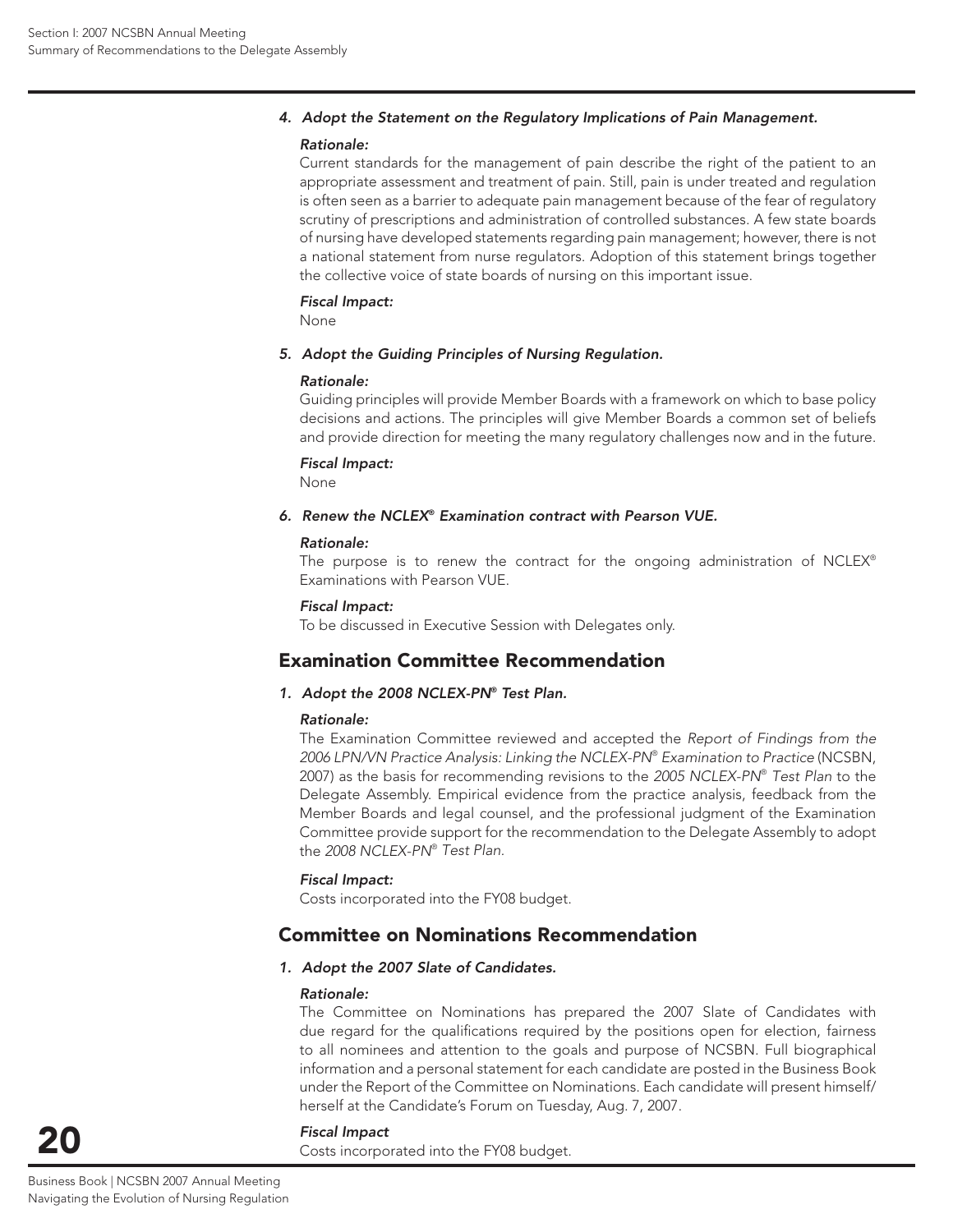# <span id="page-21-0"></span>**Report of the Committee on Nominations**

# **Recommendation to the Delegate Assembly**

### *1. Adopt the 2007 Slate of Candidates.*

### *Rationale:*

The Committee on Nominations has prepared the 2007 Slate of Candidates with due regard for the qualifications required by the positions open for election, fairness to all nominees, and attention to the goals and purpose of NCSBN. Full biographical information for each candidate follows. Each candidate will present himself/herself at the Candidate's Forum on Tuesday, Aug. 7, 2007.

### *Fiscal Impact:*

Costs incorporated into the FY08 budget.

# **Background**

Per the Bylaws, the Committee on Nominations considers the qualifications of all nominees for officers and directors and presents a qualified slate of candidates for vote at the Annual Meeting. The committee's report is read at the first session of the Delegate Assembly, when additional nominations may be made from the floor. No name is placed in nomination without the written consent of the nominee.

# **Highlights of FY07 Activities**

- The results of the 2006 Committee on Nominations' evaluation were reviewed and discussed.
- The Committee on Nominations' policies were reviewed, discussed and revised.
- The committee reviewed their role per the Bylaws.
- The committee reviewed and discussed the current Bylaws, mission, vision, values, 2005 – 2007 Strategic Initiatives and the NCSBN policy 3.1, Role of the Board of Directors.
- The committee reviewed the roles and responsibilities of the Board positions open for election at the 2007 Delegate Assembly and identified Area I, II, III and IV directors; two director-at-large positions; and Area I and II Committee on Nominations positions as open for election.
- The committee discussed various recruitment strategies and brainstormed possible candidates.
- The committee discussed various aspects of the Candidate Forum and made efficiency recommendations for the procedure.
- The due date for nominations was April 16, 2007.
- The committee discussed the Candidate Forum specific to the time allotted for candidate speeches. Beginning in 2008, presidential candidates will be allowed three minutes.
- The committee designed a recruitment presentation to be given at the 2007 Midyear Meeting.

# **Attachments**

A. 2007 Slate of Candidates

#### **Committee Members**

Lorinda Inman, MSN, RN, Chair Iowa, Area II

Janice Hooper, PhD, RN Texas, Area III

Paula Meyer, MSN, RN Washington, Area I

Emmaline Woodson, MS, RN Maryland, Area IV

#### **Staff**

Kathy Apple, RN, MS, CAE Executive Director

#### **Meeting Dates**

- Nov. 1, 2006
- Feb. 12, 2007 (Conference Call)
- April 2, 2007
- April 26, 2007
- May 8, 2007 (Conference Call)
- May 29, 2007 (Candidate Call-In Conference Call)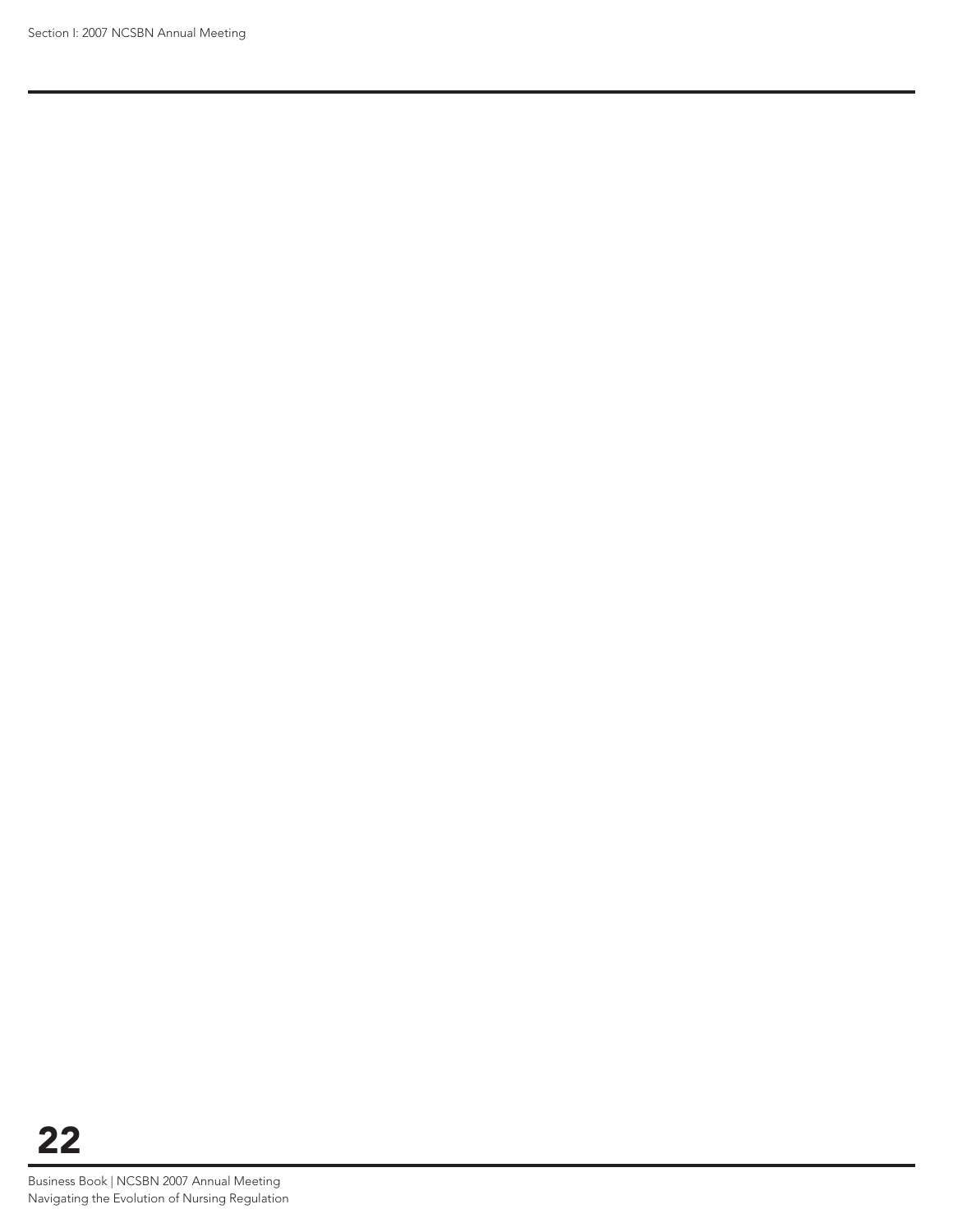# <span id="page-23-0"></span>**Attachment A 2007 Slate of Candidates**

The following is the slate of candidates developed and adopted by the Committee on Nominations. Each candidate profile is taken directly from the candidate's nomination form. The Candidate Forum will provide the opportunity for candidates to address the 2007 Delegate Assembly on Tuesday, Aug. 7, from 11 am – 12 pm.

# **Board of Directors**

# **AREA I DIRECTOR**

| <b>AREA II DIRECTOR</b>  |  |
|--------------------------|--|
|                          |  |
|                          |  |
| <b>AREA III DIRECTOR</b> |  |
|                          |  |

# **AREA IV DIRECTOR**

# **DIRECTOR-AT-LARGE (TWO POSITIONS)**

# **Committee on Nominations**

| <b>AREAI</b> |  |
|--------------|--|
|              |  |

# **AREA II**

None

#### **Detailed Information on Candidates**

Information is provided on each candidate in the following pages (as taken directly from nomination forms) and organized as follows:

- 1. Name, jurisdiction and area.
- 2. Present board position and board name.
- 3. Date of term expirations and eligibility for reappointment.
- 4. Professional/regulatory/community involvement including service on NCSBN committee(s).
- 5. Propose how the activities of NCSBN can influence a positive outcome to a major challenge that is currently facing nursing regulation.
- 6. Describe how you will advance the mission, vision and strategic initiatives of NCSBN.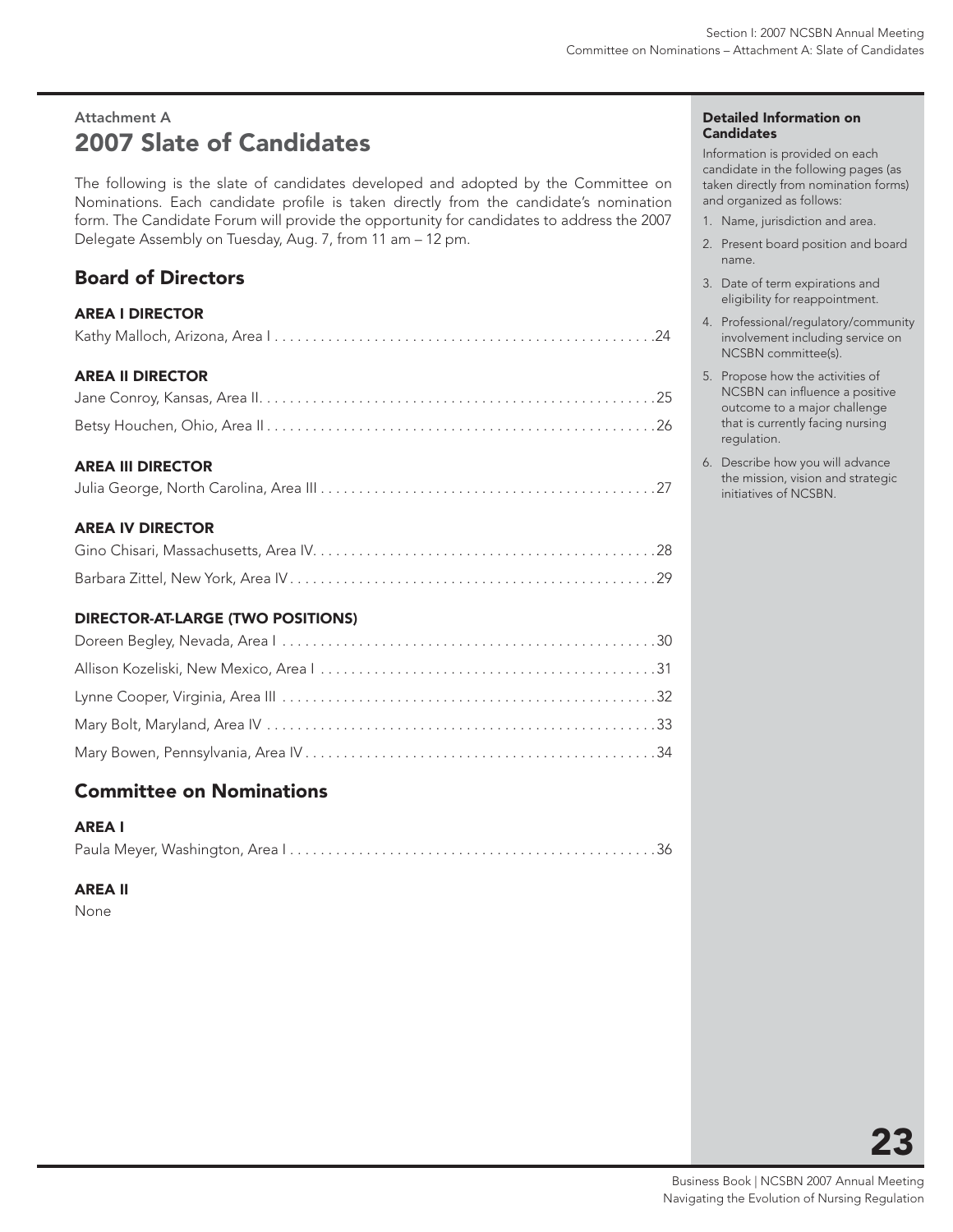![](_page_24_Picture_1.jpeg)

Date of expiration of term: June 30, 2007 Eligible for reappointment: Yes

# **Area I Director**

# **Kathy Malloch, PhD, MBA RN, FAAN**

Board Member, Arizona, Area I

# **PROFESSIONAL/REGULATORY/COMMUNITY INVOLVEMENT INCLUDING SERVICE ON NCSBN COMMITTEE(S).**

### **NCSBN**

Facilitator, Executive Officer Seminar, 2004

Facilitator, Delegate Assembly President's Sessions, 2003, 2004

Facilitator/Presenter, Institute of Regulatory Excellence, 2003, 2004, 2005 & 2006

Member, Governance and Leadership Task Force, 2006

Chair and Member, Practice Breakdown Task Force, 1999 – 2006

# **PROPOSE HOW THE ACTIVITIES OF NCSBN CAN INFLUENCE A POSITIVE OUTCOME TO A MAJOR CHALLENGE THAT IS CURRENTLY FACING NURSING REGULATION.**

I believe the activities of NCSBN to identify, test and implement the standards for continuing nurse competency to practice will contribute significantly to nurse excellence and positively impact patient safety. This is certainly a very important and timely strategic initiative. In addition, the initiatives to advance the science of nursing regulation through the Institute of Regulatory Excellence (IRE), the opportunities for continuing the development of core competencies through multiple conferences, summits, video/audio conferences, and written materials will have a positive influence in enhancing our knowledge and skills in nursing regulation.

# **DESCRIBE HOW YOU WILL ADVANCE THE MISSION, VISION AND STRATEGIC INITIATIVES OF NCSBN.**

As Area I director I will continue to support the work of the NCSBN mission and strategic initiatives through continued board member performance as an open-minded, informed professional who is dedicated to make nursing regulation the best that it can be.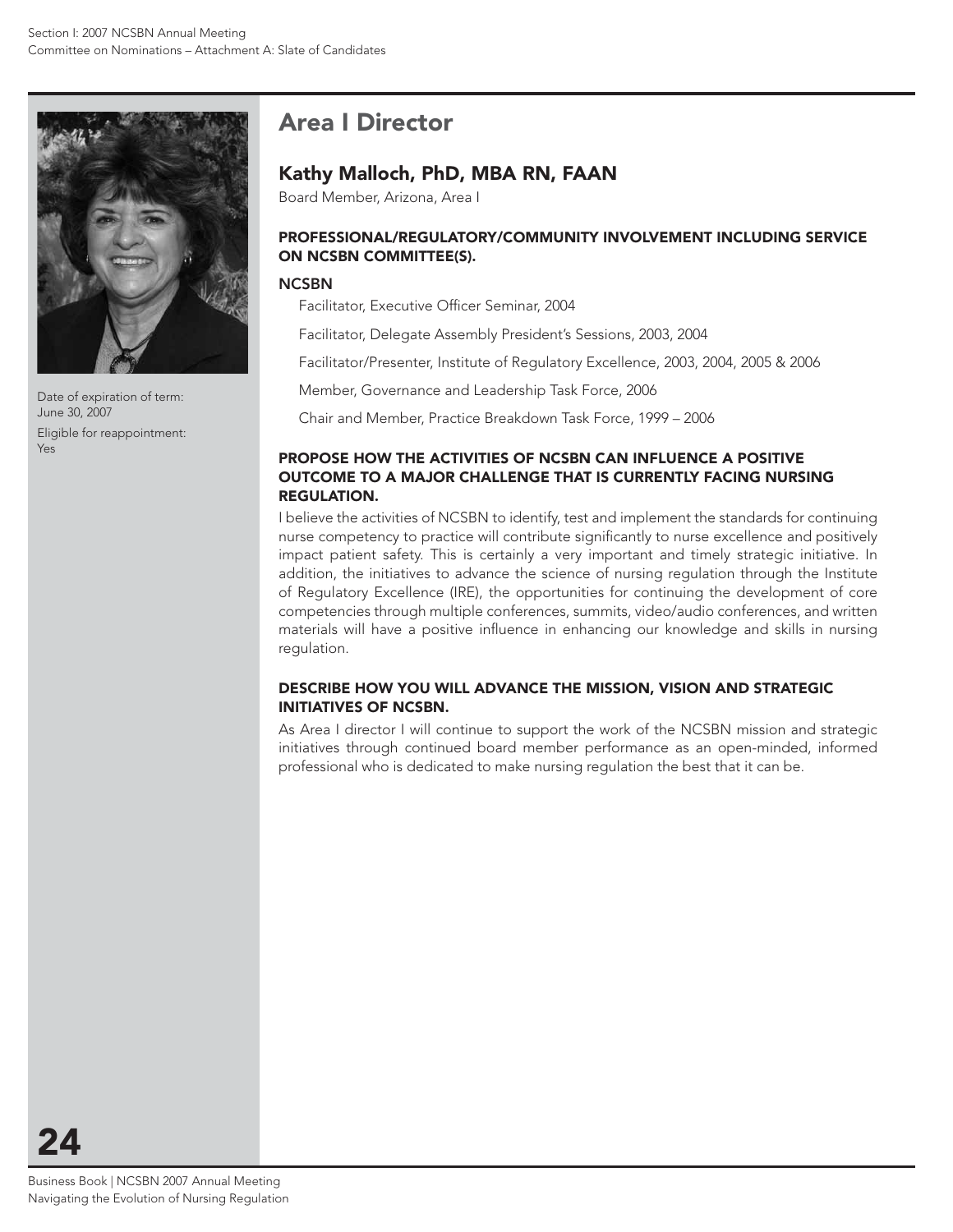# **Area II Director**

# **Jane Conroy, RN, MS, NP-C, ARNP**

Board Member, Kansas, Area II

# **PROFESSIONAL/REGULATORY/COMMUNITY INVOLVEMENT INCLUDING SERVICE ON NCSBN COMMITTEE(S):**

### **State Level**

Board Member, Kansas State Board of Nursing, 2005 to present, 1997 – 2001

President, 1999 – 2001, 2006 to present

Chair, Advanced Practice Committee for multiple years

Finance Committee

Practice Committee

LPN Therapy Committee

Continuing Nursing Education Committee

### **NCSBN**

Trend Analysis Study Focus Group Member, 1998 – 1999

Nomination Committee, 1999 – 2000

Kansas Delegate, 1998 – 2001 Delegate Assembly

### **Professional Involvement**

American Academy of Nurse Practitioners, Member

Kansas Alliance of Advanced Nurse Practitioners, Member, Treasurer, 2003 to present

### **PROPOSE HOW THE ACTIVITIES OF NCSBN CAN INFLUENCE A POSITIVE OUTCOME TO A MAJOR CHALLENGE THAT IS CURRENTLY FACING NURSING REGULATION.**

NCSBN is an organization through which state boards of nursing are able to work together on issues that affect nursing and public safety both nationally and internationally. Boards of nursing have many common issues and concerns that are best resolved by working together with one another. By gathering input from Member Boards and resources for evidencebased practice, NCSBN can work toward resolving such issues as: initial and continued competence of nurses, standardization of APRN scopes of practice across the states, creating and maintaining a comprehensive data management system, and advancing evidence based regulation and regulatory solutions for the public protection.

# **DESCRIBE HOW YOU WILL ADVANCE THE MISSION, VISION AND STRATEGIC INITIATIVES OF NCSBN.**

I will bring a Member Board perspective to the leadership of NCSBN. From my experiences gained while serving two terms on the Kansas State Board of Nursing and serving as the current president, I have acquired knowledge and leadership skills. Such skills are needed in carrying out the mission, vision and strategic initiatives of NCSBN. This can only be accomplished with Member Board input. Open dialogue and communication is key to achieving these goals.

![](_page_25_Picture_24.jpeg)

Date of expiration of term: June 30, 2009 Eligible for reappointment: Yes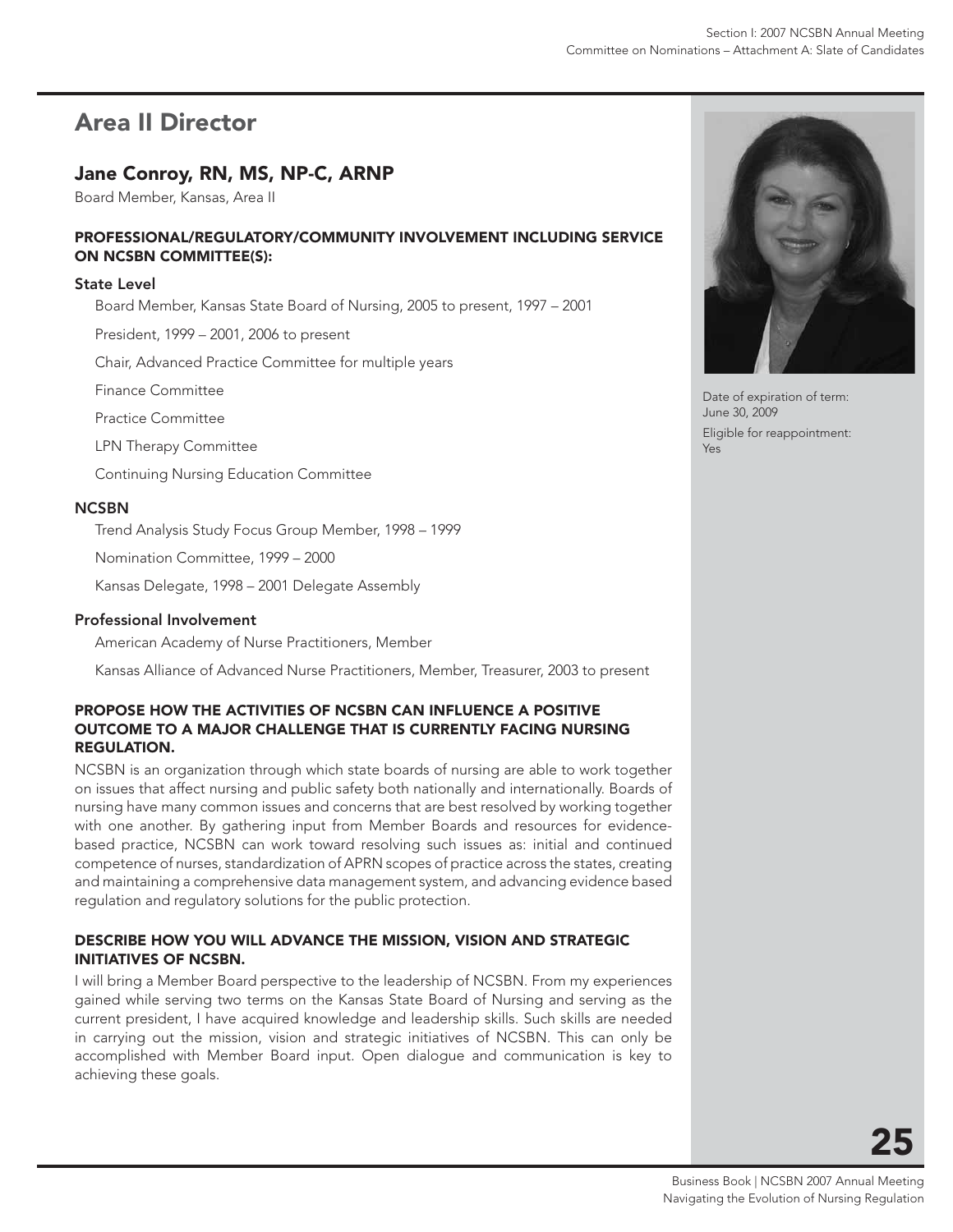![](_page_26_Picture_1.jpeg)

Date of expiration of term: N/A Eligible for reappointment: N/A

# **Area II Director**

# **Betsy Houchen, RN, MS, JD**

Board Staff, Ohio, Area II

# **PROFESSIONAL/REGULATORY/COMMUNITY INVOLVEMENT INCLUDING SERVICE ON NCSBN COMMITTEE(S):**

I have been executive director of the Ohio Board of Nursing since September 2005. Prior to that time I was associate executive director and an adjudication coordinator for the board. My involvement with NCSBN began with working at the board and by attending meetings and serving as an alternate delegate and a delegate for Ohio. Prior to working at the board, I practiced as a health care attorney for two large law firms, served as regulatory counsel and legislative lobbyist for a state trade association and a consultant for a national trade association, served as a bureau chief at the Ohio Department of Health, and director of large home health and hospice agencies. During that time I was elected to the boards of the Ohio Council for Home Care and the National Association for Home Care. I have over 30 years of experience in leadership positions and distinguished service in both the public and private sectors in the areas of nursing, health care, administration, regulation and legislation.

# **PROPOSE HOW THE ACTIVITIES OF NCSBN CAN INFLUENCE A POSITIVE OUTCOME TO A MAJOR CHALLENGE THAT IS CURRENTLY FACING NURSING REGULATION.**

I believe NCSBN is in a position to serve as a resource for state boards of nursing. A major role of NCSBN can be to assist state boards by being responsive, a "negotiator" of the system and a change agent. NCSBN would be an organization "of" the state boards of nursing and "for" states boards of nursing. For example, NCSBN serves as a resource for states with the federal HIPDB system. NCSBN is in a pivotal position to "negotiate" for the resolution of issues and to provide education and information to the states for compliance with the complex HIPDB system. Another example is that NCSBN can be a resource by conducting federal law legal research for members (i.e., PWORA requirements for licensure of internationally educated nurses and federal requirements for handling FBI criminal records check reports.) By assisting states to face regulatory challenges, NCSBN influences positive outcomes for nursing regulation.

# **DESCRIBE HOW YOU WILL ADVANCE THE MISSION, VISION AND STRATEGIC INITIATIVES OF NCSBN.**

I would advance the mission, vision and strategic initiatives of NCSBN by working with members and staff of boards of nursing, and NCSBN members to help assure that the organization is working toward meeting the strategic initiatives and objectives. As a board member, I would be in a unique position to monitor and evaluate the implementation and progress of meeting the strategic objectives and thus advance the strategic initiatives.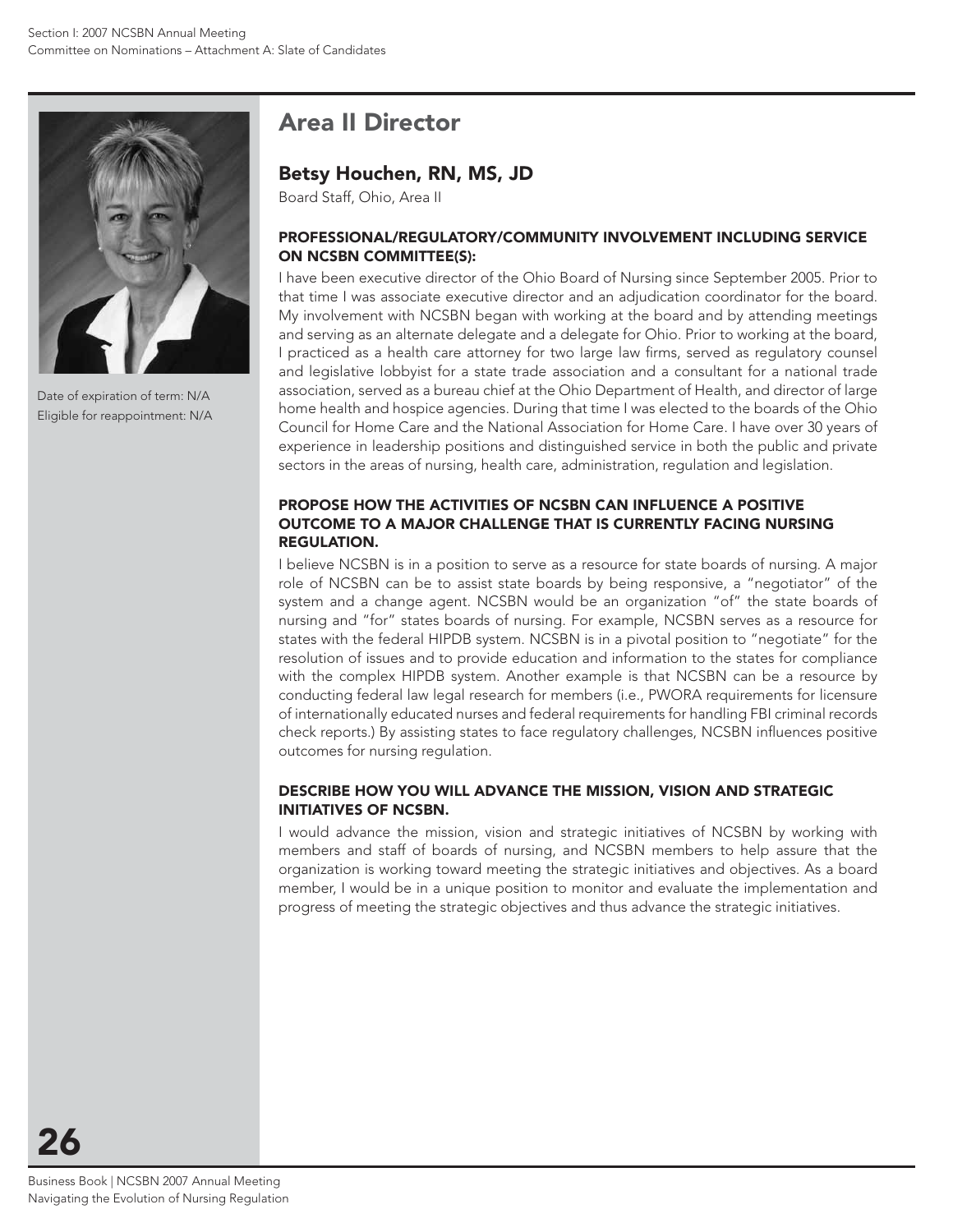# **Area III Director**

# **Julia George, RN, MSN**

Board Staff, North Carolina, Area III

# **PROFESSIONAL/REGULATORY/COMMUNITY INVOLVEMENT INCLUDING SERVICE ON NCSBN COMMITTEE(S):**

Participant in the Institute of Regulatory Excellence Fellowship Program, 2004 – 2007

NCSBN Resolutions Committee, 2002, 2003

NCSBN PR&E Subcommittee on Delegation and Assistive Personnel, 2003, 2004, 2004

North Carolina Board of Nursing Strategic Planning Committee, 2001, 2005

North Carolina Board of Nursing Continuing Competence Task Force, 2001 – 2004

Presenter, North Carolina Foundation for Nursing Excellence Patient Safety Summit, 2004

Facilitator, North Carolina Foundation for Nursing Excellence, Building an Evidence-Based Transition to Practice

Panel Participant, Citizen Advocacy Center Annual Meeting: Pain Management Colloquium, 2005

Invitee, Rutgers Invitational Forum on Nurse Delegation, 2006

Member, North Carolina Nurses Association

Member, American Nurses Association

Member, Sigma Theta Tau

### **PROPOSE HOW THE ACTIVITIES OF NCSBN CAN INFLUENCE A POSITIVE OUTCOME TO A MAJOR CHALLENGE THAT IS CURRENTLY FACING NURSING REGULATION.**

Nursing regulation will continue to be challenged as we deal with issues such as transition to practice, a nursing shortage, globalization of health care, and initial and continued competence of practitioners. A major challenge for regulators will be to stay abreast of emerging issues and have accurate data on which to base decisions. Through continued attention to national and international forces impacting nursing, NCSBN can serve as the central repository of information for Member Boards.

# **DESCRIBE HOW YOU WILL ADVANCE THE MISSION, VISION AND STRATEGIC INITIATIVES OF NCSBN.**

My experience in regulation and my commitment to NCSBN would enable me to make positive contributions to the mission, vision and strategic initiatives of NCSBN. I have been active in NCSBN and have regularly attended meetings for the past 12 years. My experience at both the state and national level prepare me to deal with the issues that are currently before NCSBN and those issues that may come in the future. I consider myself to be a forward thinker, an effective communicator, a consensus-builder and a thoughtful decisionmaker. I will make concerted efforts to listen to the concerns of Area III members and remain cognizant of those concerns in policy deliberations. It would be a privilege to serve as Area III director, and I would welcome that opportunity.

![](_page_27_Picture_21.jpeg)

Date of expiration of term: N/A Eligible for reappointment: N/A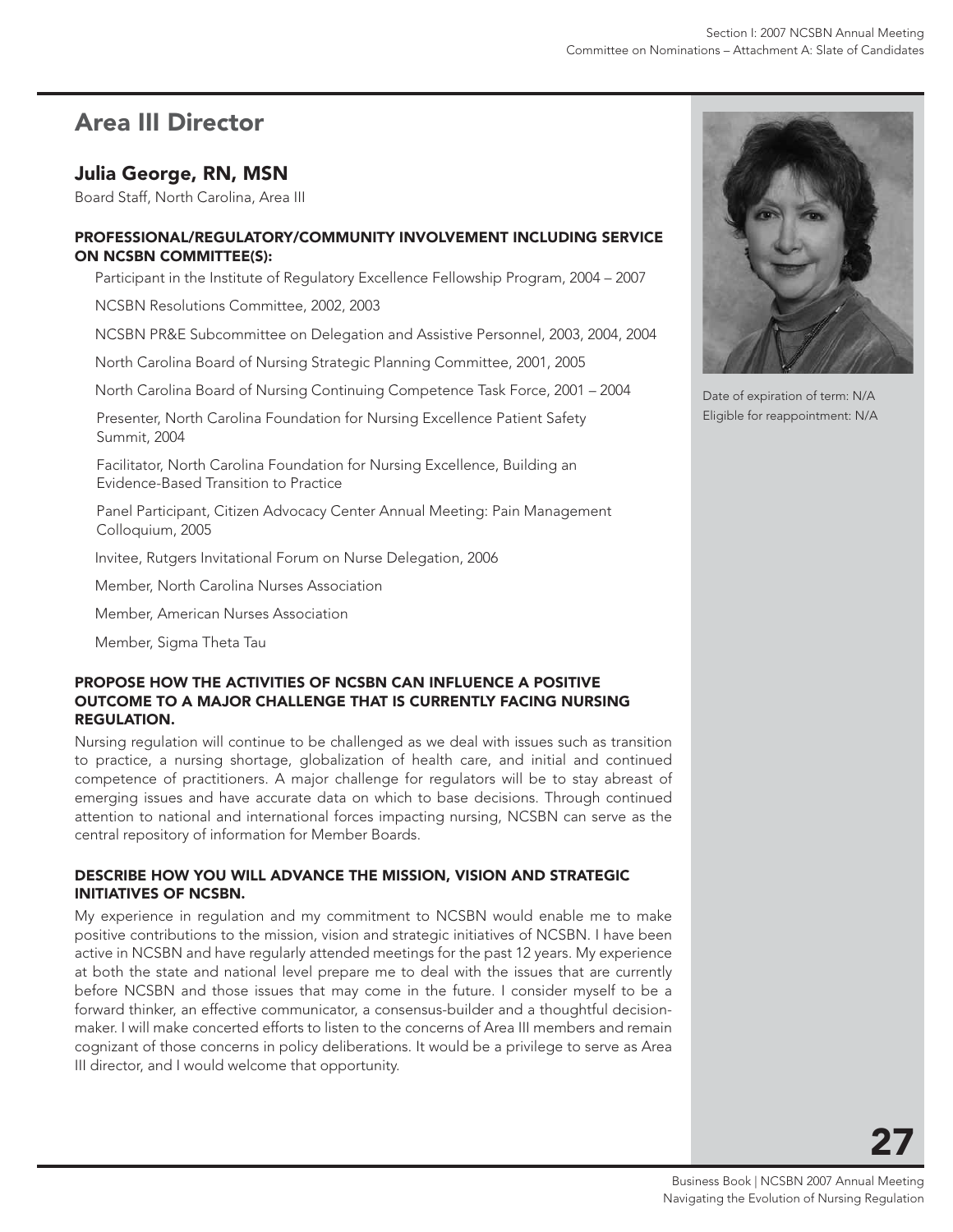![](_page_28_Picture_1.jpeg)

Date of expiration of term: N/A Eligible for reappointment: N/A

# **Area IV Director**

# **Gino Chisari, RN, MSN**

Board Staff, Massachusetts, Area IV

# **PROFESSIONAL/REGULATORY/COMMUNITY INVOLVEMENT INCLUDING SERVICE ON NCSBN COMMITTEE(S):**

### **For NCSBN:**

Director-at-Large, 2006 – 2007

Practice, Regulation and Education Committee (PR&E), 2002 – 2006

PR&E Chair; 2004 – 2006

Committee on Nominations, 2001 – 2004

Chair, 2001 & 2003

Vice-Chair, 2002

Delegate Assembly Advisory Panel, 2001

Delegate to the 2002 Delegate Assembly

Alternate Delegate to the 2003, 2004, 2005 & 2006 Delegate Assemblies

# **State Level: For the Massachusetts/Rhode Island League for Nursing:**

Board of Directors,1996 – 2000

Vice-Chair, Program Committee, 1996 – 1998

Bylaws Committee, 1998

Hospice at Mission Hill, Member, Foundation and Fund Raising, 1993 – 1996

# **PROPOSE HOW THE ACTIVITIES OF NCSBN CAN INFLUENCE A POSITIVE OUTCOME TO A MAJOR CHALLENGE THAT IS CURRENTLY FACING NURSING REGULATION.**

To identify one challenge facing nursing regulation today is a difficult task since so many of the issues before us are equally important. When taken collectively the issue appears to be how to regulate better, smarter, more effectively within the many restraints that we encounter. NCSBN can influence a positive outcome by continuing to provide the membership with tools, resources, education, data, etc. that support and enhance our functions at the state level.

# **DESCRIBE HOW YOU WILL ADVANCE THE MISSION, VISION AND STRATEGIC INITIATIVES OF NCSBN.**

I will be prepared to engage in discussion and make decisions that are free of bias, in concert with the intended meaning of the mission, based on data, and in collaboration with those who are affected by the decisions of the Board of Directors. As a current member of the Board of Directors I have actively listened, participated in the investigation of, carefully weighted options, sought counsel as necessary and made well informed decisions that are designed to benefit the organization as a whole.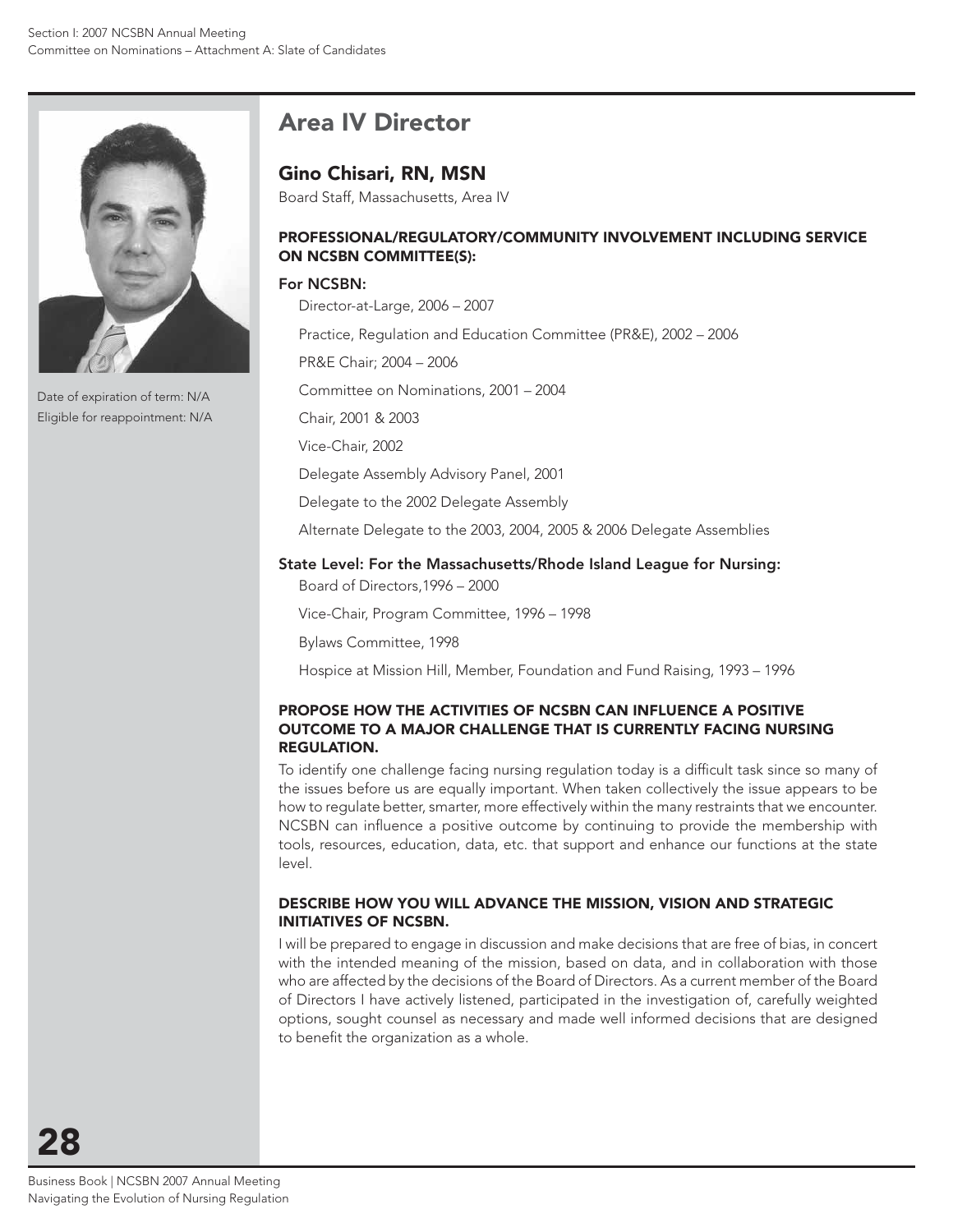# **Area IV Director**

# **Barbara Zittel, RN, PhD**

Board Staff, New York, Area IV

# **PROFESSIONAL/REGULATORY/COMMUNITY INVOLVEMENT INCLUDING SERVICE ON NCSBN COMMITTEE(S):**

### **National Level:**

Committee Member, Member Board Advisory Panel, 2002 – 2003

Committee Member, Member Board Leadership Development Advisory Group, 2003 – 2005

Faculty: Institute for Regulatory Excellence, 2004

Committee Member, Item Review Subcommittee, 2005 to present

### **State Level:**

Executive Secretary to the New York State boards for physical therapy, podiatry, and ophthalmic dispensing. Responsible for licensure, discipline and scope of practice determinations for approximately 25,000 licensees, 1993 – 2000

Executive Secretary to the New York State Board for nursing and respiratory therapy: Responsible for licensure, discipline and scope of practice determinations for approximately 330,000 licensees, 2000 to present

New York State Nurses Association, 1975 to present

### **PROPOSE HOW THE ACTIVITIES OF NCSBN CAN INFLUENCE A POSITIVE OUTCOME TO A MAJOR CHALLENGE THAT IS CURRENTLY FACING NURSING REGULATION.**

From its inception, the purpose of NCSBN has been to serve as a forum through which nursing regulatory bodies can gather to join their voices in addressing common concerns related to our charge of protecting the public health, safety and welfare. The founders of NCSBN understood well that there is a direct positive correlation between the degree to which we—jurisdictional regulators of Member Boards—are willing to share of our time, experiences and talents and the degree to which NCSBN can influence current issues. Major national and international challenges facing nursing regulation include maintaining the integrity of our licensing exams, evaluating continuing competence, increasing educational demands for practice in the 21st century, protecting the public from unlicensed persons providing nursing care, determining appropriate regulation of advanced practitioners, and developing strategies to successfully address the nursing shortage.

# **DESCRIBE HOW YOU WILL ADVANCE THE MISSION, VISION AND STRATEGIC INITIATIVES OF NCSBN.**

As an Area IV director I will attend and listen to the voices of colleagues regionally, nationally and globally and in a collaborative spirit endeavor to apply evidence-based performance to deal with current challenges to nursing regulation. I will seek out and respect the opinions of both large and small jurisdictions and include them in negotiations to create policies and decisions that are flexible and creative. I look forward to the opportunity to share my experience and knowledge in advancing NCSBN's mission and vision.

![](_page_29_Picture_18.jpeg)

Date of expiration of term: N/A Eligible for reappointment: N/A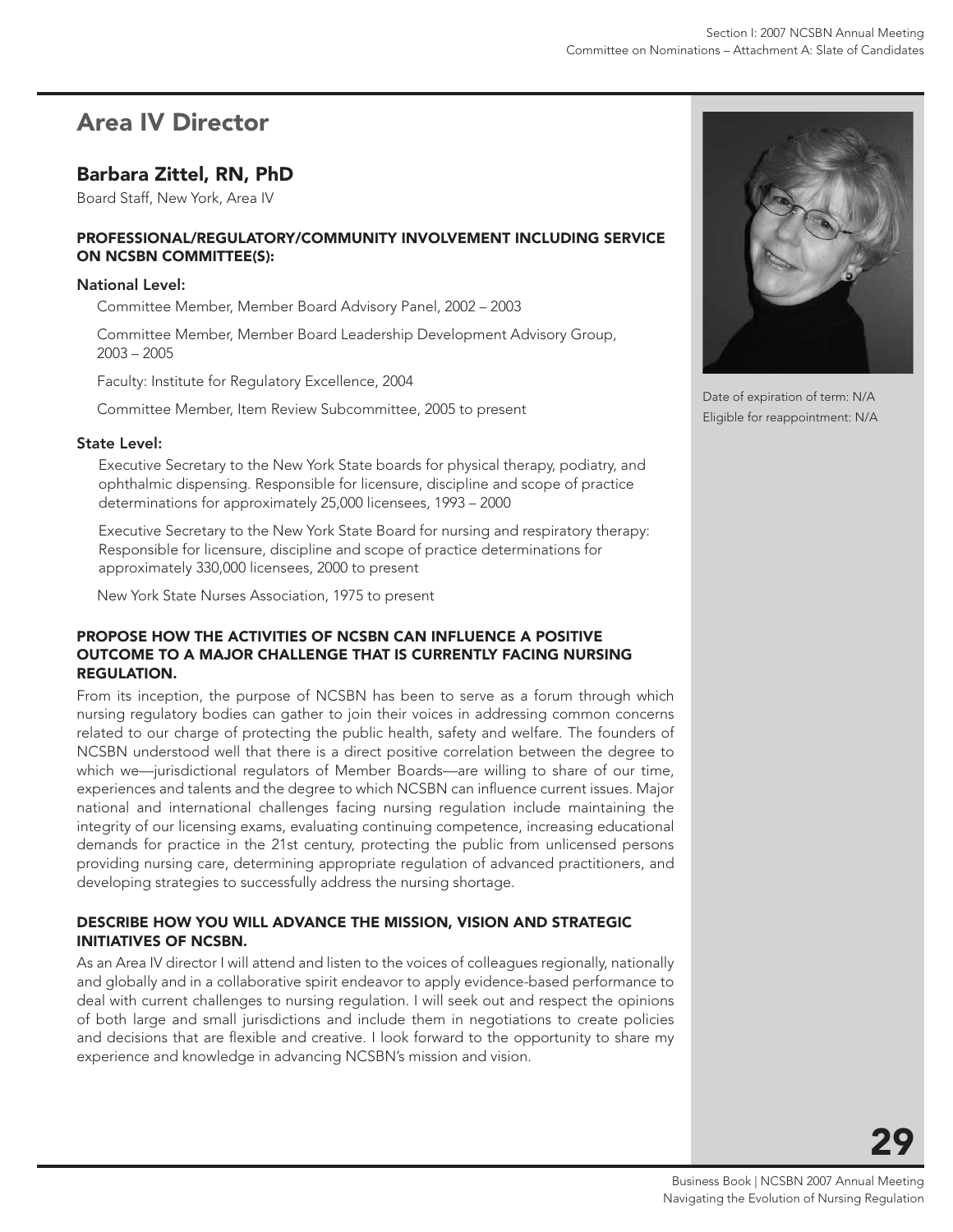![](_page_30_Picture_1.jpeg)

Date of expiration of term: Sept. 30, 2008 Eligible for reappointment: Yes

# **Doreen Begley, MS, RN**

Board Member, Nevada, Area I

# **PROFESSIONAL/REGULATORY/COMMUNITY INVOLVEMENT INCLUDING SERVICE ON NCSBN COMMITTEE(S):**

I have been a registered nurse for 37 years, and have successfully been regulated in California, Illinois, Hawaii, and Nevada. While relatively new to NCSBN, I am in the perfect position to run for the one-year director-at-large position. I have one year remaining on my current appointment, and I am an appointed board member of a Member Board. In my past, I have served as an elected officer to the national Emergency Nurses Association, serving terms as a director-at-large and secretary treasurer, spanning seven years. I have experience working in the national arena of nursing policy, and I was also the board liaison to the Board of Certification for Emergency Nursing (BCEN) who, at the time, was the only specialty nursing board that had adopted computerized adaptive testing for our exam footprint. During my three years serving on the Nevada State Board of Nursing I have attended two Annual Meetings and two Midyear Meetings (as our funding would permit). I have participated in two NCLEX exams.

### **PROPOSE HOW THE ACTIVITIES OF NCSBN CAN INFLUENCE A POSITIVE OUTCOME TO A MAJOR CHALLENGE THAT IS CURRENTLY FACING NURSING REGULATION.**

It is my opinion that of all the issues that NCSBN addresses, the nursing shortage is one of the most pressing, as its impact affects all of the other areas of concern: patient safety, competence, workplace redesign (increased use and demand for advanced nurse practitioners), etc. Through creative and thoughtful nursing regulation, NCSBN can be the visionary leader it is designed to be by decreasing barriers to practice and encouraging competent and quality nursing policies. The collective state boards of nursing are best positioned to accomplish this goal through visionary leadership and actions.

# **DESCRIBE HOW YOU WILL ADVANCE THE MISSION, VISION AND STRATEGIC INITIATIVES OF NCSBN.**

If selected to participate on the board as a director-at-large, I will prepare myself to be able to participate in any and all discussions of issues that will come before the board, and will remain open to new ideas, listen actively, and make thoughtful decisions in tandem to the current (and future) mission, vision, and strategic initiatives.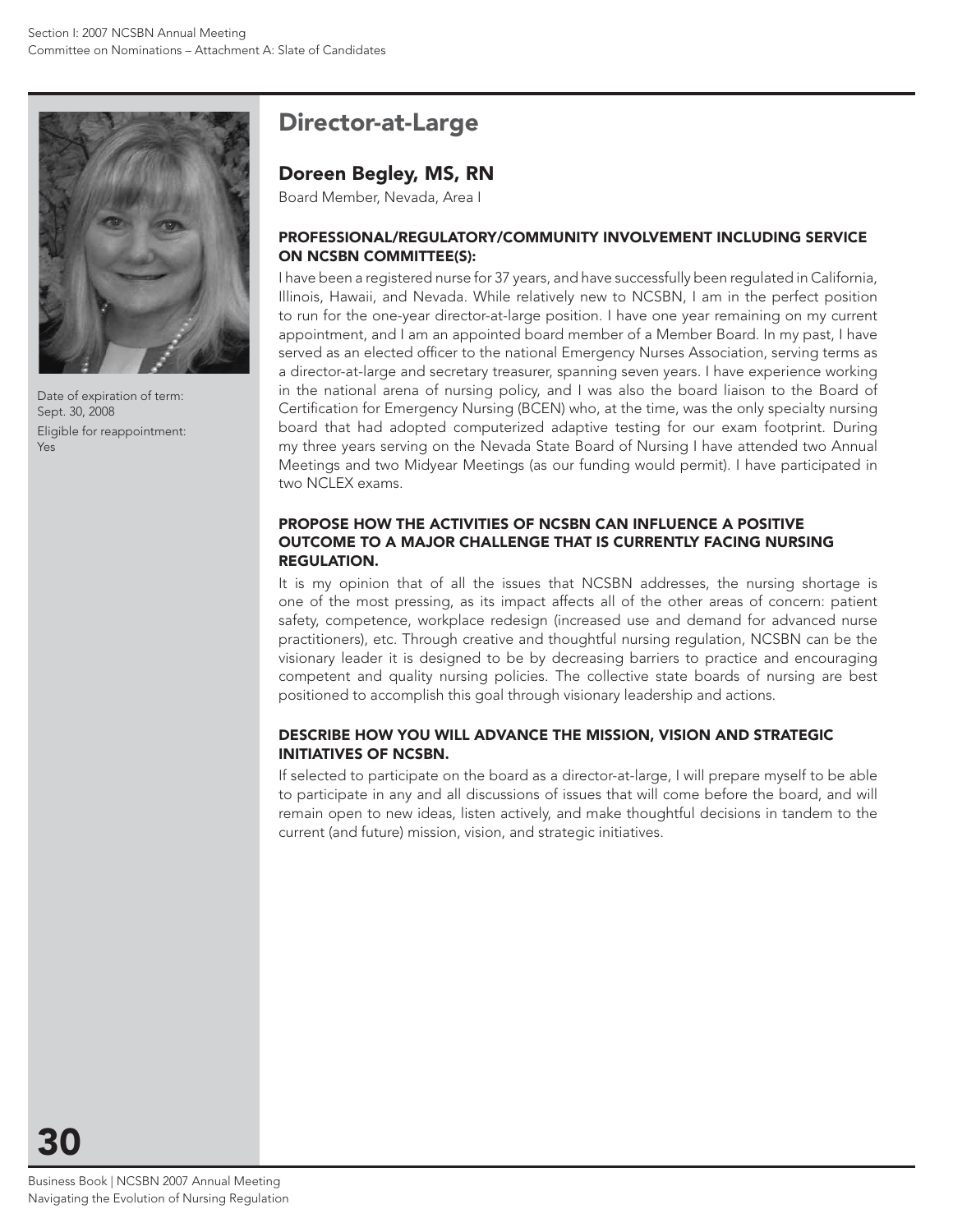# **Allison Kozeliski, RN, CNA, BC, MBA, MHA**

Board Staff, New Mexico, Area I

# **PROFESSIONAL/REGULATORY/COMMUNITY INVOLVEMENT INCLUDING SERVICE ON NCSBN COMMITTEE(S):**

Member, Past Board of Directors in New Mexico for the New Mexico Nurses Association/American Nurses Association

Member, New Mexico Organization of Nurse Executives

Member, American Association of Diabetes Educators

Member, American Association of Diabetes Educators; National Presenter

Member, McKinley Community Health Alliance

Member, American College of Healthcare Executives

Regional Volunteer, American Diabetes Association

Regional Volunteer, American Cancer Society "Relay for Life"

Past Board/Advisory Member and Chair of University of New Mexico-Gallup ADN Program

Liaison with Navajo Nation Regional Wellness Council

Founding Member, Chair, Gallup McKinley Diabetes Advisory Council: Successfully integrated membership from Zuni and Navajo tribes, local government, tribal government, health care delivery systems, independent providers and consumers.

Developed and administered Regional Diabetes Management Program, successfully implemented program and obtained national recognition for program development.

### **PROPOSE HOW THE ACTIVITIES OF NCSBN CAN INFLUENCE A POSITIVE OUTCOME TO A MAJOR CHALLENGE THAT IS CURRENTLY FACING NURSING REGULATION.**

The challenge of education for the "nurse of the future" is one area where the collective voice of NCSBN can make a difference for public protection and professional nursing practice. By promoting ongoing collaboration with national and international groups, we can realize positive approaches for nursing education in order to address in a more consistent, comprehensive "model" that can be a "blueprint for excellence."

# **DESCRIBE HOW YOU WILL ADVANCE THE MISSION, VISION AND STRATEGIC INITIATIVES OF NCSBN.**

I believe wholeheartedly that when one thinks globally then acts locally that any agenda can be advanced. Making a difference at local levels is what ultimately leads to change(s) in broader arenas. My local and regional "voice" regarding NCSBN's mission, vision, values and strategic initiatives would be heard by my constituents through my everyday activities that is, my commitment to work for the advancement of public safety by promoting the enhancement of the nursing profession.

![](_page_31_Picture_21.jpeg)

Date of expiration of term: N/A Eligible for reappointment: N/A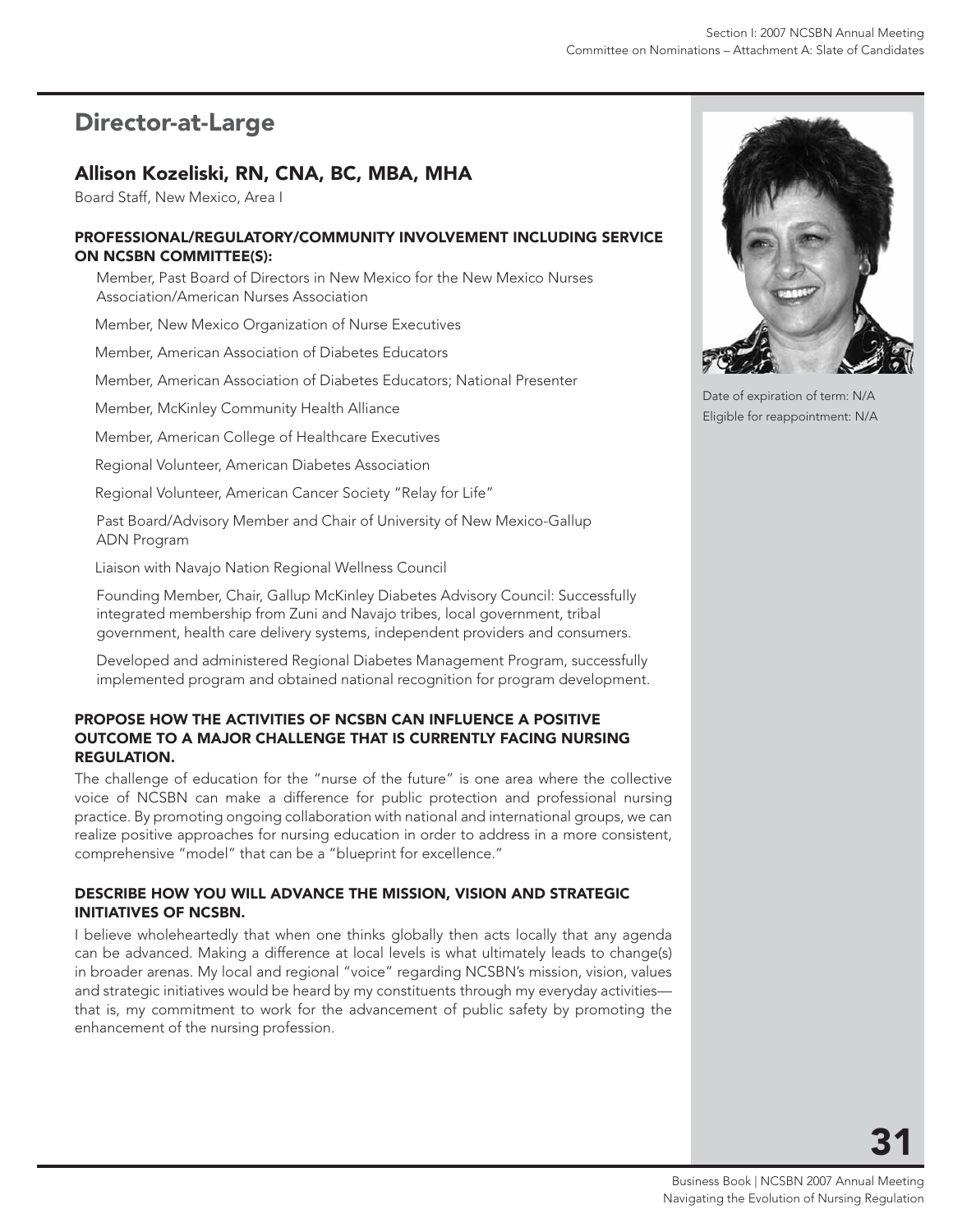![](_page_32_Picture_1.jpeg)

Date of expiration of term: June 30, 2010 Eligible for reappointment: No

# **Lynne Cooper**

Board Member, Virginia, Area III

# **PROFESSIONAL/REGULATORY/COMMUNITY INVOLVEMENT INCLUDING SERVICE ON NCSBN COMMITTEE(S):**

I have been on the Virginia Board of Nursing—as a citizen board member—for five years. I currently serve as the board's vice president. I also serve the Virginia Board of Nursing as its representative on our umbrella board, the Board of Health Professions. While I have been on many social service-type boards and organizations, my qualifications basically come from being a health care consumer and having loved ones who are health care consumers.

### **PROPOSE HOW THE ACTIVITIES OF NCSBN CAN INFLUENCE A POSITIVE OUTCOME TO A MAJOR CHALLENGE THAT IS CURRENTLY FACING NURSING REGULATION.**

As I also serve on the Virginia Board of Health Professions as the board of nursing's representative, I have come to understand the importance of NCSBN's work regarding continuing competencies studies. I have already brought NCSBN's work to the attention of our Board of Health Professions and know the outcome of the pilot program and further development of workable solutions will be invaluable to our endeavor in this regard.

# **DESCRIBE HOW YOU WILL ADVANCE THE MISSION, VISION AND STRATEGIC INITIATIVES OF NCSBN.**

In addition to what I have already explained in question #1, I can only pledge to keep as the foundation of all my energies the underlying purpose of this organization—that of the protection of the health, safety and welfare of the public that is served by nurses of all stripes and categories.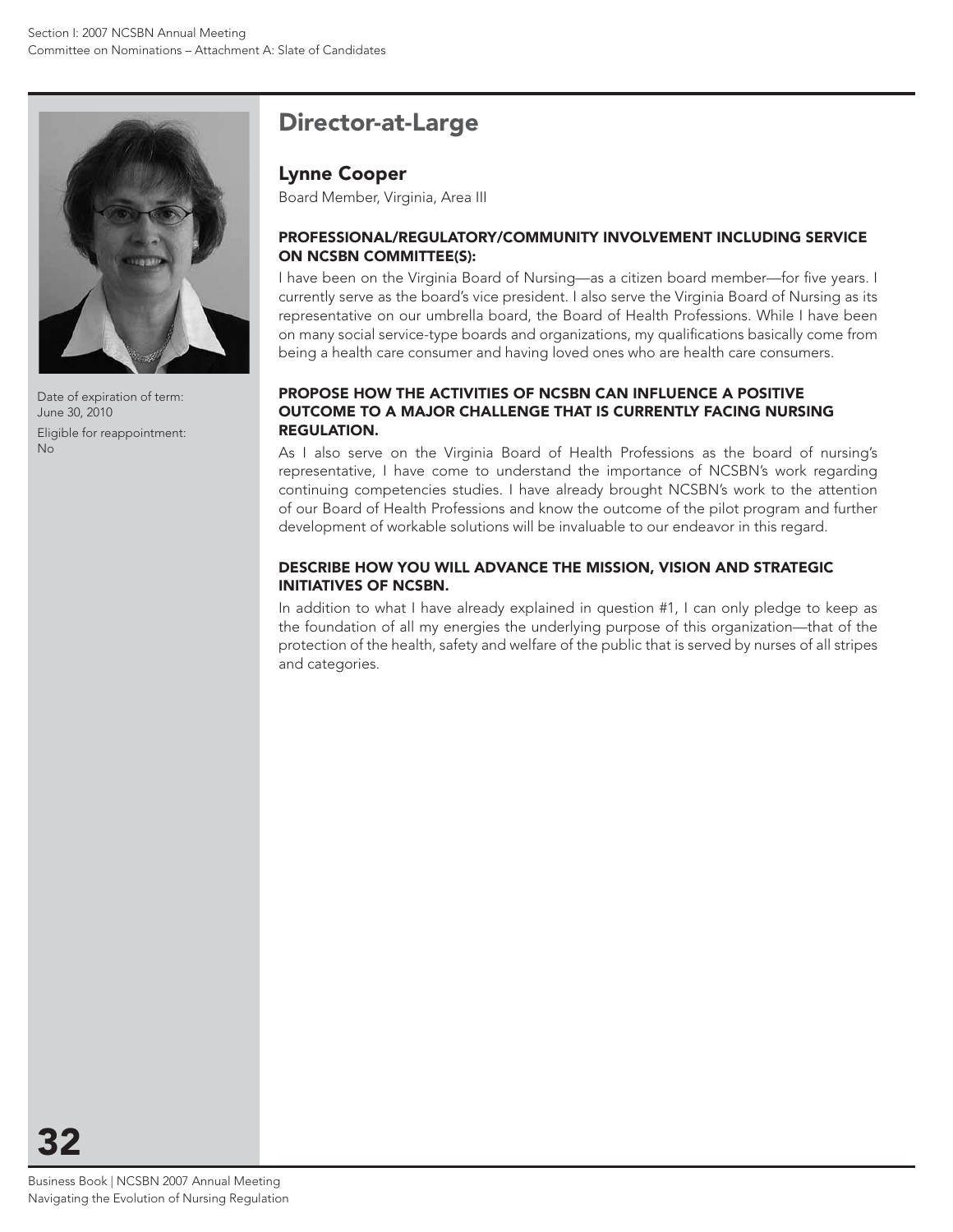# **Mary Bolt, EdD, RN**

Board Member, Maryland, Area IV

### **PROFESSIONAL/REGULATORY/COMMUNITY INVOLVEMENT INCLUDING SERVICE ON NCSBN COMMITTEE(S):**

Governance and Leadership Task Force (Two years)

### **PROPOSE HOW THE ACTIVITIES OF NCSBN CAN INFLUENCE A POSITIVE OUTCOME TO A MAJOR CHALLENGE THAT IS CURRENTLY FACING NURSING REGULATION.**

NCSBN can enhance the diversity of its membership by allowing other regulatory boards to become associate members of the organization.

# **DESCRIBE HOW YOU WILL ADVANCE THE MISSION, VISION AND STRATEGIC INITIATIVES OF NCSBN.**

I will support the approved NCSBN mission, vision and strategic initiatives of NCSBN. If elected to the position of director-at-large, I will bring my experience as a board member, former educator and administrator along with experience as a NCSBN committee member. I have attempted to maximize my learning by participating in NCSBN activities. It is crucial to become part of a team and mutually support and share common mission, vision and strategic initiatives. I am willing to support current and future initiatives to maintain forward movement of this organization. I believe that my experiences will contribute significantly to NCSBN mission of being a leader in regulation.

![](_page_33_Picture_10.jpeg)

Date of expiration of term: July 1, 2009 Eligible for reappointment: No

![](_page_33_Picture_12.jpeg)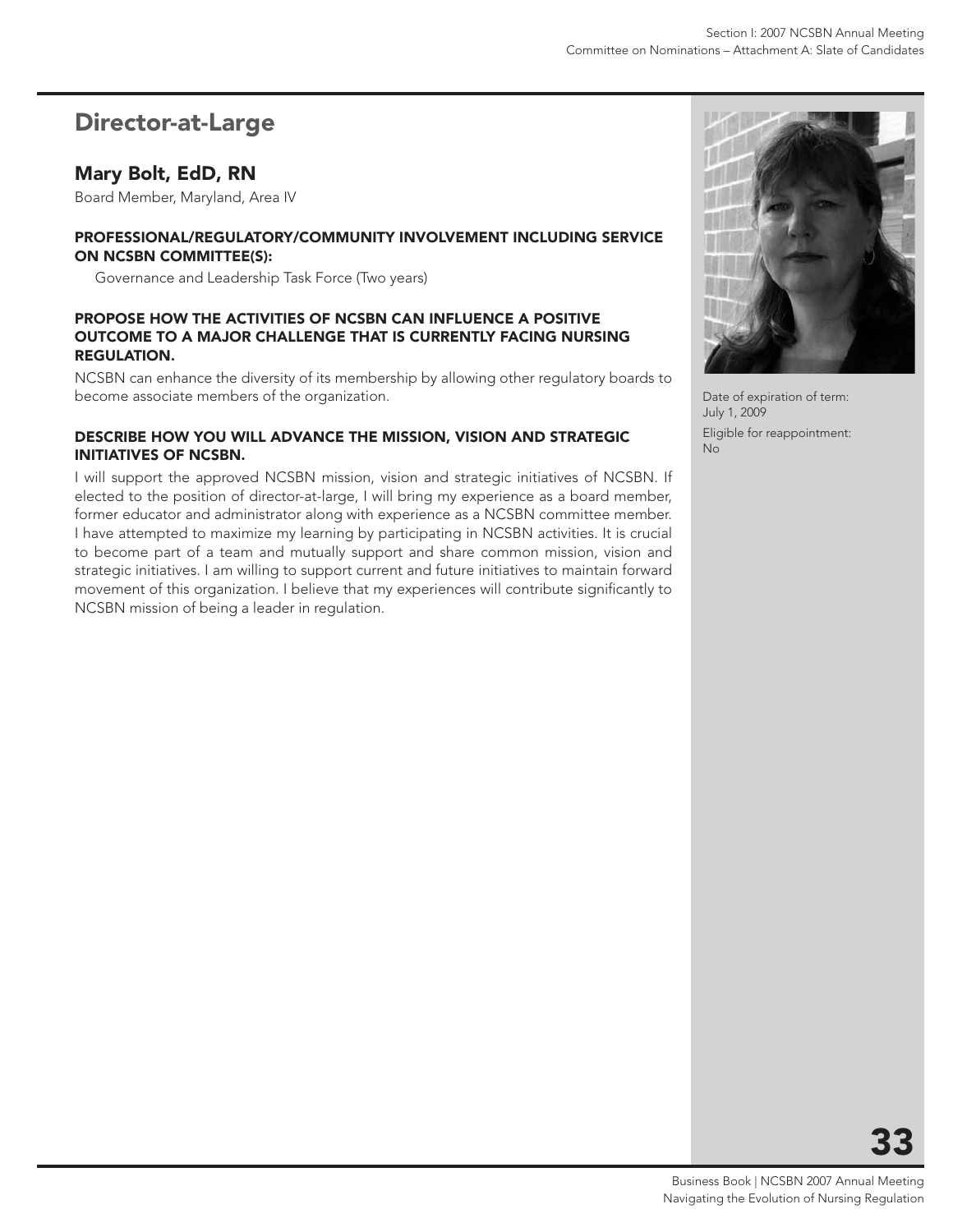![](_page_34_Picture_1.jpeg)

Date of expiration of term: Sept. 23, 2009 Eligible for reappointment: Yes

# **Mary Bowen, RN, CRNP, DNS, JD, CNAA**

Board Member, Pennsylvania, Area IV

# **PROFESSIONAL/REGULATORY/COMMUNITY INVOLVEMENT INCLUDING SERVICE ON NCSBN COMMITTEE(S):**

### **NCSBN**

Nominating Committee, 2004 – 2006

Chair, Nominating Committee, 2005 – 2006

# **Pennsylvania State Board of Nursing**

Chairman, 2007

Vice Chairman, 2006

Appointed to Pennsylvania Health Careers Task Force, Clinical Education Task Force, 2006

Member, Pennsylvania State Board of Nursing Applications Committee, 2006

Member, Pennsylvania State Board of Nursing Probable Cause Committee, 2005 – 2006

Member, Pennsylvania Regulations Committee, 2003 – 2006

Pennsylvania State Board of Nursing, APRN Committee, 2003 – 2006

# **Professional Involvement**

Vice President, Sigma Theta Tau International, Delta Rho Chapter, 2001 – 2007

Delegate to Sigma Theta Tau International Biennium, 2005

Helene Fuld Fellow grant recipient Academic Nurse Leader Development Program, 2005 – 2006

Member, National Organization of Nurse Practitioner Faculties (NONPF), 1999 to present

Member, American Academy of Nurse Practitioners (AANP), 2000 to present

Member, International Council of Nurse Practitioners, 2004 to present

Member, National League for Nursing (NLN), 2006 to present

Secretary, Arizona Nurses Association, Tucson Region, 1994 – 1997

# **PROPOSE HOW THE ACTIVITIES OF NCSBN CAN INFLUENCE A POSITIVE OUTCOME TO A MAJOR CHALLENGE THAT IS CURRENTLY FACING NURSING REGULATION.**

NCSBN has an opportunity to promote dialogue with Member Boards that are facing many challenges nationally and internationally. NCSBN and its Member Boards can develop solutions to regulatory issues surrounding international nursing, nursing shortages, public protection, and nursing licensure. NCSBN and Member Boards can have a positive outcome through evidence-based decisions regarding regulatory excellence, public safety and welfare, licensing examinations in nursing, and national and international public health. Collaborative decisions between internal and external stakeholders and NCSBN members have the potential to create significant health policy development for health delivery systems and nursing education.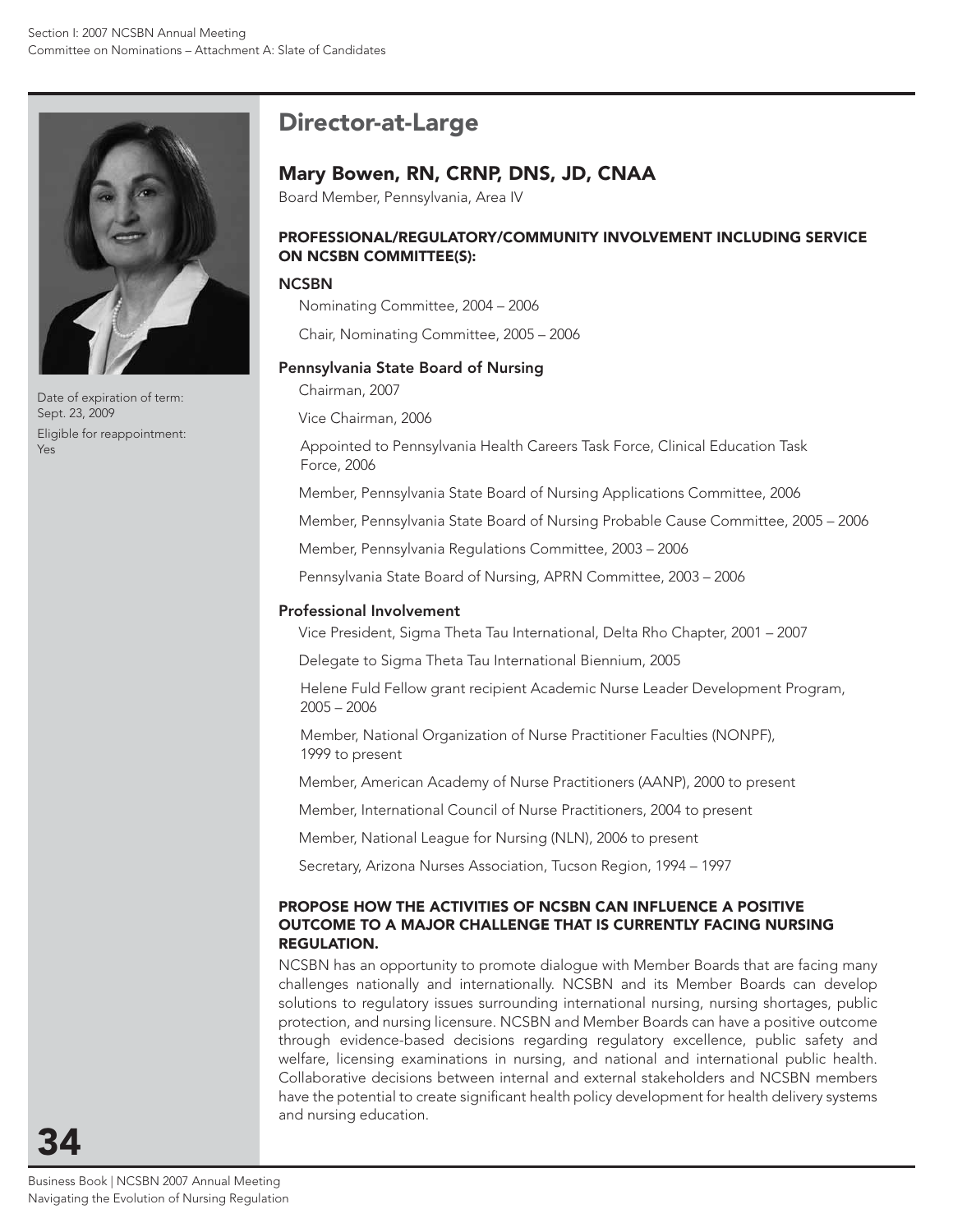# **DESCRIBE HOW YOU WILL ADVANCE THE MISSION, VISION AND STRATEGIC INITIATIVES OF NCSBN.**

I believe that I can advance the mission, vision, and strategic initiatives of NCSBN through collaborative decision making and evidence-based decisions. I will maintain an open dialogue between Member Boards and stakeholders in an effort to promote regulatory excellence, public health policy, public safety, and quality and integrity in nursing education and licensure. I will remain true to my values of honesty, integrity, and respect in decision making and problem solving potential and real challenges that face Member Boards. Additionally, I will continue to have a passion to serve NCSBN and be a voice for all Member Boards.

![](_page_35_Picture_3.jpeg)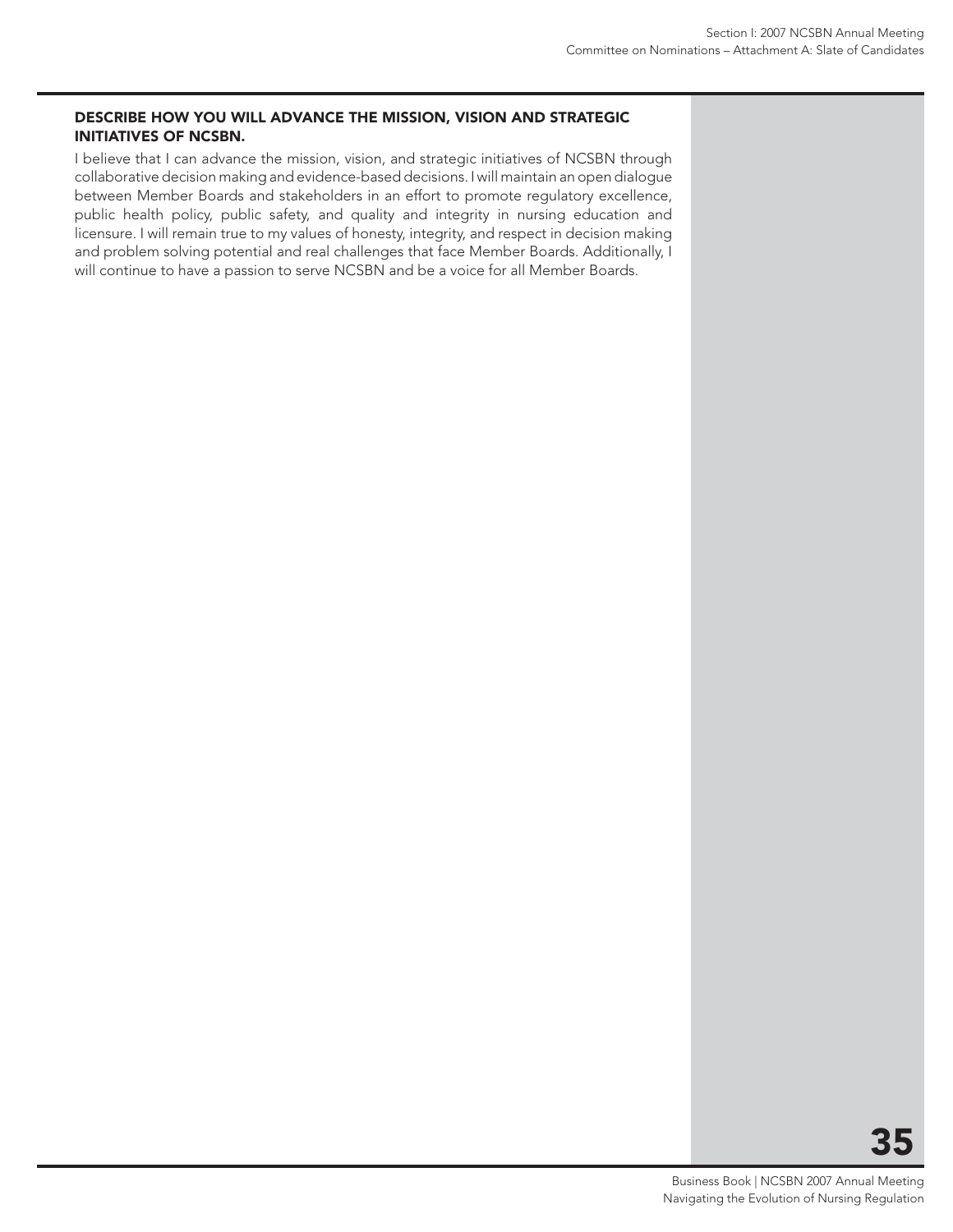![](_page_36_Picture_1.jpeg)

Date of expiration of term: N/A Eligible for reappointment: N/A

# **Committee on Nominations – Area I**

# **Paula Meyer, RN, MSN**

Board Staff, Washington, Area I

# **PROFESSIONAL/REGULATORY/COMMUNITY INVOLVEMENT INCLUDING SERVICE ON NCSBN COMMITTEE(S):**

Executive Director, Washington Nursing Care Quality Assurance Commission, 1998 to present

NCSBN Board Member, Area I, 2001 – 2003

Past Member, Chair, and Board Liaison, Investigator and Staff Attorney Resources Panel

Past Member, Resolutions Committee

Presenter, NCSBN Annual Meeting, Mandatory Timeline in Washington State, 2000

Current Member, Sigma Theta Tau

Past Member, American Nurses Association (ANA)

Delegate to Annual Meeting, VA Nurses Association

Past Member, ANA Practice Council

Who's Who in American Nursing

St. Michael's Parish, Olympia: Confirmation catechist, 2005 – present, Pastoral Council member and chair, 1996 – 1998, lay minister; St. Michael School, annual SMART Auction chair, 2001 – 2002

# **PROPOSE HOW THE ACTIVITIES OF NCSBN CAN INFLUENCE A POSITIVE OUTCOME TO A MAJOR CHALLENGE THAT IS CURRENTLY FACING NURSING REGULATION.**

Continued Competency: definition of the role of the regulatory bodies. While licensing and disciplinary functions are well established by boards of nursing, there is a gap in the requirements for regulation of continuing competence. NCSBN's PR&E has a subcommittee devoted to continuing competency that is doing wonderful work, providing research that is timely and pertinent, and supporting the boards in this quest.

# **DESCRIBE HOW YOU WILL ADVANCE THE MISSION, VISION AND STRATEGIC INITIATIVES OF NCSBN.**

The purpose of the Nominations Committee is to find qualified individuals that are willing and able to commit the time to the mission and business of NCSBN. As a Nominations Committee member, I consider it my responsibility to work with the boards, staff and members in Area I to find these individuals. It is also the Nominations Committee members' responsibility to provide the applicants with current information related to the Board's actions, time commitment and travel. While the commitment is great, so are the rewards. Serving as a board member or officer is one of the greatest contributions I made as a professional nurse. It was a tremendous learning experience.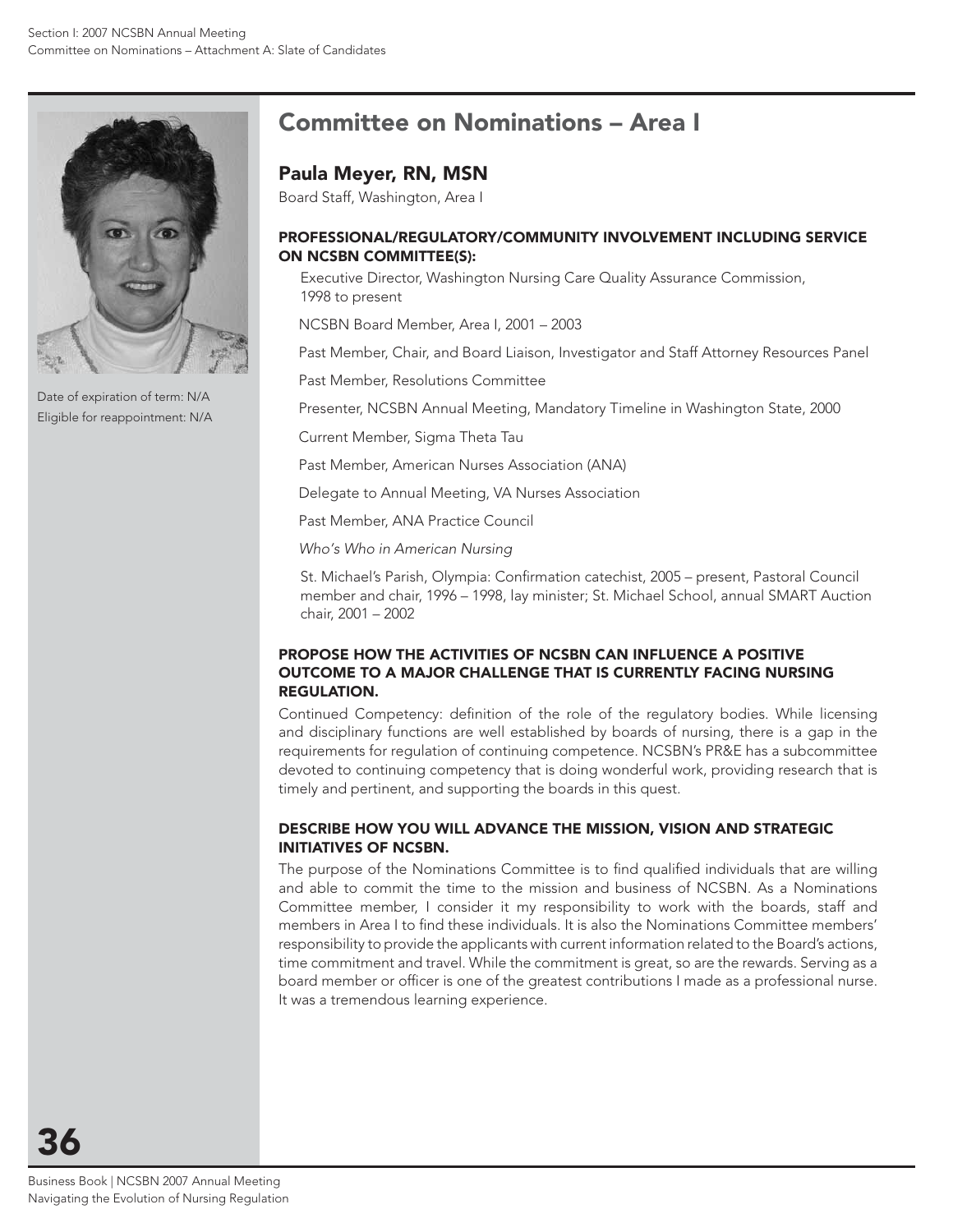# <span id="page-37-0"></span>**2007 Report of the Board of Directors**

# **Highlights of Business Activities Oct. 1, 2006, through May 31, 2007**

# **STRATEGIC PLANNING**

The Board of Directors entered into a strategic planning process to develop proposed 2008- 2010 Strategic Initiatives for adoption by the 2007 Delegate Assembly. The Board contracted with Dr. Michael Bleich, professor and associate dean, Clinical and Community Affairs, Kansas University School of Nursing; chair, Department of Health Policy and Management, Kansas University School of Medicine; and executive director/COO, Kansas University HealthPartners, Inc., to facilitate this process. The Board assessed the internal strengths of the organization along with external opportunities that will fulfill the mission of NCSBN. Strategic initiatives provide the framework for the Board to make programmatic and financial decisions, address external uncertainties and change and measure organizational effectiveness.

Proposed draft strategic initiatives were presented to the membership at the April 2007 Midyear Meeting. Based on membership feedback, the Board of Directors has proposed the following Strategic Initiatives for adoption by the 2007 Delegate Assembly:

- A. NCSBN strategically advances patient safety for the health and welfare of the public.
- B. NCSBN contributes to Member Board excellence by providing resources, communication, education and technology.
- C. NCSBN advances evidenced-based nursing regulation and regulatory solutions for public protection.
- D. NCSBN provides comprehensive data management for use by Member Boards and external stakeholders.
- E. NCSBN is the premier organization to define and measure entry and continued competence.
- F. NCSBN advances the development of regulatory excellence worldwide.

# **GUIDING PRINCIPLES OF NURSING REGULATION**

It is important at times to pause and reflect on the principles that guide the work of organizations. A principle is defined as a rule or code of conduct: a fundamental reason. In anticipation of the potential future challenges to nursing regulatory bodies, it is essential to define the fundamental tenets for public protection. To this end, the Board of Directors has been discussing and debating the principles that should guide nursing regulation today and into the future.

The Board of Directors has sought membership input and incorporated this input into the proposed guiding principles for adoption by the 2007 Delegate Assembly. See Attachment B.

### **STRATEGIC PARTNERSHIP MEETING ATTENDANCE BY NCSBN BOARD OF DIRECTORS AND/OR STAFF**

- Tri-Council September 2006 Meeting
- Georgia Board of Nursing Meeting
- International Council of Nurses (ICN) Credentialing Forum
- Council on Licensure, Enforcement and Regulation (CLEAR) Meeting

### **Members**

#### **August 2006 – July 2007**

Faith Fields, MSN, RN President, Arkansas, Area III Laura Rhodes, MSN, RN Vice President, West Virginia-RN, Area II

Ruth Ann Terry, MPH, RN Treasurer, California-RN, Area I Kathy Malloch, PhD, MBA, RN, FAAN

Area I Director, Arizona (January – August 2007)

Mary Blubaugh, MSN, RN Area II Director, Kansas

Rose Kearney-Nunnery, PhD, RN, CNE, Area III Director, South Carolina Myra Broadway, JD, MS, RN Area IV Director, Maine

Gino Chisari, MSN, RN Director-at-Large

Massachusetts, Area IV Cheryl Koski, MN, RN Director-at-Large, Wyoming, Area I,

(January – August 2007)

Rolf Olson, JD

Area I Director, Oregon (August 2005 – December 2006)

Kathy Malloch, PhD, MBA, RN, FAAN Director-at-Large, Arizona, Area I (August – December 2006)

### **Staff**

Kathy Apple, RN, MS, CAE Executive Director

### **Legal Counsel**

Thomas Abram, JD

### **Board Meeting Dates**

Aug. 4, 2006 – Salt Lake City, UT

- Sept. 8, 2006 Chicago, IL
- Oct. 4, 2006 (Conference Call)
- Nov. 13-14, 2006 Chicago, IL
- Dec. 5-7, 2006 Chicago, IL
- Feb. 7-9, 2007 Chicago, IL
- March 12, 2007 (Conference Call)
- May 9-11, 2007 Chicago, IL
- May 17, 2007 (Conference Call)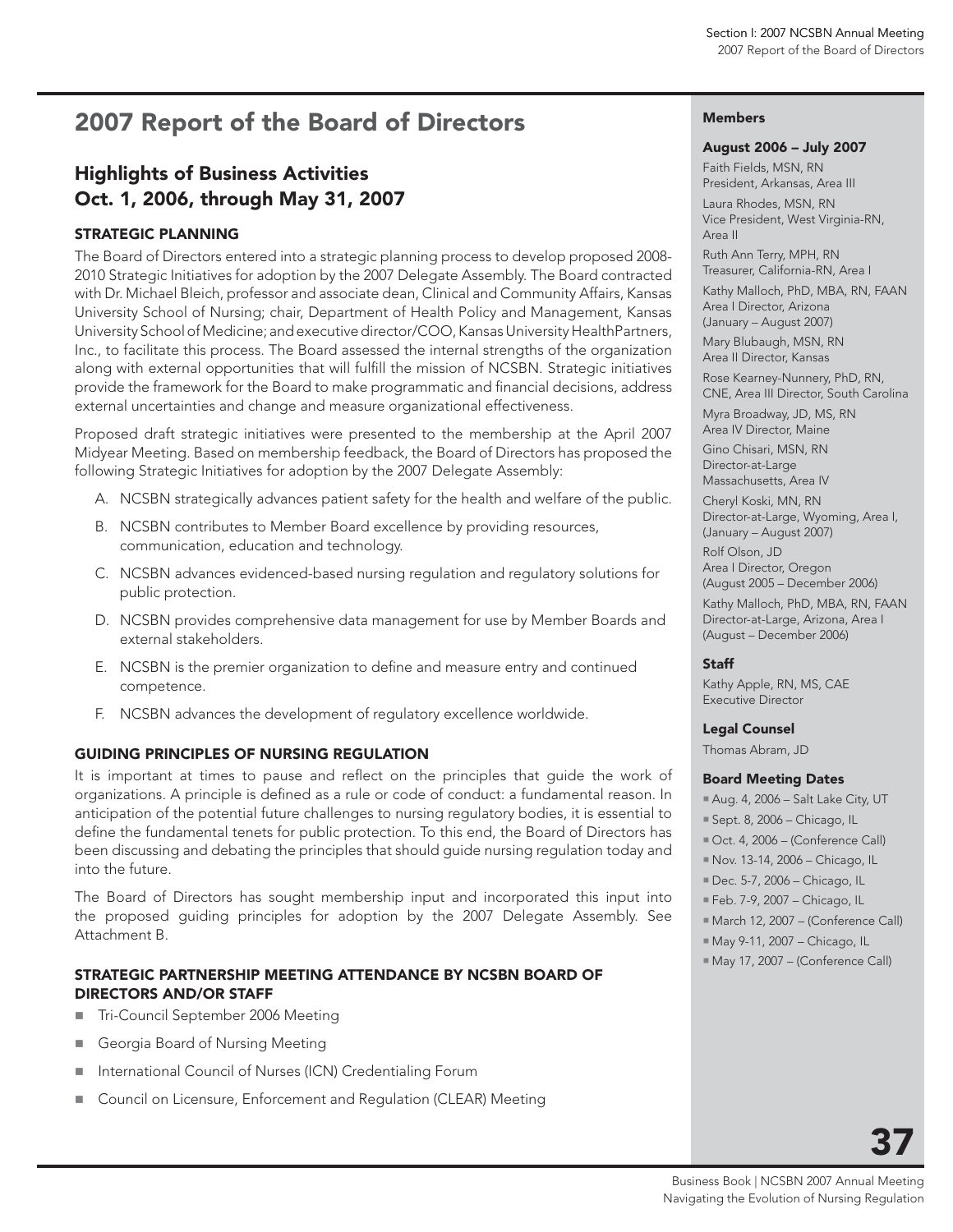- The National Coordinating Council for Medication Error Reporting and Prevention (NCC MERP)
- National Academy of State Health Policy (NASHP) Meeting
- National League for Nursing (NLN) Meeting
- American Association of Colleges of Nursing (AACN) Meeting
- National Organization of Associate Degree Nursing (N-OADN) Convention
- American Association of Colleges of Nursing (AACN) Baccalaureate Meeting
- National Student Nurses Association (NSNA) Meeting
- Alliance for Nursing Accreditation Meeting
- The National Federation of Licensed Professional Nurses (NFLPN) Annual Convention
- Philippine Nurses Association
- Federation of Association of Regulatory Boards (FARB)
- Citizens Advocacy Center (CAC) Annual Meeting
- American National Standards Institute (ANSI) Annual Meeting
- **No. 3** Vermont Board of Nursing Meeting
- Accreditation Council for Graduate Medical Education (ACGME)
- Missouri Board of Nursing Visit
- American Association of Colleges of Nursing (AACN) Essentials Stakeholders
- Idaho Board of Nursing Visit
- National Health Policy Meeting (sponsored by Academy Health)
- International Council of Nurses (ICN) Conference and International Regulatory **Conference**
- American Nurses Association (ANA) Policy Conference
- American Organization of Nurse Executives (AONE)
- Federation of State Medical Boards (FSMB)

### **FINANCE**

- The Board reviewed and approved quarterly financial statements for FY07.
- The Board approved the proposed budget for the fiscal year beginning on Oct. 1, 2006, and ending Sept. 30, 2007.
- The Board approved the independent audit report for the year ending Sept. 30, 2006.
- The Board approved revisions to the Financial Planning Policy 8.2 and Investment Policy 8.5.

# **GOVERNANCE & POLICY**

- The Board reviewed, discussed and implemented an action plan on enhancing organizational trust.
- An environmental scan was discussed at each meeting.
- The Board finalized the Strategic Objectives for FY07.
- The Board finalized the calendar for board member attendance at external organization meetings.

Navigating the Evolution of Nursing Regulation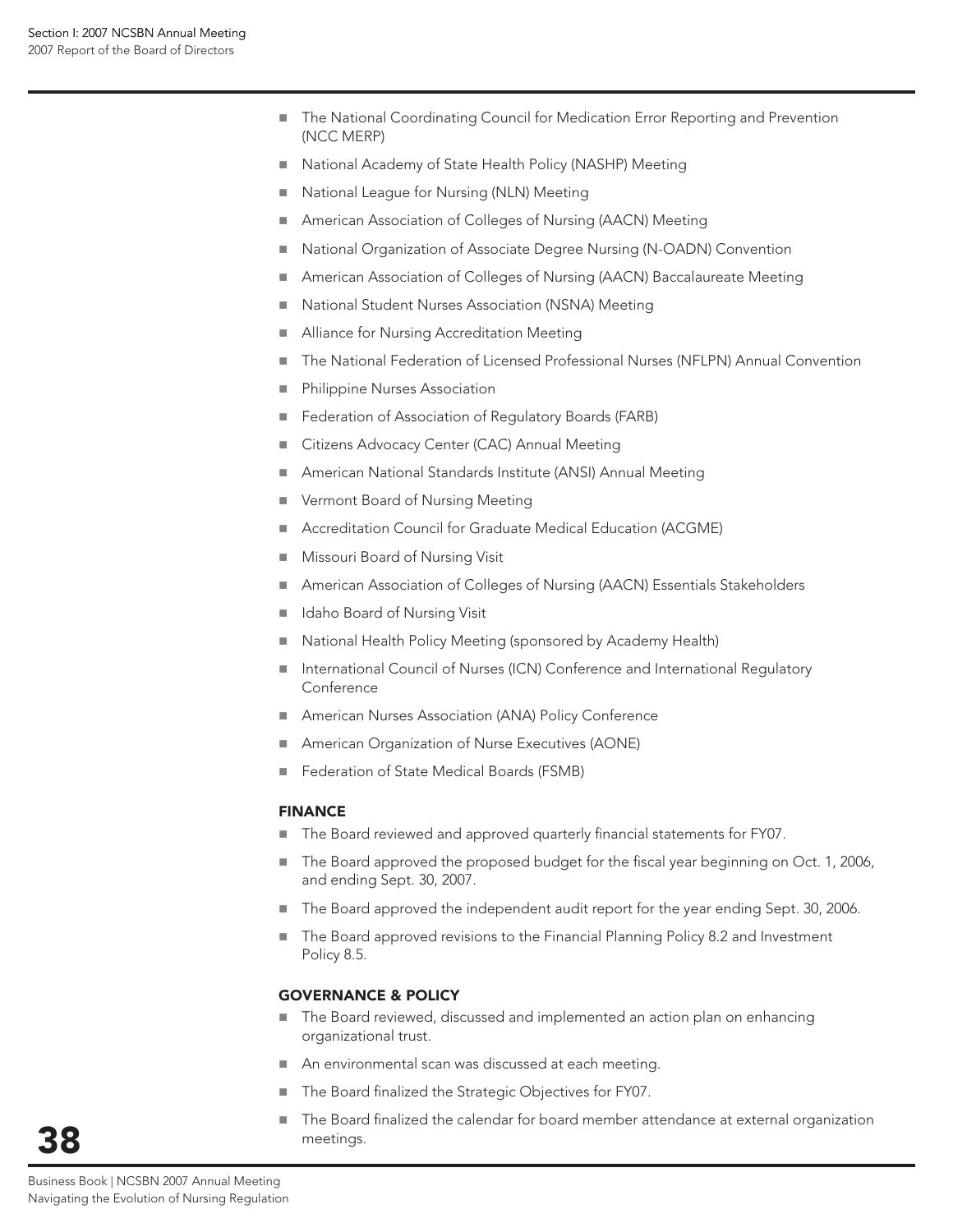- The Board discussed the 2007 Midyear Meeting agenda and reviewed the evaluations.
- The Board moved to approve the Board of Directors meeting dates for FY08.
- The Board reviewed and revised the NCSBN Board Policy Manual.
- The Board reviewed the work of all committees and prepared a business agenda for the 2007 Delegate Assembly.
- The Board filled all appointments to committee chair and membership for FY07.
- The Board appointed Kathy Malloch to replace Rolf Olson as Area I director who was not reappointed to his respective board of nursing.
- The Board appointed Cheryl Koski to replace Kathy Malloch as director-at-large because Kathy was appointed to the NCSBN Area I director position.
- The Board approved to support the Coalition for Patients' Rights proposed requirements for organizational membership.
- The Board approved the NCSBN position statement entitled "The Ethical Recruitment of Nurses for Licensure."
- The Board adopted the resolution authorizing the executive director to establish banking and brokerage accounts in the name of the National Council of State Boards of Nursing.
- The Board facilitated a Member Board "Dial-In" at each meeting to share information with the membership regarding Board of Directors meeting agenda items and to listen to current issues and concerns from the membership.
- The Board reviewed and discussed the evaluations received related to the 2006 NCSBN Annual Meeting.
- The Board met with Dr. Michael Bleich to facilitate drafting of the 2008 2010 NCSBN Strategic Initiatives.
- The Board developed and debated a set of principles to guide nursing regulation.
- The Board reviewed and discussed the organizational communications and marketing plan.
- The Board reviewed, discussed and provided input into the draft ANA altered standards of care during disaster.
- The Board approved a workshop for Member Board operations staff.

### **EXAMINATIONS**

- $\blacksquare$  The Board approved not to support the translated NCLEX®, but continue to monitor and investigate strategically.
- The Board approved the establishment of an international test site for the NCLEX in Manila, Philippines.
- The Board reevaluated and approved raising the passing standard to -0.21 for the NCLEX-RN® examination effective April 1, 2007, through March 31, 2010.
- The Board reviewed and quarterly reports from Pearson VUE.
- The Board reviewed NCLEX security procedures.
- The Board suspended NCLEX administration at the Seoul, South Korea Pearson Professional Center (PPC).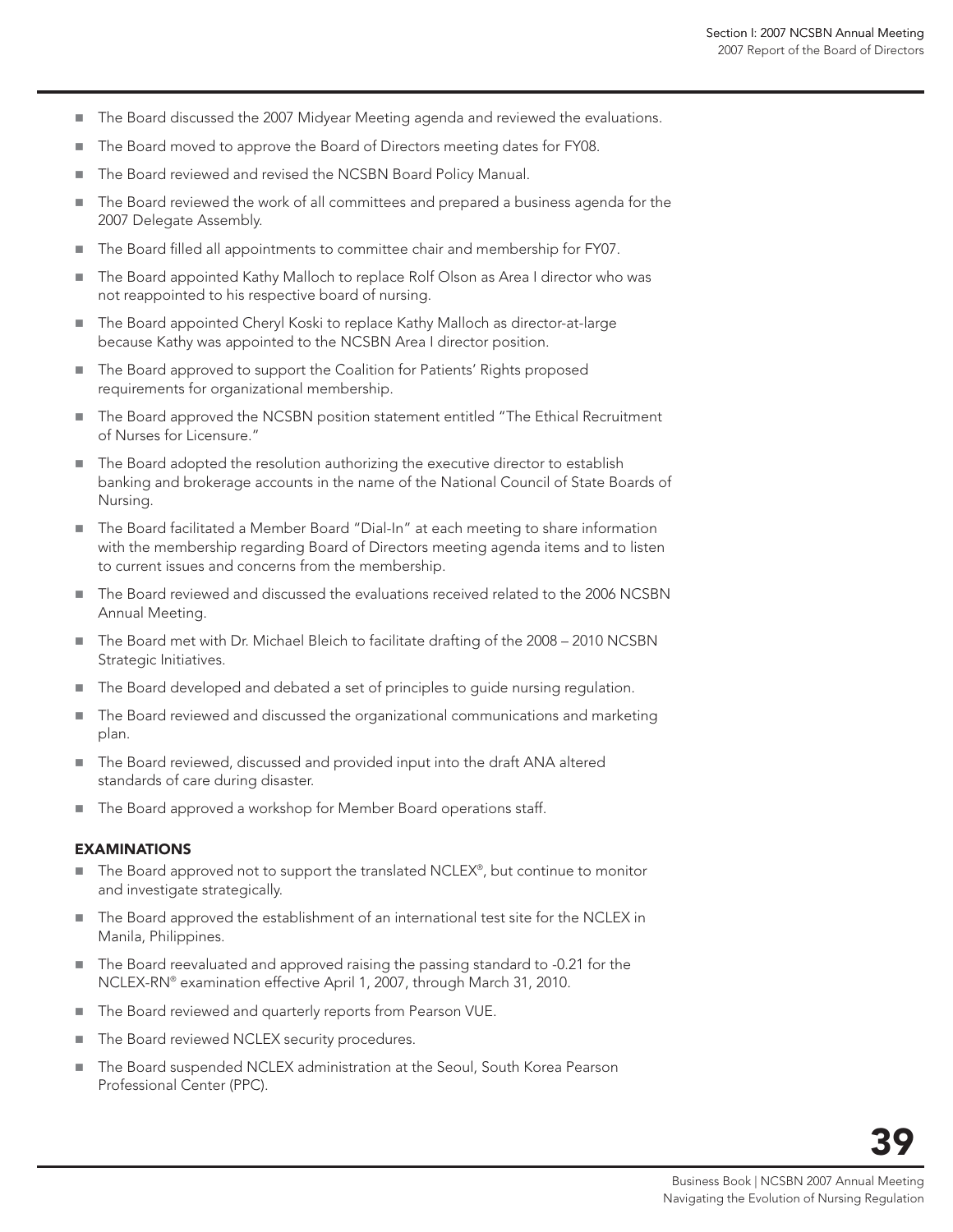### **PRACTICE, REGULATION AND EDUCATION**

- The Board moved to add to the Drug Screening Standard adopted by the 2006 Delegate Assembly, a Board of Director note, regarding updated drug screen parameters from the 2006 Substance Abuse and Mental Health Services Administration (SAMHSA) Advisory on biomarkers.
- The Board moved to approve funding of a pilot Webcast for part of the 2007 Investigator & Attorney Workshop.
- The Board approved a proposed APRN summit funding for two representatives from each jurisdiction with additional funding for one board legal counsel to attend.
- The Board accepted the findings of the RN and LPN/VN Continued Competence Practice Analyses.
- The Board approved a partial Webcast for the 2007 Investigator & Attorney Workshop.

#### **INFORMATION TECHNOLOGY**

- The Board reviewed Nursys® statistics, enhancements and the operational design of the system.
- The Board reviewed the evaluations from the Nursys User Group meeting.

#### **RESEARCH**

- The Board accepted data results from the Remediation Outcome Study.
- The Board reviewed the progress of all research projects currently under study.

#### **REVIEW OF STRATEGIC PLAN**

- The Board reviewed the year-end NCSBN Balanced Scorecard report for FY06.
- The Board reviewed the progress of the strategic plan quarterly.

# **Attachment**

- A. Annual Progress Report, October 2006 May 2007
- B. Guiding Principles of Nursing Regulation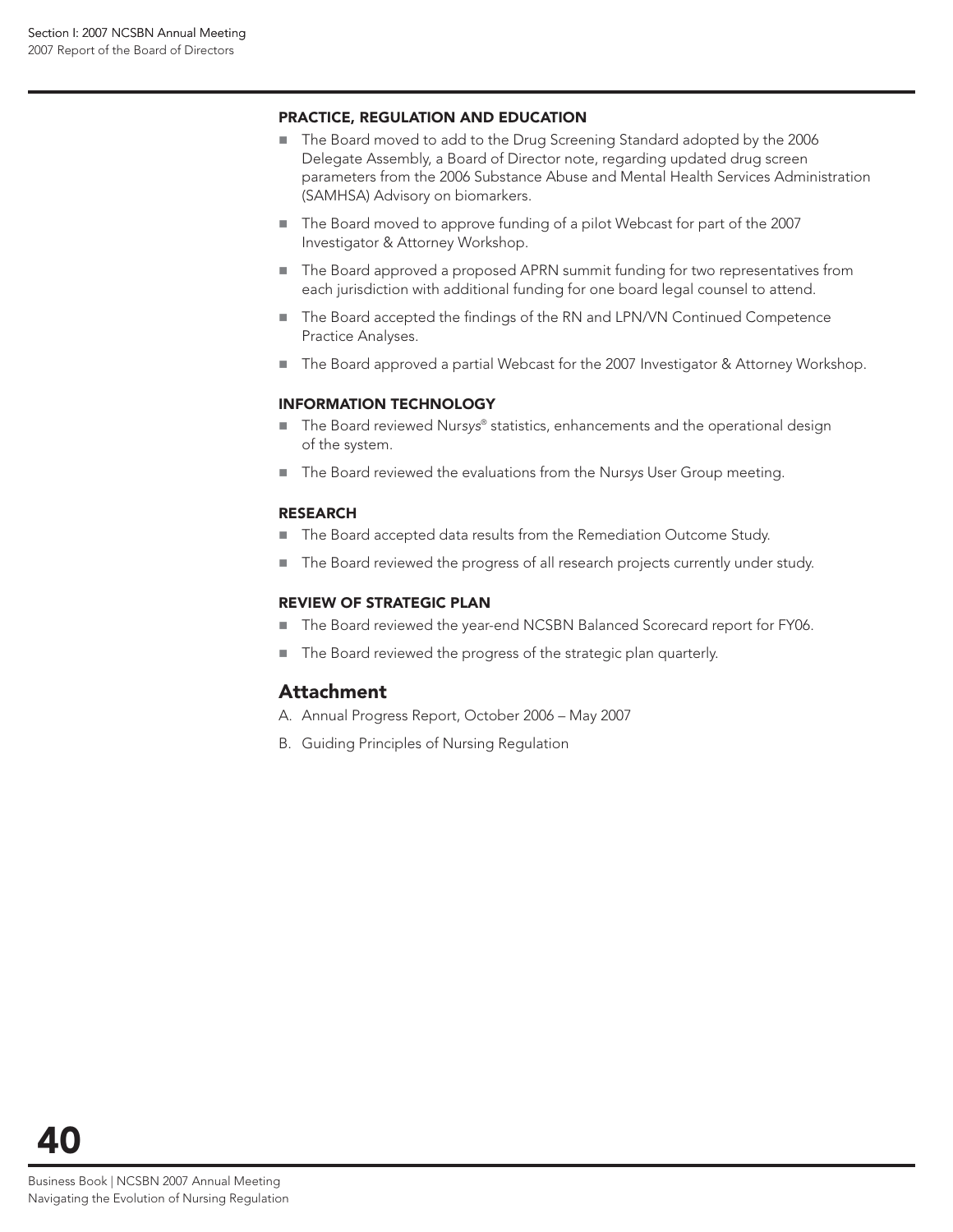# <span id="page-41-0"></span>**Attachment A Annual Progress Report, October 2006 – May 2007**

# **I. Strategic Initiative: Member Boards**

**Facilitate Member Board excellence through individual and collective development.**

# **STRATEGIC OBJECTIVE 1**

# **Provide effective education, information sharing and networking opportunities.**

Information on the three-year education plan has been posted to the NCSBN Web site. Education sessions held as of May 2007 included the Institute for Regulatory Excellence, Executive Officer/President Leadership Conference, IT Summit, Nursys® User Group Summit, Investigator & Attorney Workshop, NCLEX® Invitational and the Transition to Practice Forum. Two online education resources are under development for education in the role of delegates and the Member Board president governance role. The NCSBN 101 course was reviewed and revised.

Networking sessions have been provided to executive officers, Member Board presidents, advanced practice stakeholders, Member Board education consultants, Member Board practice consultants, policy call participants and Member Board discipline/investigators as of May 2007. Information sharing opportunities included the publication of Leader to Leader, Council Connector, Policy Perspectives, Directory of Nurse Aide Registries and the NCLEX® fact sheet. Revisions were made to the International Nurse Manual, the Commitment to Ongoing Regulatory Excellence (CORE) Manual, the NCLEX® Member Board Manual and the Nursys User Manual.

# **STRATEGIC OBJECTIVE 2**

# **Continuously evaluate the effectiveness of education, information sharing and networking opportunities.**

A continuous quality improvement process has been implemented assessing attendance, participation and satisfaction. Improvements to all education sessions, information sharing and networking opportunities have been based on this process.

# **STRATEGIC OBJECTIVE 3**

# **Recognize excellence.**

A clearly articulated and objective process for soliciting and identifying outstanding contributions to the organization has been communicated to the membership and enacted through the NCSBN Awards Program.

# **II. Strategic Initiative: Regulatory Excellence**

**Promote evidence-based regulation that provides for public protection.**

# **STRATEGIC OBJECTIVE 1**

# **To identify indicators of regulatory excellence.**

There were 42 Member Boards that supplied data for the CORE process. Survey results were tabulated and analysis of the data is underway. CORE performance measures will be refined by the CORE Advisory Panel. Identification of best practices has begun through interviews with top performers.

# **Background**

The Annual Progress Report is provided as a summary of the year's activities and accomplishments in the work toward achieving the organization's strategic initiatives.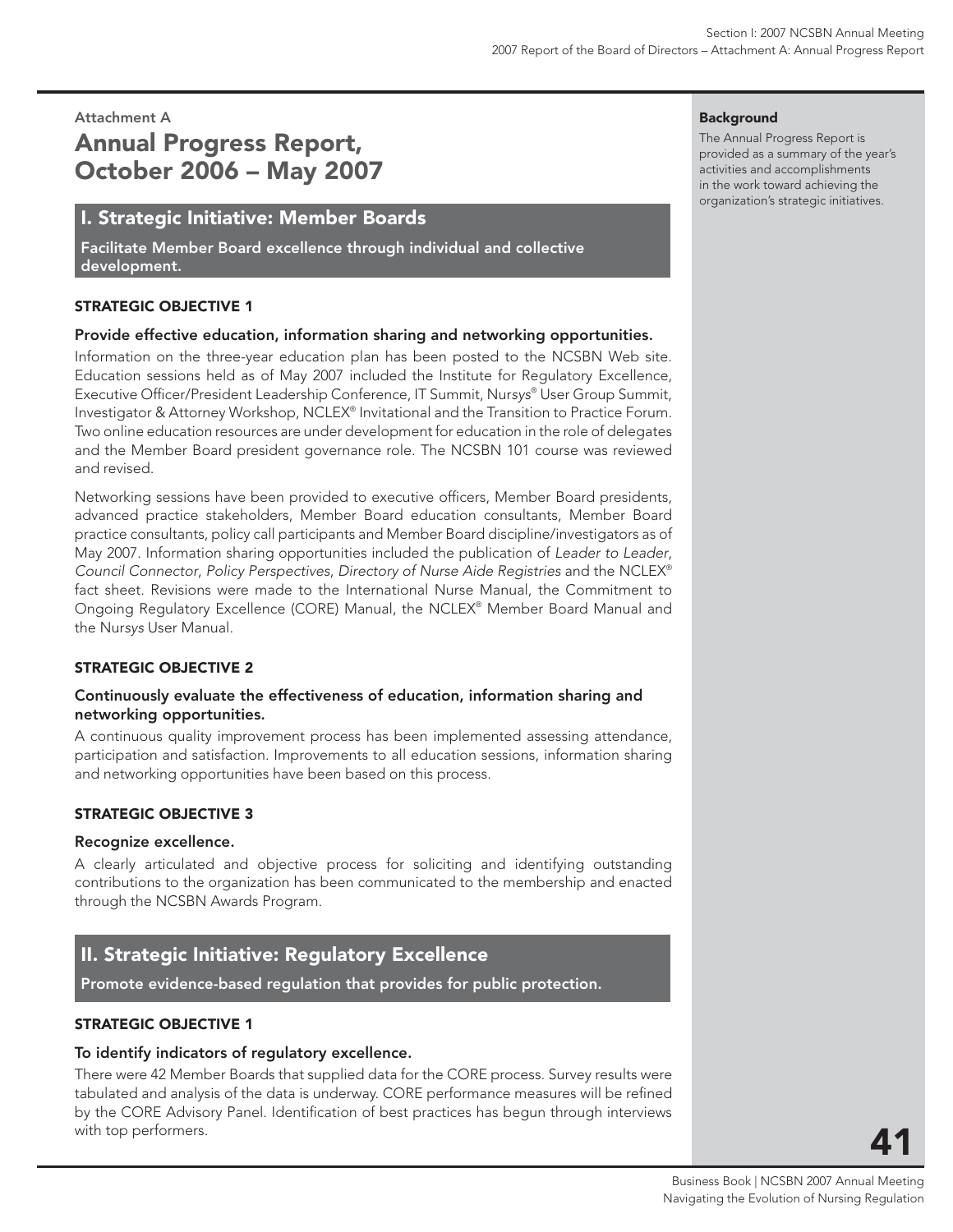# **STRATEGIC OBJECTIVE 2**

### **Provide models and resources for evidenced-based regulation to Member Boards.**

Models developed to date include a statement on the regulatory implications of pain management, policies and procedures for the ongoing TERCAP™ data collection, a medication assistant curriculum, transitioning new nurses to practice program and further articulation of a vision for the future of advanced practice regulation. The Licensure Portability Grant obtained by NCSBN provides contract funding to eligible Member Boards who are implementing criminal background checks and the Nurse Licensure Compact.

# **STRATEGIC OBJECTIVE 3**

### **Collaborate with national organizations in the promotion of evidence-based regulation.**

A number of articles on regulatory issues were published through JONA's Healthcare Law, Ethics, and Regulation. National presentations have been given at the Oregon Consortium for Nursing Education, N-OADN, Mosby's Faculty Institute, Rhode Island Board of Nursing, Midwest Nursing Research Society, Ohio League for Nursing, American Association of Medical Assistants, Health and Medicine Policy Research Group, FARB and the National Governors Association E-Health Task Force. Multiple joint meetings have been held with various advanced practice stakeholder groups.

# **III. Strategic Initiative: PERC**

**Enhance the organizational culture to support change and innovation.**

# **STRATEGIC OBJECTIVE 1**

# **Implement 2006 Bylaw revisions to enhance NCSBN's ability to be progressive, creative and responsive to change.**

The Bylaws Committee was supported in their reconsideration of the proposed 2006 Bylaw revisions as directed by the 2006 Delegate Assembly.

# **STRATEGIC OBJECTIVE 2**

### **Implement recommendations for effective communication within the membership.**

An updated organizational communications and marketing plan was implemented to provide more timely and pertinent information to the membership regarding NCSBN organizational activities.

### **STRATEGIC OBJECTIVE 3**

### **Enhance communication between Member Boards and external stakeholders.**

Communication has been facilitated between Member Boards and the National League for Nursing, the American Association of Colleges of Nursing and the American Nurses Association.

### **STRATEGIC OBJECTIVE 4**

### **Assure prudence and integrity of fiscal management and responsiveness to Member Board needs.**

The Finance Committee and the Board of Directors have reviewed investment strategies through an investment asset allocation study, reviewed quarterly financial reports and accepted the FY06 independent audit.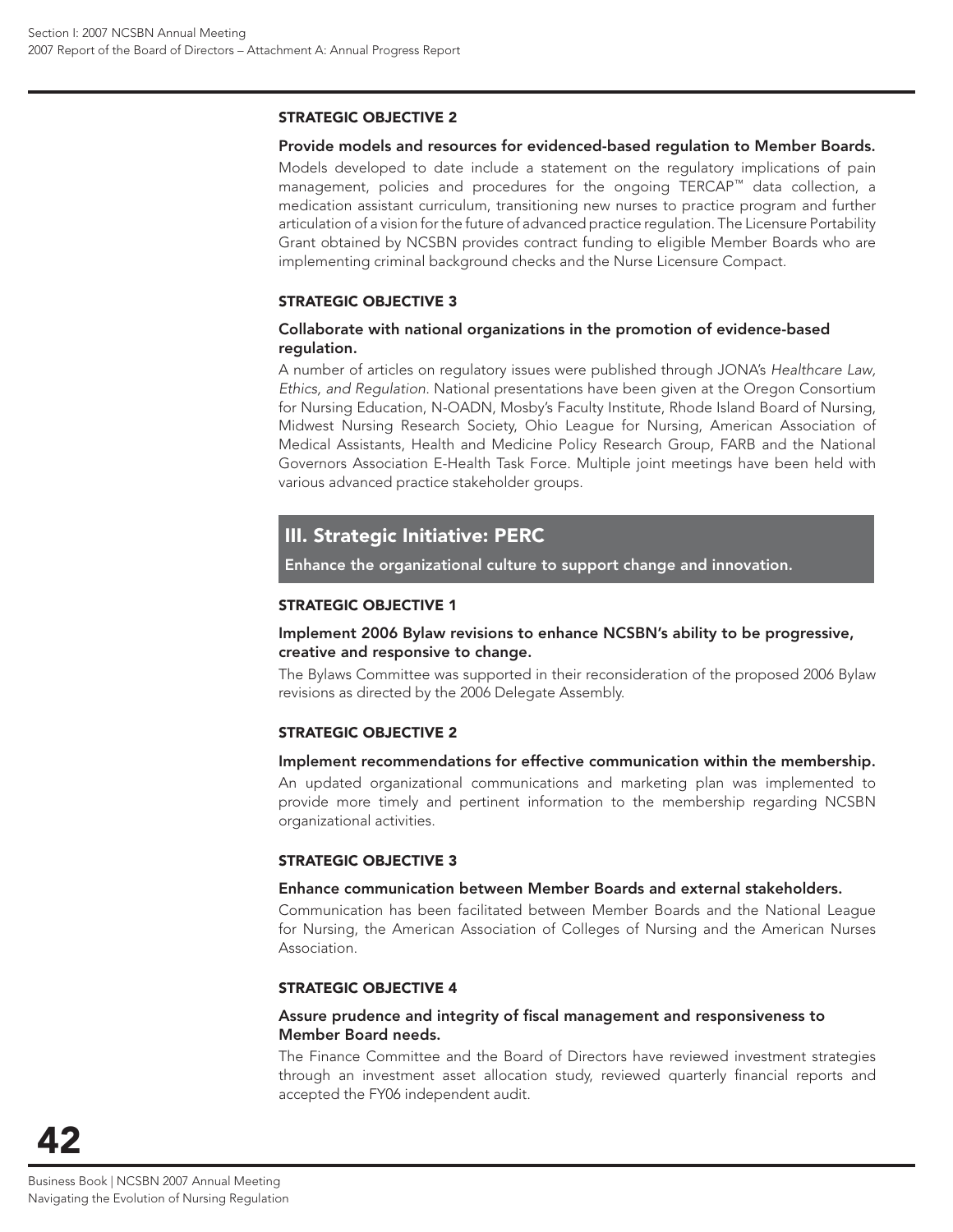# **IV. Strategic Initiative: Competence**

**Position NCSBN as the premier organization to measure entry and continuing competence of nurses and related health care providers.**

### **STRATEGIC OBJECTIVE 1**

### **NCLEX is the premier examination for entry into practice.**

Test development, psychometric and test delivery metrics developed to ensure adherence to contractual and operational program requirements have been identified. Related performance measures and targets have been identified and successfully achieved. The 2006 LPN/VN Practice Analysis was reviewed and utilized to evaluate the NCLEX-PN® Test Plan. Membership feedback was obtained regarding changes to the NCLEX-PN® Test Plan.

# **STRATEGIC OBJECTIVE 2**

### **Continue development of an assessment instrument(s) to measure continued competence of RNs and LPN/VNs.**

Competencies in the form of a content outline for both the RN and LPN/VN assessments were identified and established. Content outline was presented to the membership at the 2007 Midyear Meeting.

### **STRATEGIC OBJECTIVE 3**

# **Maintain the quality of the NNAAP™ exam.**

All current contractual obligations have been met. Contract with test service was extended, potential future test vendor options and an alternate exam ownership model were explored.

# **STRATEGIC OBJECTIVE 4**

### **Continue to explore innovations in testing to measure entry-level competency.**

Status report on the Joint Research Committee (JRC) study on innovative items has been reviewed. Innovative item templates have been developed. Usability testing has been initiated.

# **V. Strategic Initiative: Data**

**Advance NCSBN as the leading source of data, information and research regarding nursing regulation and related health care issues.**

# **STRATEGIC OBJECTIVE 1**

### **Conduct and support research that provides evidence regarding regulatory initiatives that support public protection.**

The following research studies were completed: medication assistant job analysis, transition of new nurses to practice, effect of negotiating skills training on the number of disciplinary hearings, nurse practitioner(NP)/clinical nurse specialist (CNS) role delineation, phase one of simulation, NCLEX candidate projections, and licensure and examination statistics.

# **STRATEGIC OBJECTIVE 2**

### **Maintain a comprehensive national nurse licensure database.**

Enhancements to Nursys® were developed and implemented. Information technology staff has visited various Member Boards to identify and address day-to-day issues. The Nursys business design was reviewed and evaluated.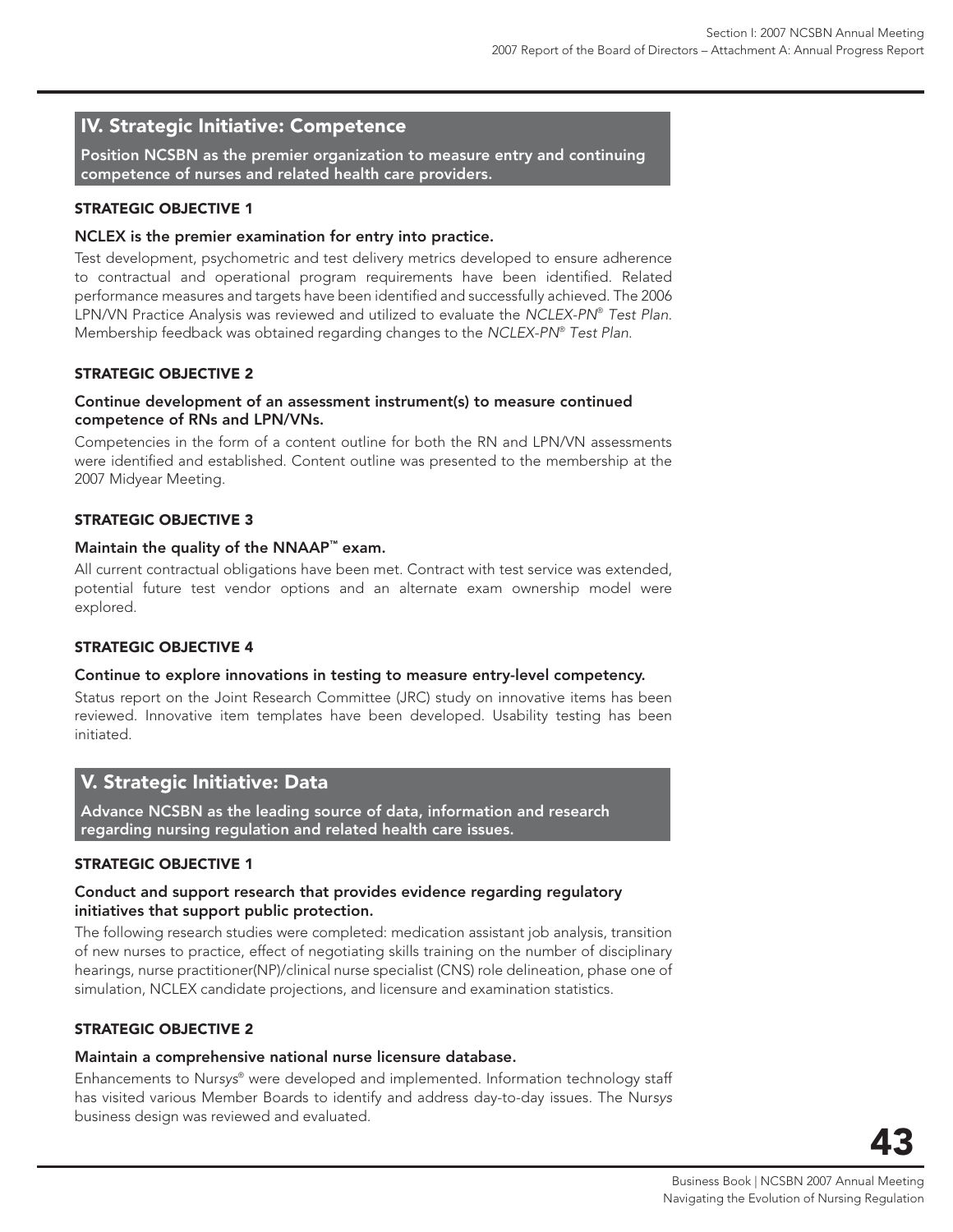### **STRATEGIC OBJECTIVE 3**

#### **Serve as a national source of nurse workforce data.**

A workforce data collection method has been developed and will be piloted with nine Member Boards.

### **STRATEGIC OBJECTIVE 4**

### **Explore additional services that NCSBN could provide to Member Boards.**

An evaluation of education credentialing and verification of licenses for international nurses was conducted to explore alternative services.

# **VI. Strategic Initiative: U.S./International Partner**

**Advance NCSBN as a key partner in nursing and health care regulation in the U.S. and internationally.**

### **STRATEGIC OBJECTIVE 1**

### **Develop and maintain collaborative working relationships with key national and international organizations to address major regulatory issues in health care.**

Regulatory issues identified for collaboration included advanced practice, innovation in education, transition to practice, medication assistants and international nurses. Collaborative strategies have been implemented.

# **STRATEGIC OBJECTIVE 2**

### **Administer NCLEX effectively and efficiently at international sites.**

Compliance with all testing policies and procedures has been maintained at all international Pearson Professional Centers (PPCs). Violations of candidate agreements led to suspension of NCLEX administration in the Seoul, South Korea PPC.

### **STRATEGIC OBJECTIVE 3**

### **Facilitate the mobility of safe and competent international nurses by influencing public policy.**

Collaborative efforts were facilitated with the American Hospital Association, the American Organization of Nurse Executives, the American Nurses Association, Academy Health and CGFNS. U.S. regulatory information publication LINK distributed internationally.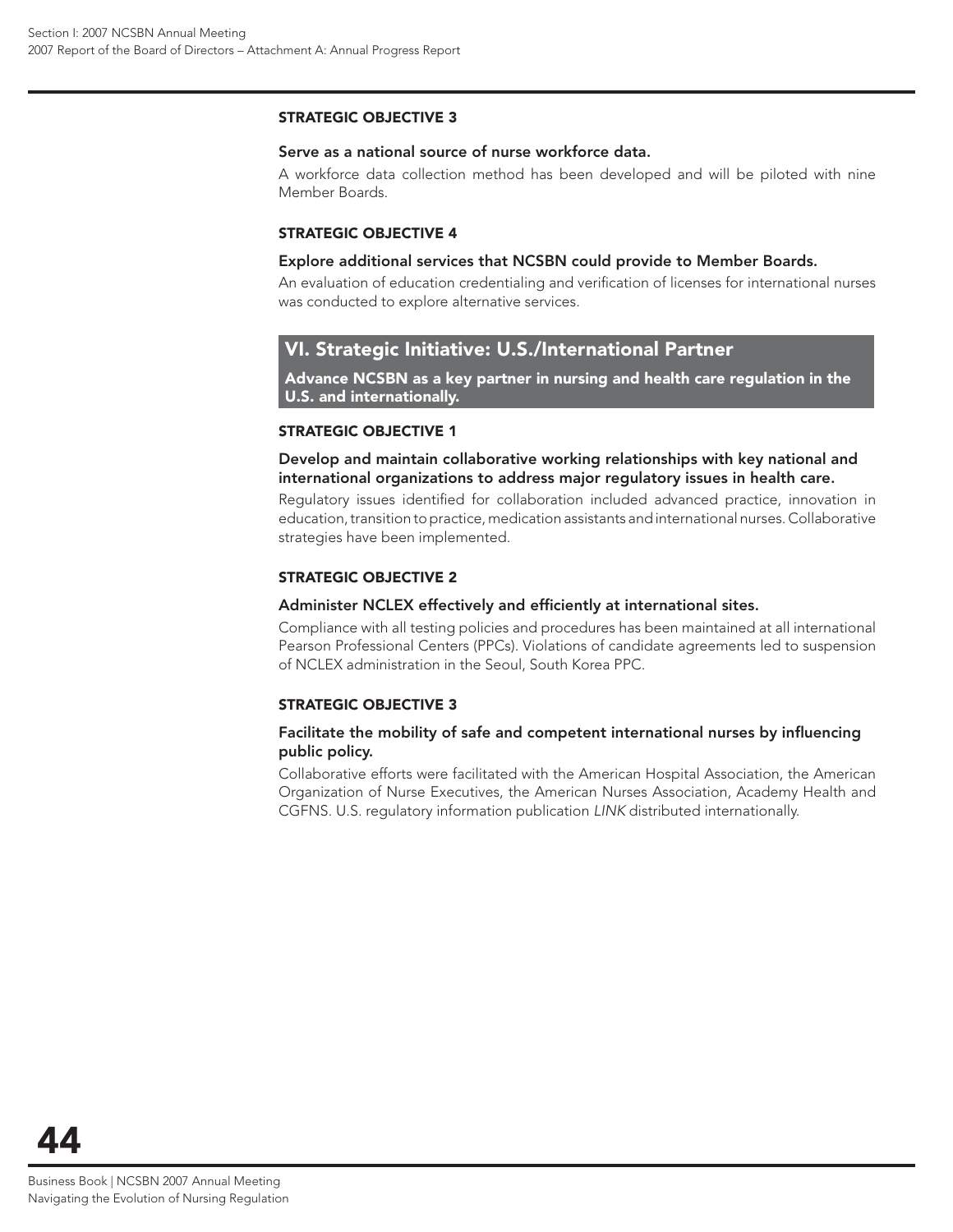# <span id="page-45-0"></span>**Attachment B Guiding Principles of Nursing Regulation**

State nurse practice acts provide the foundation for regulation of nursing practice. Nursing regulation should not be more restrictive than necessary to protect the public and allow for growth of the profession.

The following guiding principles are the underlying tenets of nursing regulation and provide common ground for decision making. Nursing regulators apply these principles as they work collaboratively with other health care professions in making informed decisions to ensure safe and effective health care.

# **Protection of the Public**

 Nursing regulation exists to protect the health, safety and welfare of the public in their receipt of nursing services.

# **Competence of All Practitioners Regulated by the Board of Nursing**

- Nursing regulation is responsible for upholding licensure requirements for competence of the various levels of nursing practice.
- Competence is assessed at initial licensure/entry and during the career life of all practitioners.

# **Due Process and Ethical Decision Making**

- Nursing regulation is conducted in a manner providing fair, reasoned and consistent decisions providing for due process.
- Boards of nursing hold nurses accountable for ethical decision making and professional responsibility.

# **Shared Accountability**

 Nursing regulation requires shared accountability for distinguishing individual versus system errors and potential for error.

# **Strategic Collaboration**

 Nursing regulation requires collaboration with multiple strategic individuals and agencies in the interest of public protection, patient safety and the education of nurses.

# **Evidenced-Based Regulation**

 Nursing regulation uses evidenced-based standards of practice, advances in technology, and demographic and social research in its mission to protect the public.

# **Response to the Marketplace and Health Care Environment**

- Nursing regulation requires timely and thoughtful responsiveness to the evolving marketplace.
- Scope of practice clarity and congruence with the community needs for nursing care are essential.

# **Globalization of Nursing**

- Nursing regulation occurs at the state level and concurrently works to standardize regulations and access to licensure.
- Nursing regulation acknowledges and addresses the social, political and fiscal challenges of globalization.